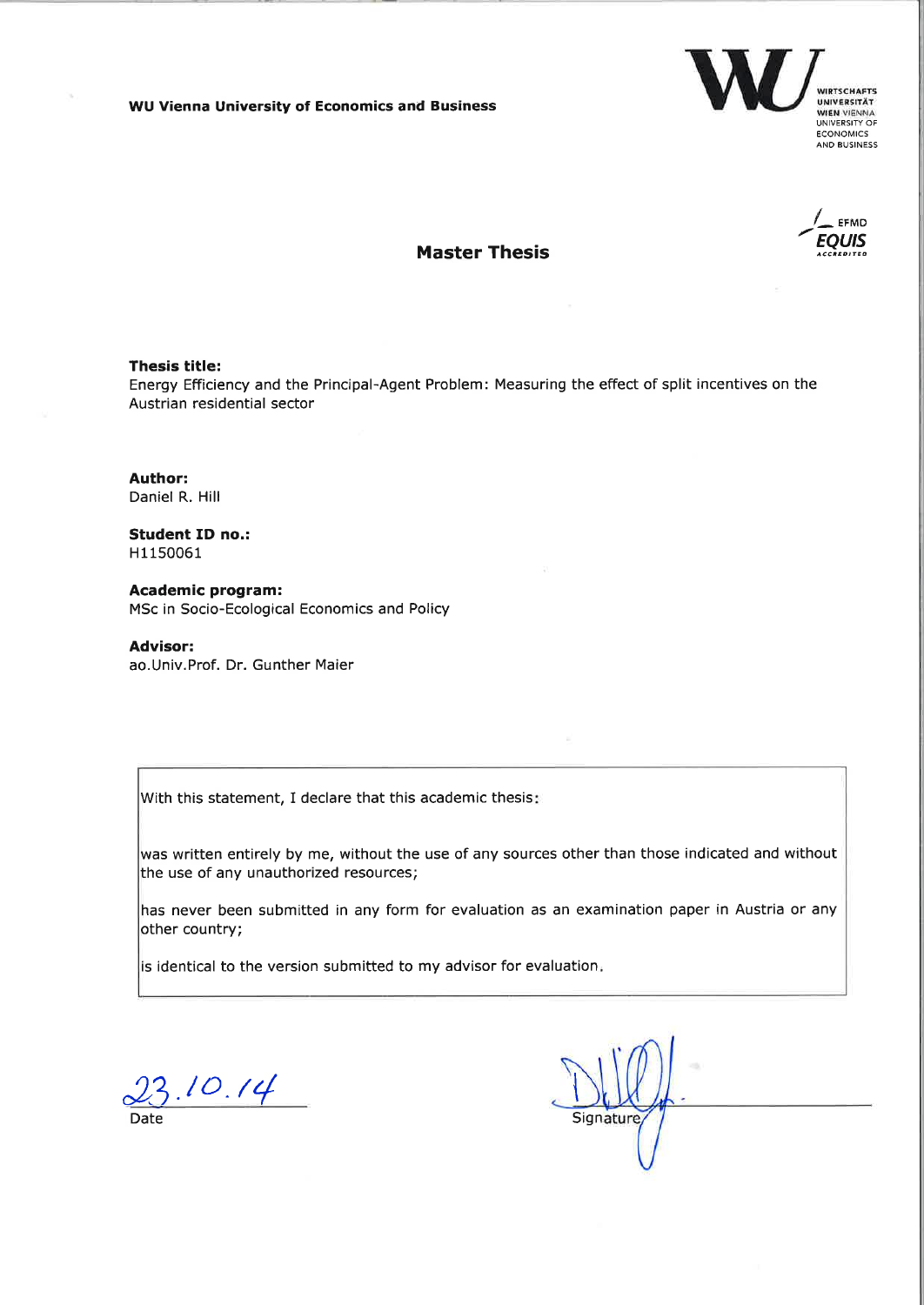# **Energy Efficiency and the Principal-Agent Problem: Measuring the effect of split incentives on the Austrian residential sector**

DANIEL R. HILL, B.B.A.

# **Thesis**

Master of Science in Socio-Ecological Economics and Policy Vienna University of Economics and Business

Supervisor: ao.Univ.Prof. Dr. Gunther Maier

Vienna, October 2014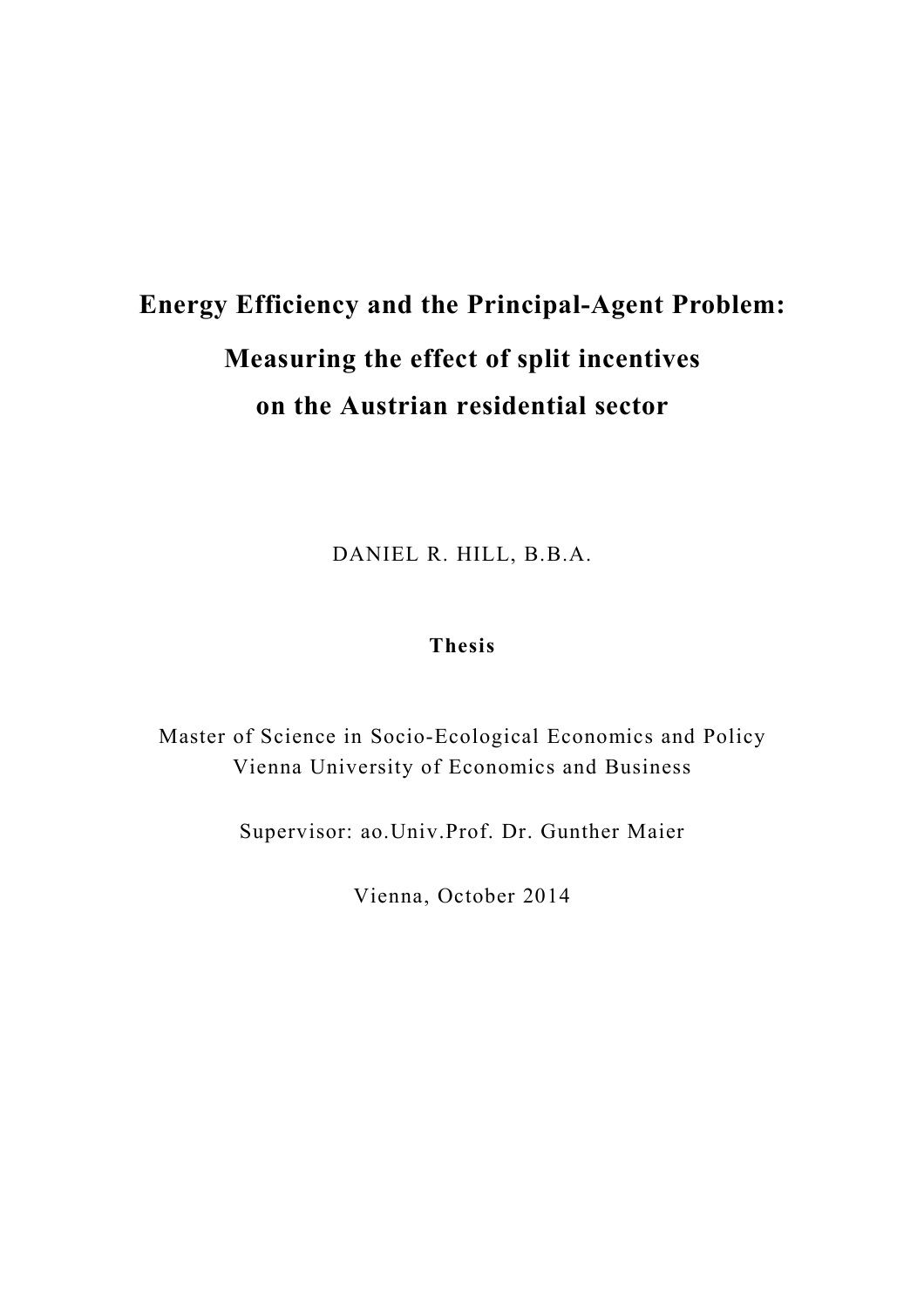This is dedicated to my late grandfather, Herbet M. Guyett. He always saw great things in my future and helped – in many different ways – make them possible. Sorry you didn't get the chance to see this one completed, Baback.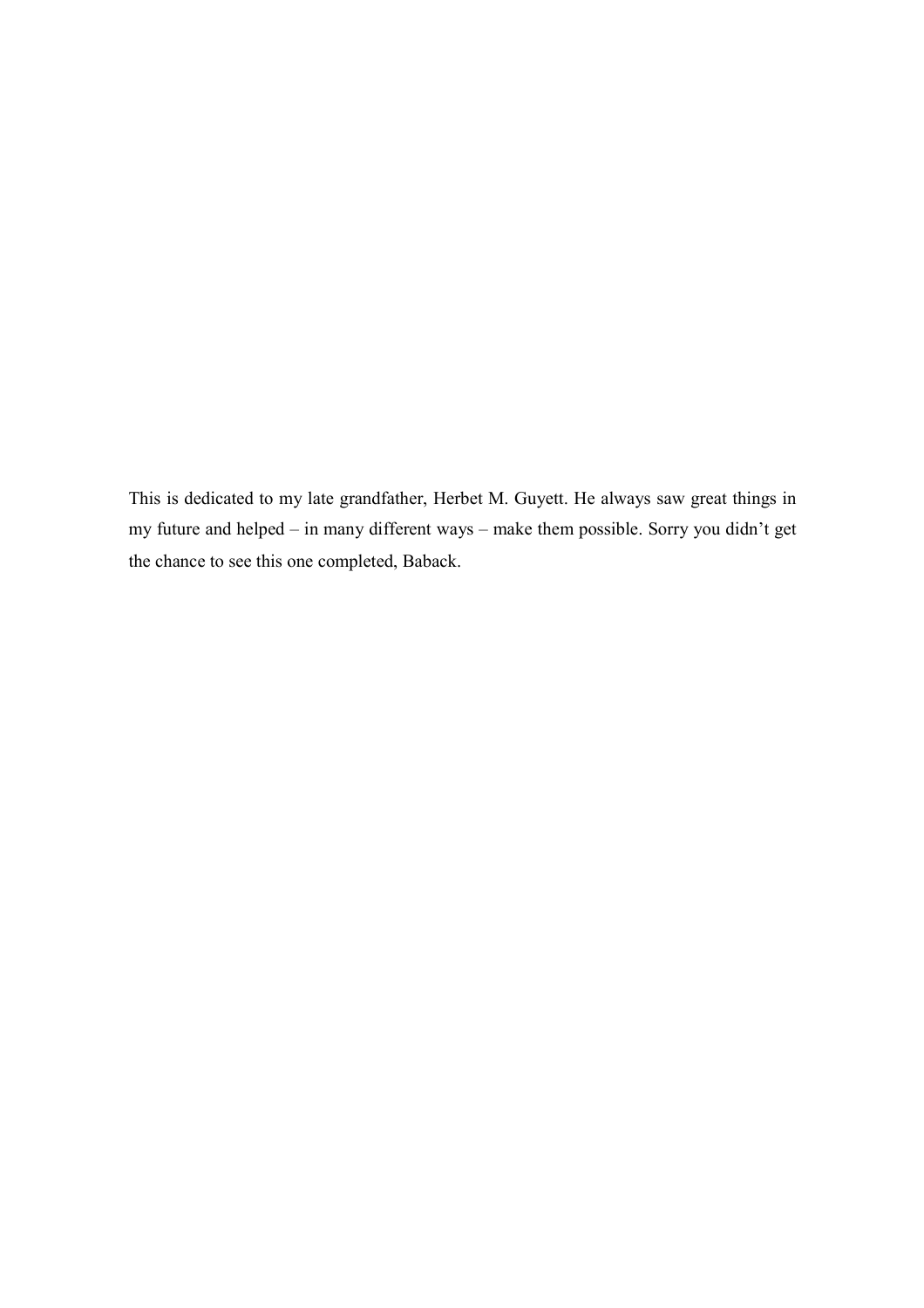Climate change is the greatest market failure the world has ever seen, and it interacts with other market imperfections. Three elements of policy are required for an effective global response. The first is the pricing of carbon, implemented through tax, trading or regulation. The second is policy to support innovation and the deployment of low-carbon technologies. And the third is action to remove barriers to energy efficiency, and to inform, educate and persuade individuals about what they can do to respond to climate change.

—Stern Review on the Economics of Climate Change, 2006 (author's own emphasis)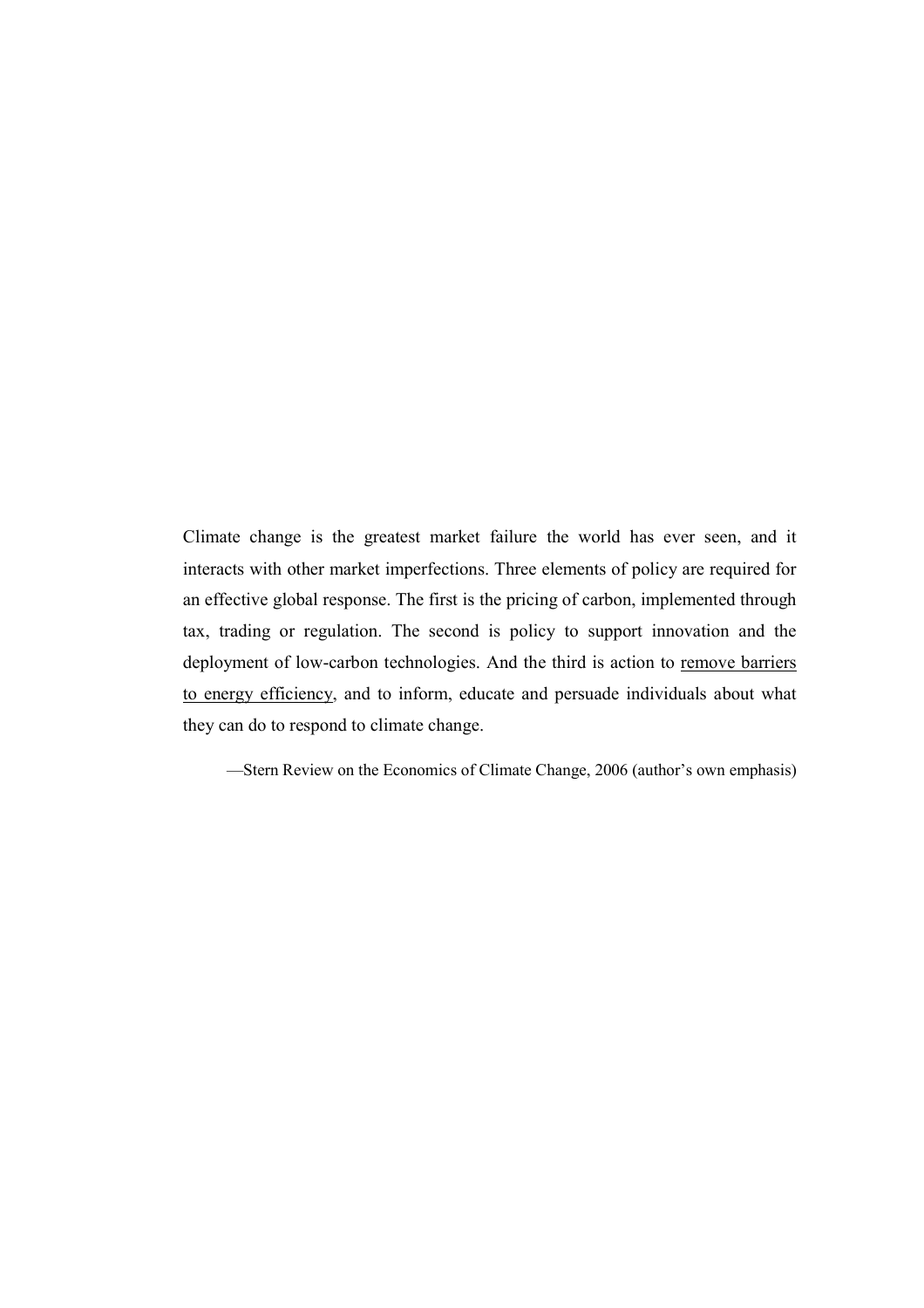# **Acknowledgements**

There were, as with every thesis, a number of people who helped me along the way and deserve acknowledgement. First and foremost: my supervisor and professor, Univ.Prof. Dr. Gunther Maier. Not only did he help me with the subject matter and methodology – including making sense of the results – he is genuinely a nice guy. Even though he's an extremely busy man, he seemed to always have time to discuss – again and again – the complications or tribulation of my thesis. I had the added bonus to also work with him on a separate but related, EU-sponsored research project. In fact, had it not been for the opportunity he gave me to work on the Transnational Cooperation for the Improvement of Building Energy Performance and Efficiency (TRACE) project, this topic may never have materialized as a focus in my research. I'm grateful for the opportunities and support he provided because it has led to a genuine interest and (hopefully) interesting career path.

Second, I would like to thank and acknowledge my two office and work colleagues, Ann H. and Kateryna K., for listening (often, at length) to my concerns, frustrations, and sudden bursts of insight on a regular basis. Their feedback and advice in other areas of economics were helped to keep me level-headed with the final goal in sight. Also, I would like to thank some of my university colleagues. I had a fantastic opportunity to study with a group of extremely smart individuals from all areas of the social sciences. In particular: Matthias K., Florentin G., Harald W., Martha E., and Elisabeth R. for feedback, advice, SPSS tips, and method-talk.

And, last but not least, my friends and family should be acknowledged for their understanding, compassion, and unwavering support. Even though most of them didn't quite understand what the topic of my research was about – or they possessed only a mild interest in hearing about it – they each offered something only friends and family can: a distraction. I especially thank my parents, Vivian and Dan H., for their encouragement and support, even from all the way on the other side of the Atlantic. Encouragement goes a long way.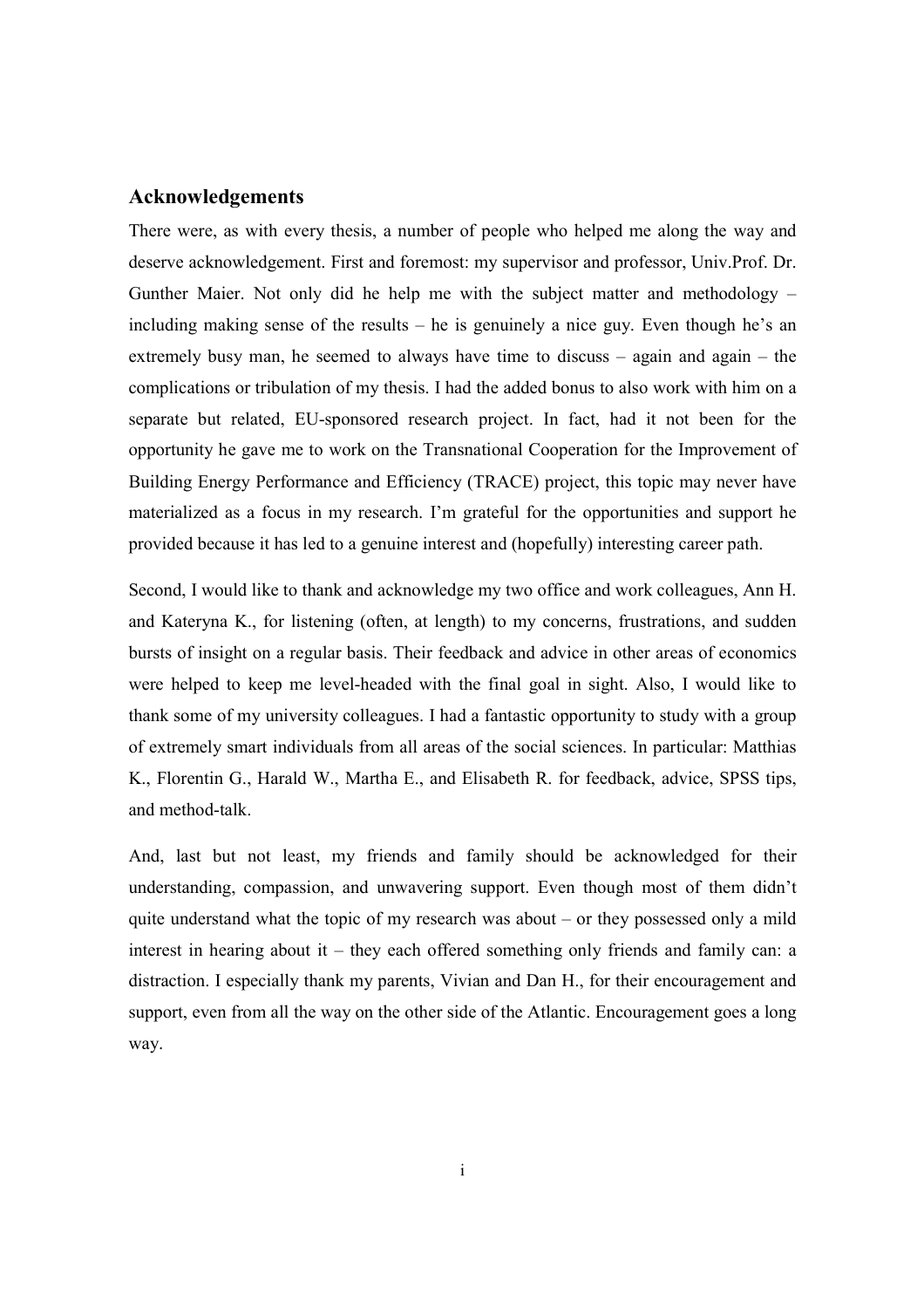# **Abstract**

Concern about climate change and greenhouse gas (GHG) emissions has brought about renewed attention to energy conservation, with a particular focus on energy efficiency of buildings. Economic literature of the past 30 years has identified both market and nonmarket barriers concerning energy efficiency, with one in particular affecting the residential sector: the principal-agent (PA) problem. Involving transaction costs, asymmetrical information, and split incentives, PA problems are thought to keep economically sound investments in energy efficiency from being realized. This problem is prevalent within the landlord-tenant relationship in the private rental housing segment. And since it is generally acknowledged that energy use in buildings can be significantly reduced through costeffective investments in efficient technology, it is important to understand the magnitude of PA problems that keep economically sound investments from being realized. The aim of this study, therefore, is to quantify the effect of the PA problem on the residential sector in Austria. A conditional demand model is regressed whereby annual energy expenditure per square meter is estimated as a function of occupancy type, housing characteristics, location and socio-economic variables using household-level micro-data from the European Union Statistics on Income and Living Conditions. The analysis indicates that PA problems are unimportant or irrelevant to energy efficiency in the Austrian residential sector and concludes with some explanations as to why that may be the case.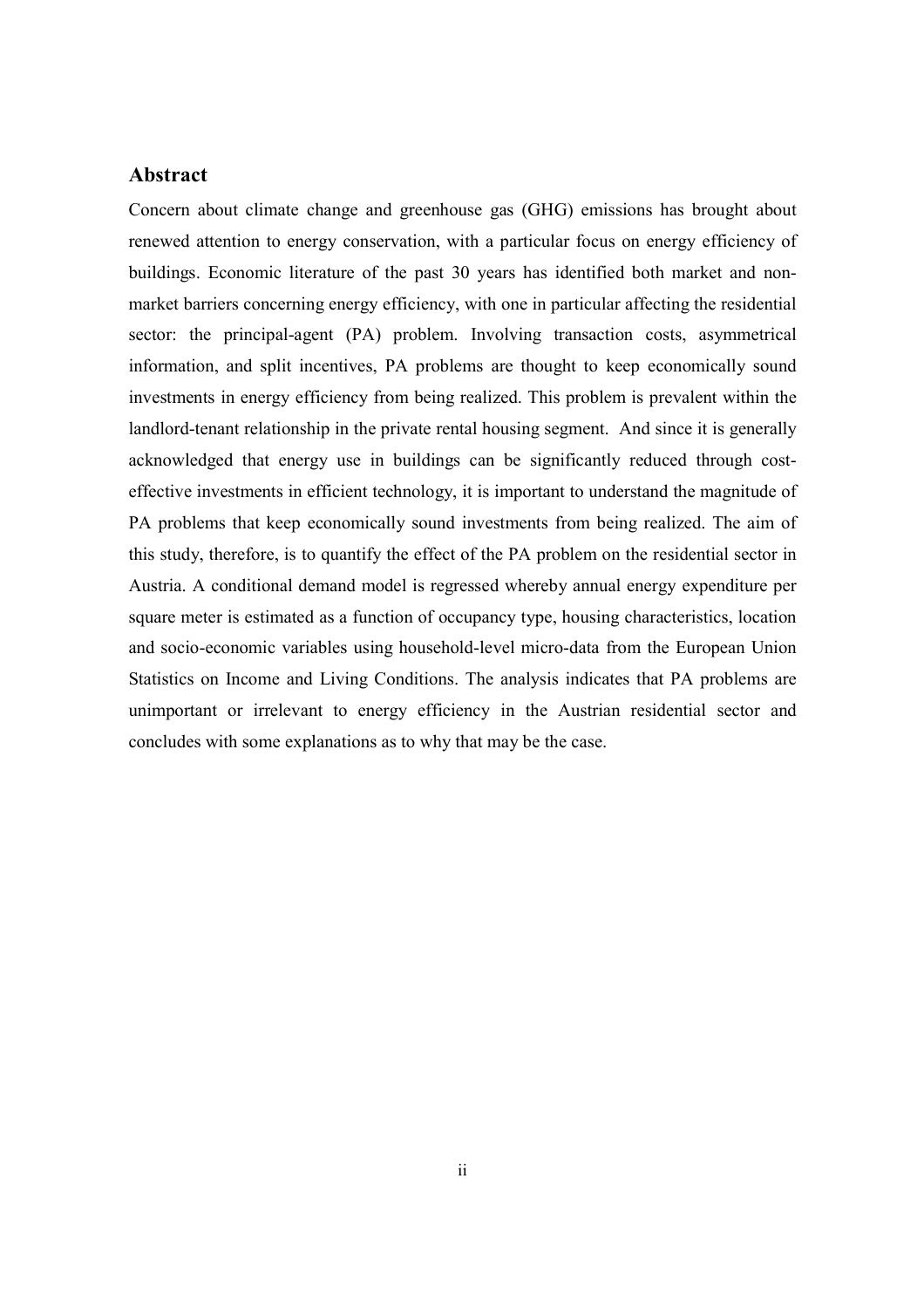# **Table of Contents**

| 1                       |     |       |  |  |  |  |  |
|-------------------------|-----|-------|--|--|--|--|--|
|                         | 1.1 |       |  |  |  |  |  |
|                         | 1.2 |       |  |  |  |  |  |
|                         | 1.3 |       |  |  |  |  |  |
|                         | 1.4 |       |  |  |  |  |  |
|                         | 1.5 |       |  |  |  |  |  |
| $\overline{2}$          |     |       |  |  |  |  |  |
|                         | 2.1 |       |  |  |  |  |  |
|                         |     | 2.1.1 |  |  |  |  |  |
|                         |     | 2.1.2 |  |  |  |  |  |
|                         |     | 2.1.3 |  |  |  |  |  |
|                         | 2.2 |       |  |  |  |  |  |
|                         |     | 2.2.1 |  |  |  |  |  |
|                         | 2.3 |       |  |  |  |  |  |
| $\mathbf{3}$            |     |       |  |  |  |  |  |
|                         | 3.1 |       |  |  |  |  |  |
|                         | 3.2 |       |  |  |  |  |  |
| $\overline{\mathbf{4}}$ |     |       |  |  |  |  |  |
|                         | 4.1 |       |  |  |  |  |  |
|                         | 4.2 |       |  |  |  |  |  |
|                         |     | 4.2.1 |  |  |  |  |  |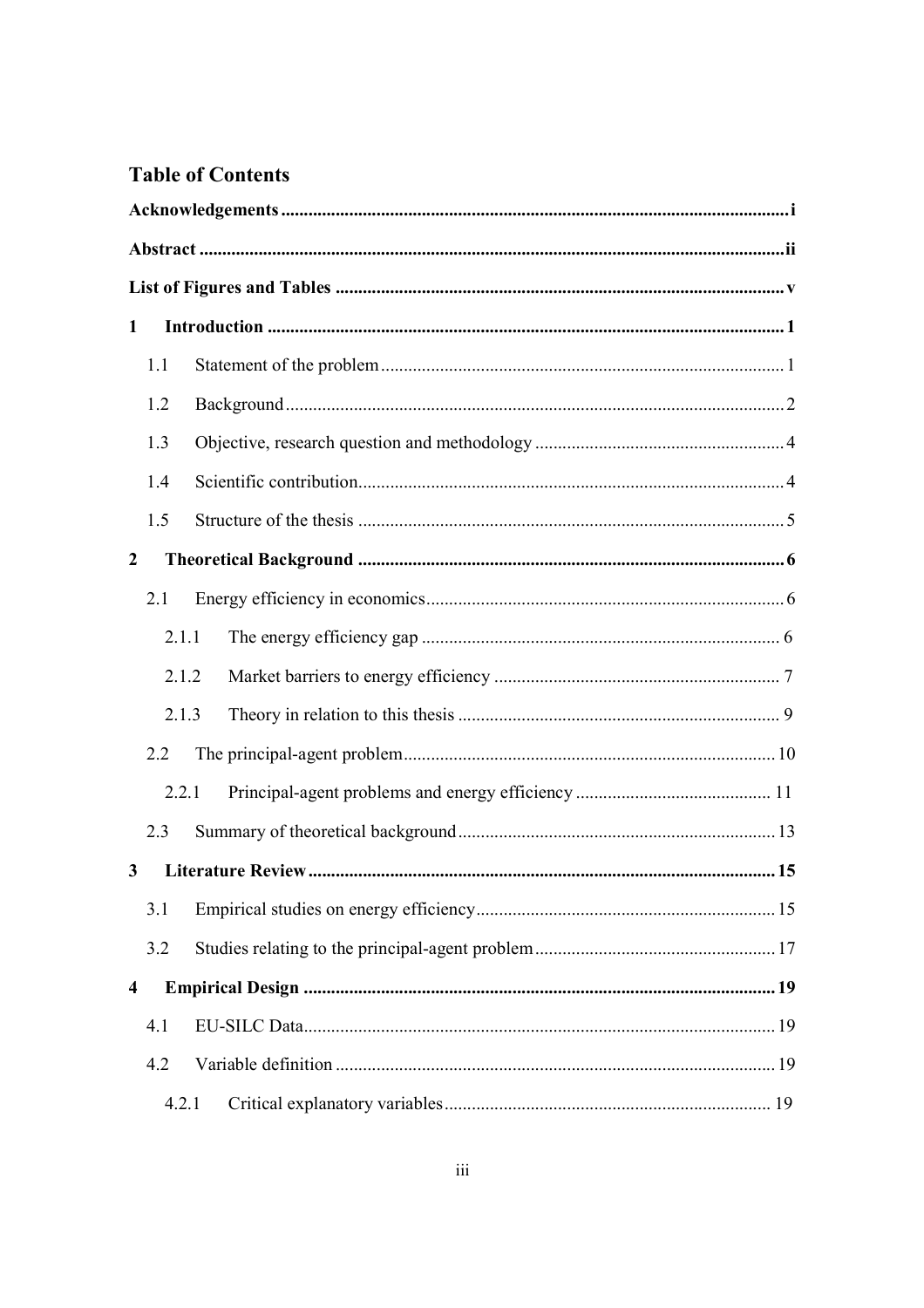| 7 |       |  |  |  |  |
|---|-------|--|--|--|--|
| 6 |       |  |  |  |  |
|   |       |  |  |  |  |
|   |       |  |  |  |  |
|   | 5.1   |  |  |  |  |
| 5 |       |  |  |  |  |
|   | 4.3   |  |  |  |  |
|   | 4.2.4 |  |  |  |  |
|   |       |  |  |  |  |
|   | 4.2.2 |  |  |  |  |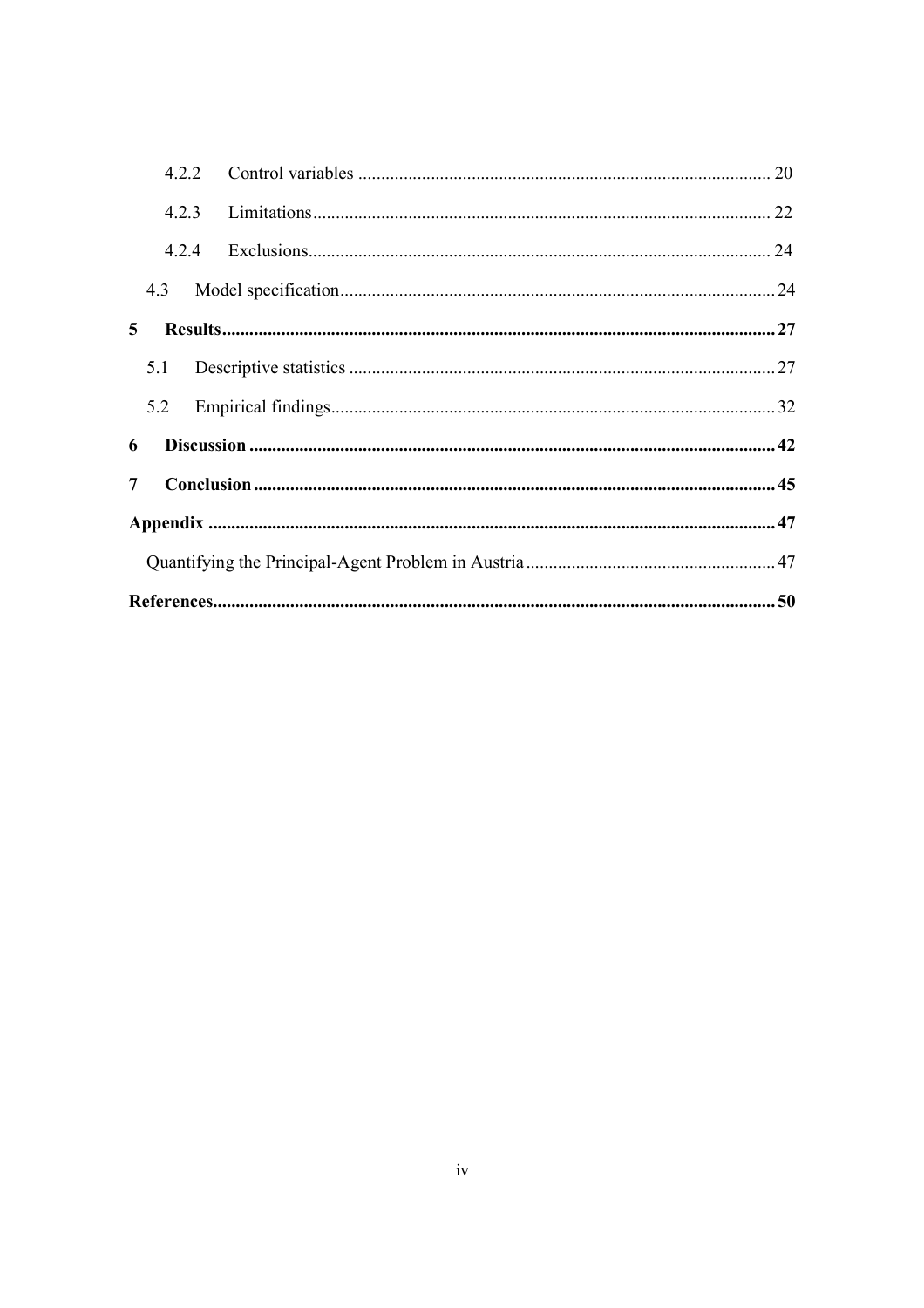# **List of Figures and Tables**

| Table 5-1. Mean annual energy expenditures of owners and renters, by dwelling type27      |  |
|-------------------------------------------------------------------------------------------|--|
|                                                                                           |  |
| Table 5-3. Log-linear annual energy expenditures per square meter model results33         |  |
| Table 5-4. Log-linear annual energy expenditures per square meter, owners and renters  35 |  |
|                                                                                           |  |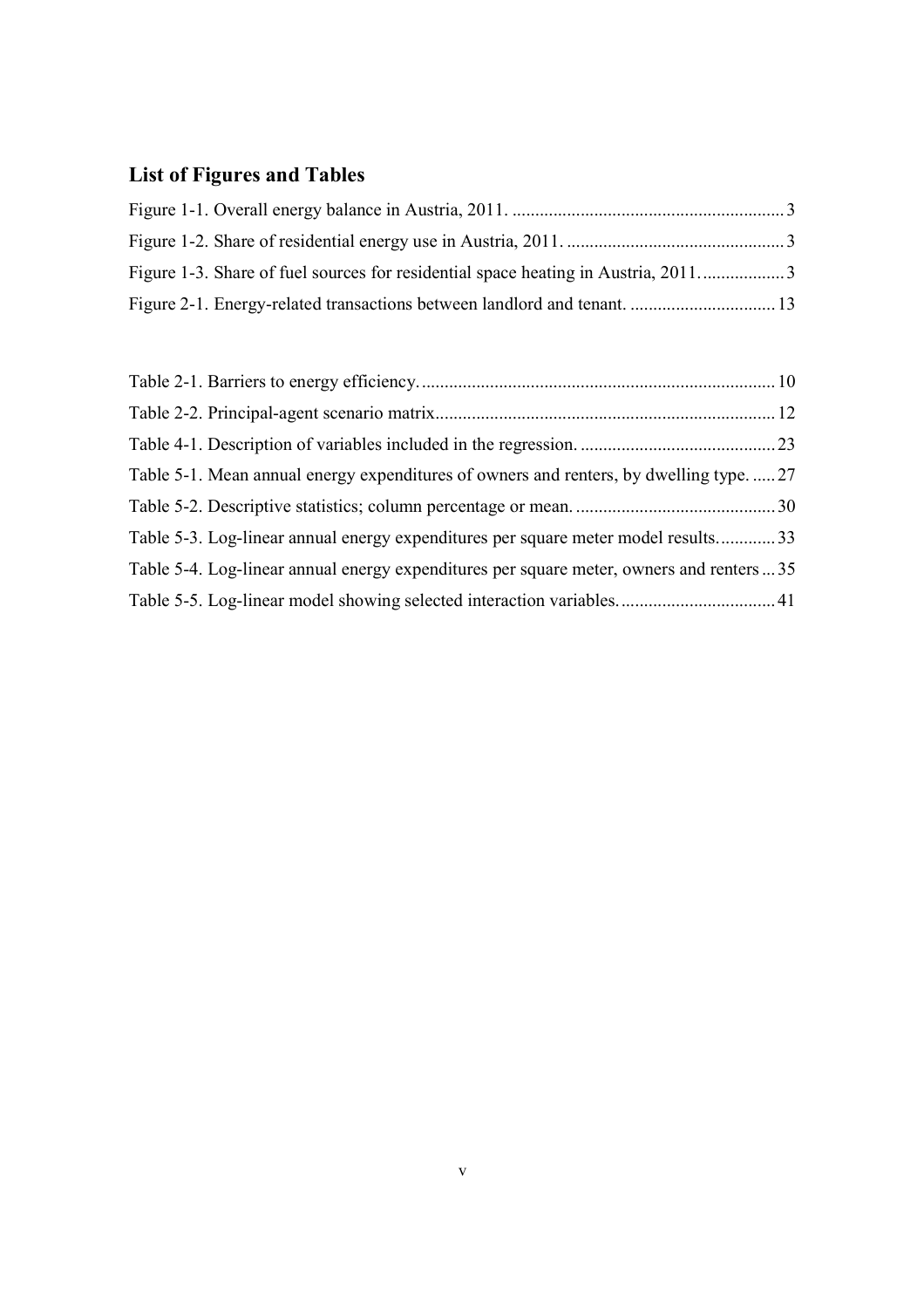# **1 Introduction**

Concern about climate change and greenhouse gas (GHG) emissions has brought about renewed attention to energy conservation, with a particular focus on energy efficiency of buildings. According to Price *et al.* (2006), the buildings sector contributes about a third of all energy-related  $CO<sub>2</sub>$  emissions worldwide. What is more, in a 2007 Intergovernmental Panel on Climate Change (IPCC) report, a 30 percent reduction in global, building-related GHG emissions could be expected by the year 2020 if cost-effective mitigation measures are implemented (IPCC, 2007). That would equate to a savings of approximately 1.6 billion tons of  $CO<sub>2</sub>$  in the global residential sector, indicating that this segment of buildings is important to achieving international climate change goals. Increasing energy efficiency and promoting conservation measures in private households are therefore important goals in energy policy development.

Since it is generally acknowledged that energy use in buildings can be significantly reduced through cost-effective investments in efficient technology, it is important to understand the magnitude of the market failures which keep economically sound investments from being realized. Economic literature of the past 30 years has identified both market failures and non-market barriers concerning efficiency, including imperfect information, positive externalities, hidden costs, and misplaced or split incentives. These barriers are potential factors that deter adoption of efficient technology in all three segments of the building sector: residential, industry and tertiary. Of these barriers, however, information problems and split incentives – typically referred to as the principal-agent (PA) problem – have a prevailing effect in the residential sector and, in particular, the private rental market.

#### **1.1 Statement of the problem**

Energy-related economic theory posits that a PA problem exists whenever an agent acts on behalf of a principal, such as managing property that is owned by the principal, but the interests of the two parties are not aligned and information is asymmetric and costly to obtain. In the present context, for example, the landlord is the agent and is generally responsible for the selection of energy-using technology in the property, while the tenant or principal is responsible for the payment of the energy costs. The landlord lacks the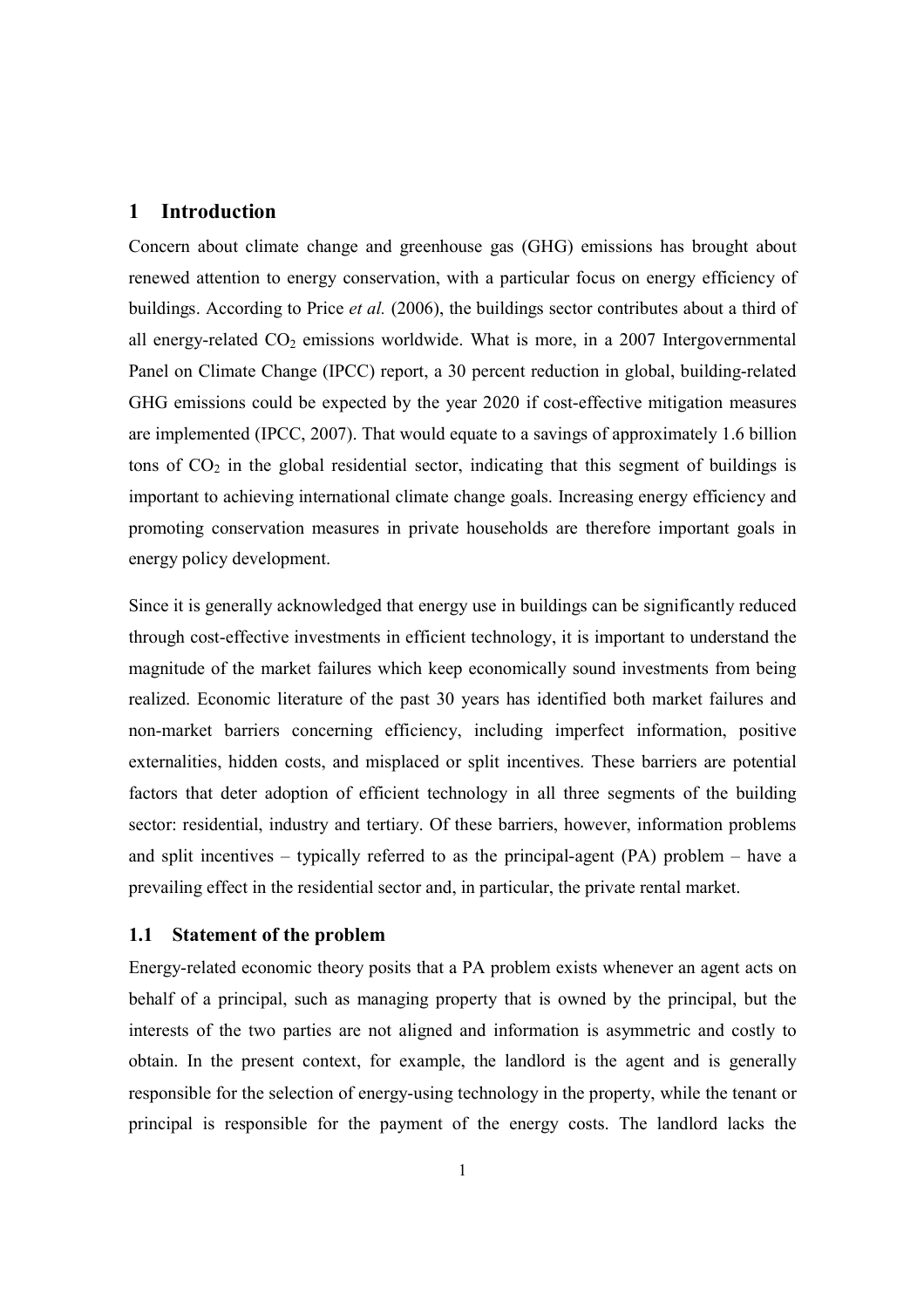incentive to invest in energy efficient technology because she does not immediately realize the benefits of lower energy bills; homeowners, on the other hand, are both the principal and the agent, and therefore have a higher incentive to invest in technology improvements. Likewise, tenants may not have the right to make structural improvements to their homes without landlord consent, and any increase in asset value due to improvements is realized by the landlord. The PA problem therefore prevents economically sound investments in energy efficiency from being undertaken in the private rental housing market. It is thought that this results in tenant-occupied households paying higher energy bills for inefficient dwellings than those which are owner-occupied. The literature reviewed for this study extensively refers to ownership as a major barrier to energy efficiency investment decisions (see, e.g. Blumstein *et al.*, 1980; Jaffe & Stavins, 1994a, 1994b; Murtishaw & Sathaye, 2006).

#### **1.2 Background**

As Figures 1-1 and 1-2 illustrate, the private household sector in Austria was responsible for 24 percent of final energy consumption (FEC) in  $2011 - 87$  percent of which was attributed to space heating, water heating and cooking (author's own calculations using data from Statistik Austria, 2013a). Given their large share of residential energy consumption, these three energy uses serve as important indicators for energy efficiency performance in Austria and a potential focus area for studying the existence of a PA problem. Take spaceheating as an example, where an estimated 40 to 48 percent of Austrian households (mostly tenant-occupied) and their corresponding energy use were potentially affected by at least one type of PA problem in 2011 (author's own calculations, 2014, see Appendix). The method employed to obtain these estimates was developed for an exhaustive investigation by the International Energy Agency (IEA, 2007) covering five countries. It utilized descriptive housing and energy consumption statistics to calculate the percentage of the housing stock (and therefore also the share of energy consumption) potentially affected by a PA problem. The estimates reported for Austria are consistent with the findings of the report, in which an estimated 46 to 48 percent of space-heating energy use was potentially affected in the United States and the Netherlands by the same type of PA problems. Furthermore, Figure 1-3 illustrates that space-heating in the Austrian residential sector was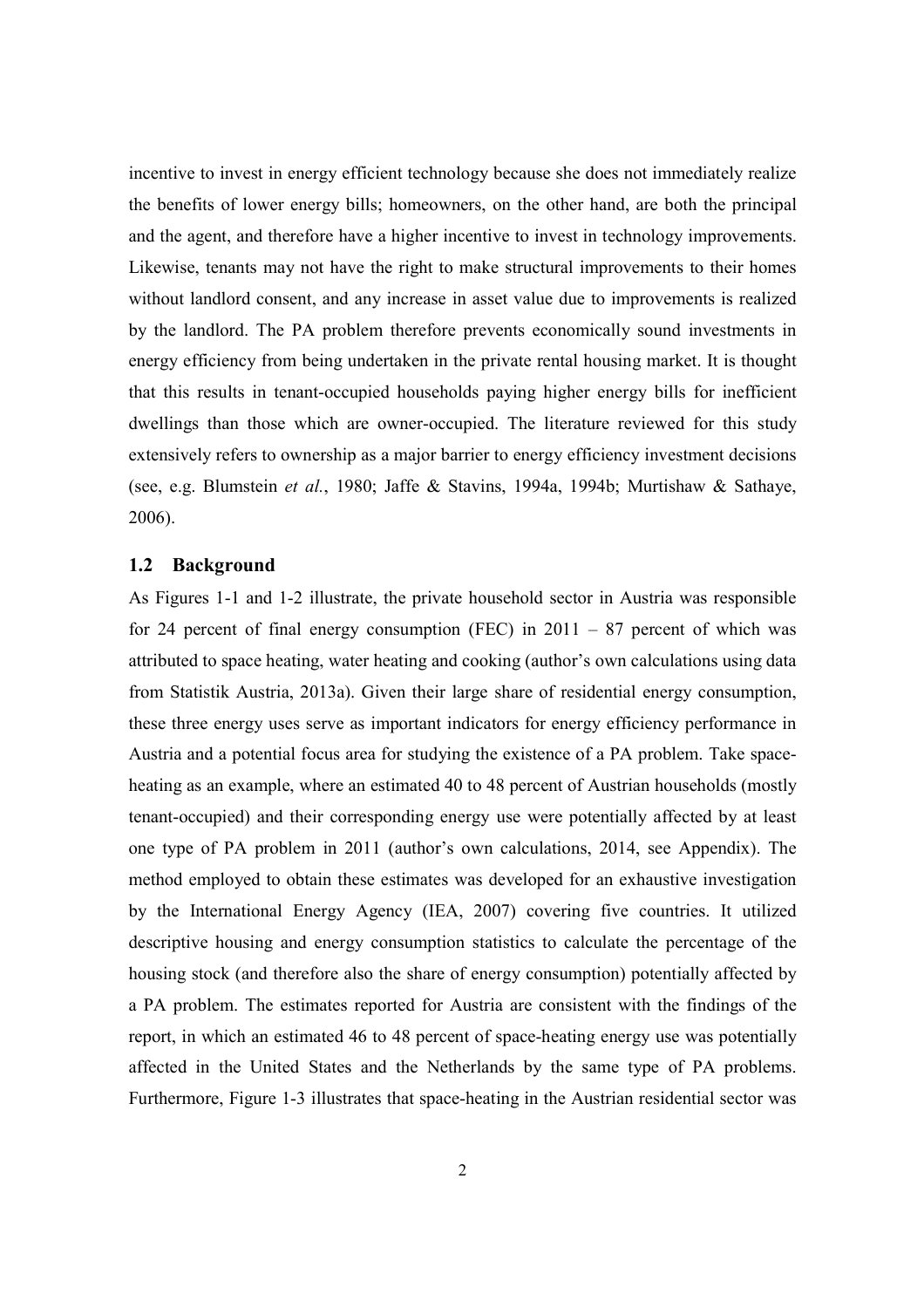Figure 1-1. Overall energy balance in Austria, 2011.



*Source:* Statistik Austria, 2013

Figure 1-2. Share of residential energy use in Austria, 2011.



*Source:* Statistik Austria, 2013

Figure 1-3. Share of fuel sources for residential space heating in Austria, 2011.



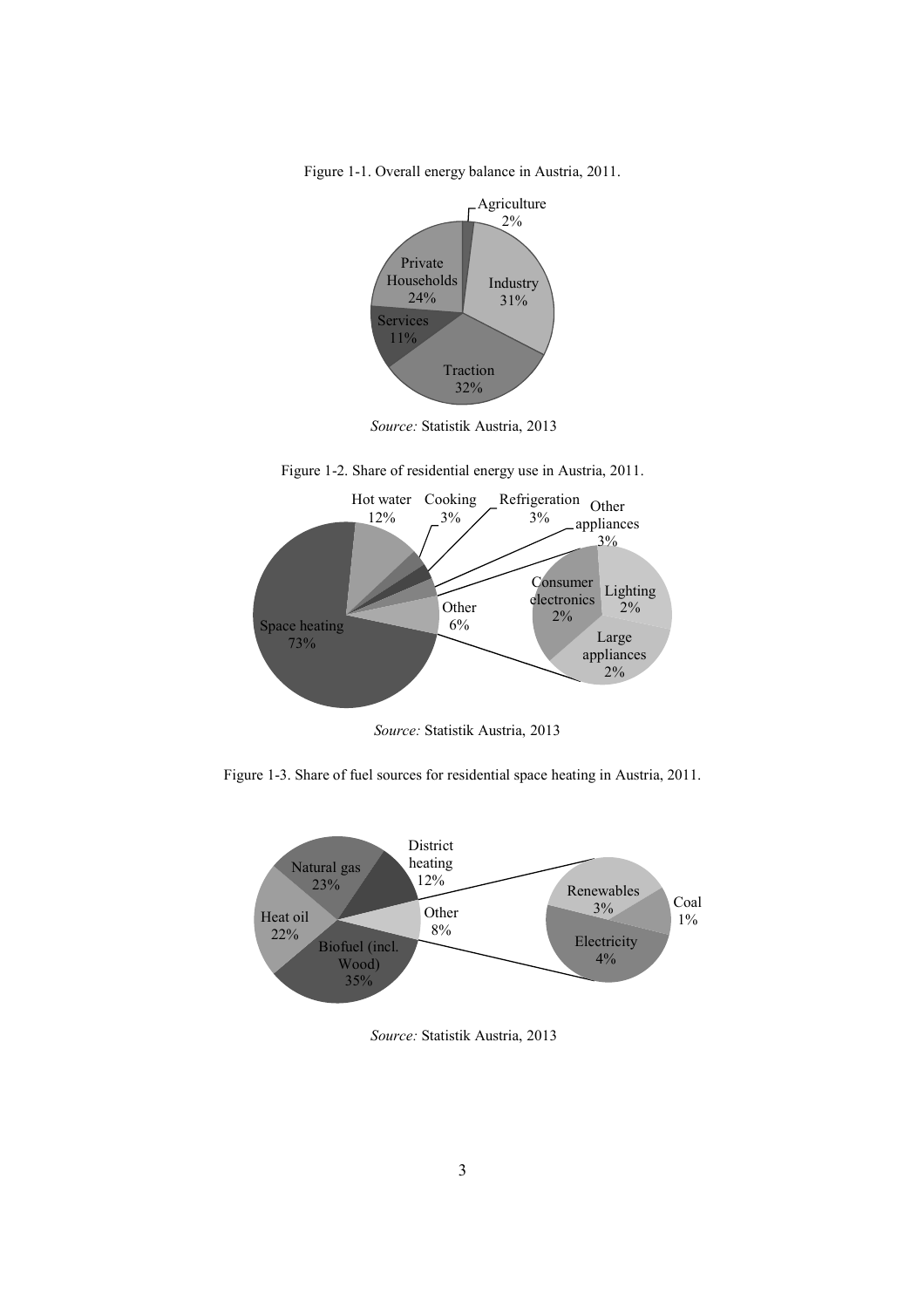highly dependent on fossil fuels in 2011, with 45 percent coming from natural gas and oil (author's own calculations using data from Statistik Austria, 2013a). If a PA problem is actually affecting these households in Austria, appropriate, market-correcting policy measures may be necessary to mitigate its effect.

# **1.3 Objective, research question and methodology**

The aim of this study, therefore, is to conduct an empirical inquiry that attempts to identify and measure the effect of split incentives, i.e. PA problems, on energy expenditures in Austria. The focus of the study is on energy consumption attributed to space heating, water heating and cooking in the private, residential sector, where PA problems are thought to be most prevalent. Following the description of the landlord-tenant relationship above, and the PA problems attributed to it, this study will specifically examine differences between the energy expenditures of owners and renters. In other words, does market failure due to the PA problem contribute to higher energy expenditures for renters than for owner-occupied households in Austria?

This research question helps guide the design of the empirical analysis. A log-linear regression model is developed using a large number of housing and socio-economic characteristics at the household level extracted from the EU Statistics on Income and Living Conditions (EU-SILC) dataset for Austria. Annual energy expenditure per square meter is used as a proxy for energy consumption and therefore an indication of the efficiency of the dwelling. A critical explanatory variable, indicating occupancy type (e.g. renter-occupied), is used in the model to identify the existence of the PA problem and measure its significance and magnitude. The hypothesis is that owners pay less in energy expenditures because they inhabit more efficient dwellings than renters.

# **1.4 Scientific contribution**

Previous studies are mainly concerned with analyzing the determinants of energy efficiency investments, or obtaining price and income elasticities, using household-level data from national surveys. They mostly differ in method application, time frame, location, and aggregation level of the data employed, and  $-$  perhaps more importantly  $-$  few focus directly on PA problems. To the best of the author's knowledge, the present study goes beyond the current literature by being the first empirical investigation of the PA problem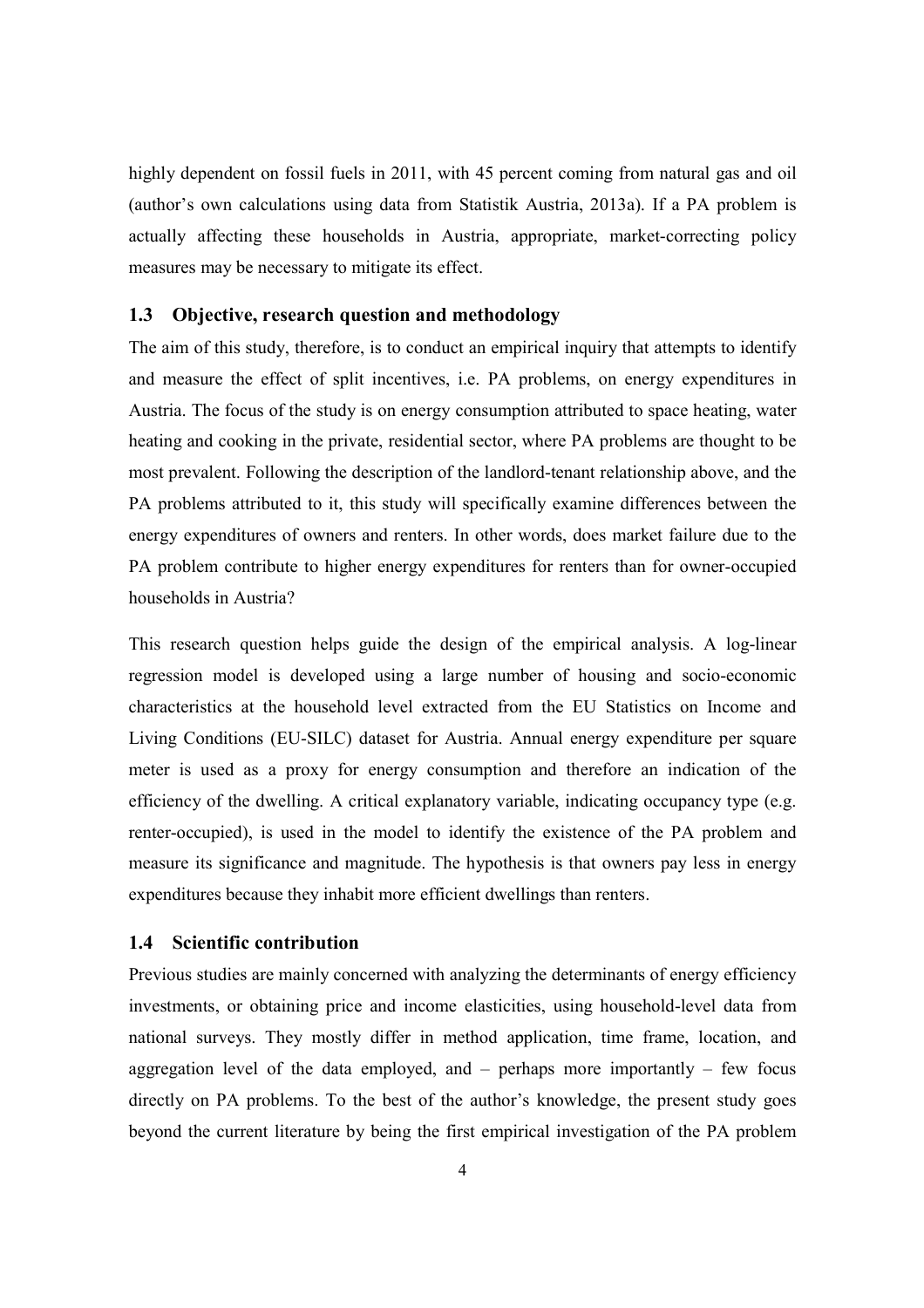relating to energy efficiency in Austria using household-level micro-data from the EU-SILC survey. While cross-national comparison of results from studies such as this is often difficult, due to the formerly listed differences, the present study contributes to the growing literature in energy efficiency of buildings.

# **1.5 Structure of the thesis**

The thesis is organized as follows. Chapter 2 discusses the theoretical background of energy efficiency and the PA problem within economic theory. Chapter 3 provides an overview of the relevant literature reviewed in preparation of the study, concentrating on econometric analyses pertinent to the research question. In chapter 4, the empirical design of the study is outlined, including the data source employed and structure of the econometric analysis. The results of the analysis are presented in chapter 5 and discussed in relation to the theoretical background and literature review in chapter 6. In the final chapter, some conclusions are drawn. Additionally, there is an appendix.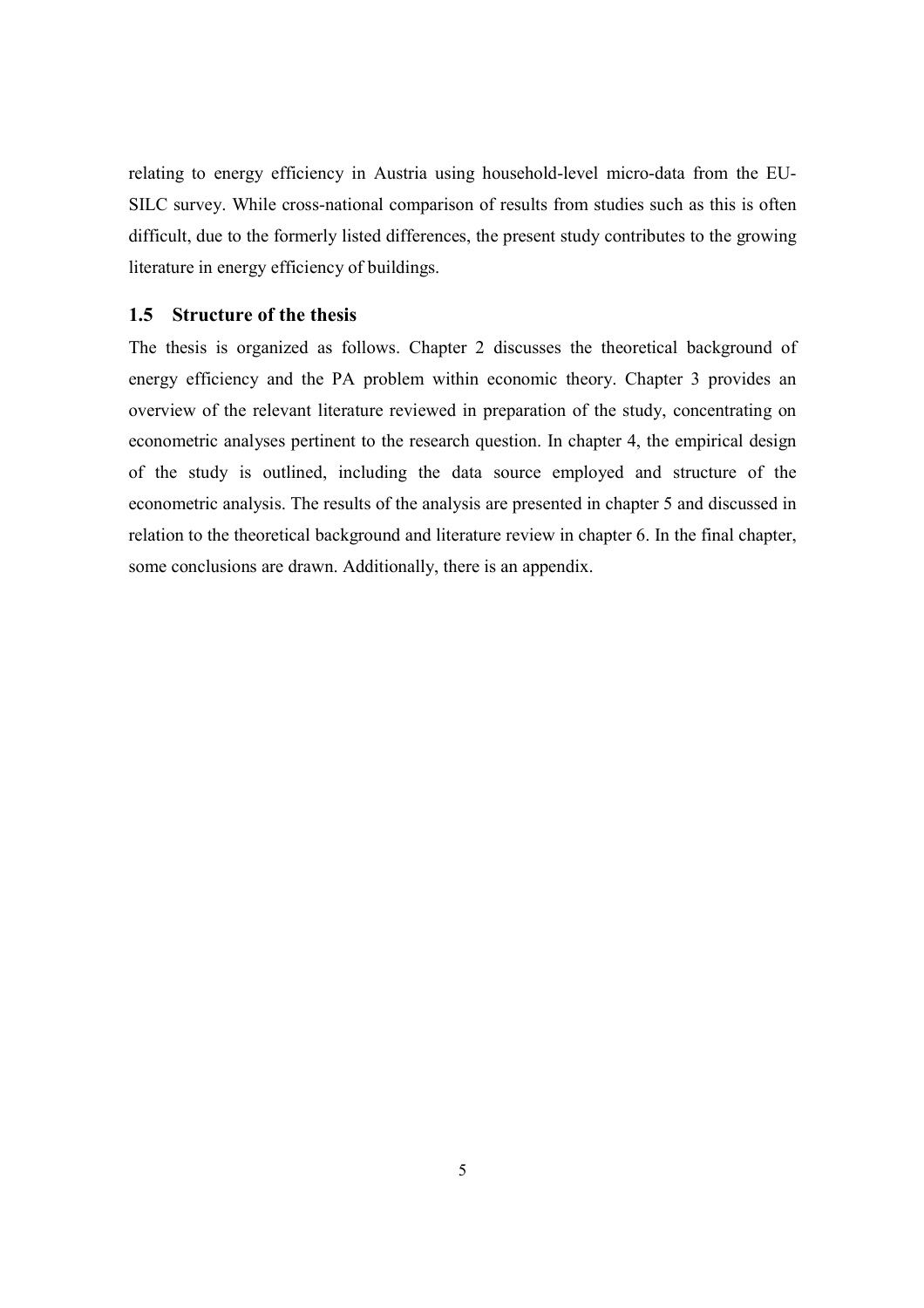# **2 Theoretical Background**

#### **2.1 Energy efficiency in economics**

Prior to the first energy crisis in the 1970s, there was little public policy discussion of the efficient use of energy. Following the crisis, however, governments and analysts around the world became acutely aware of the fact that the resources upon which we had become dependent were both limited and largely under the control of foreign interests. This prompted a new intellectual trend, propelled by the pioneering book *Limits to Growth* (Meadows *et al.*, 1972), which postulated that global ecological constraints, e.g. fossil fuel reserves, growing  $CO<sub>2</sub>$  emissions, would have significant influence on global developments in the twenty-first century. Proponents of this new vision realized that current energy policies and consumption behavior would lead to rising energy prices and future shortages, suggesting that a new policy strategy was needed.

From the onset of this new vision, some analysts contended that efforts should be made to moderate the demand for energy through the adoption of efficiency measures. The implications of these measures were articulated in Lovins (1976), whose main argument was the basis for the concept of energy efficiency: using less energy would lead to more economic growth. Researchers of the time came to the conclusion that the market alone was not working efficiently to correct the energy crisis, nor would it for future crises. Consequently, ideas about energy efficiency began having a significant effect on public policy, leading to the concept of the "energy efficiency gap" or "energy efficiency paradox". The term was coined by Hirst and Brown (1990), but the concept was developed years before using bottom-up, engineering-economic models to study the technical and economic potential for energy efficiency.

# *2.1.1 The energy efficiency gap*

The energy efficiency gap (in short: efficiency gap), refers to the difference between levels of investment in technically feasible energy efficiency measures that appear to be cost effective and the levels actually occurring (Golove & Eto, 1996, p. 6; Hirst & Brown, 1990; Sorrell *et al.*, 2004). In other words, it is the existence of unexploited investment opportunities that appear economically sound at current prices. The concept posits that there is an implicit discount rate for energy efficiency investments which can be compared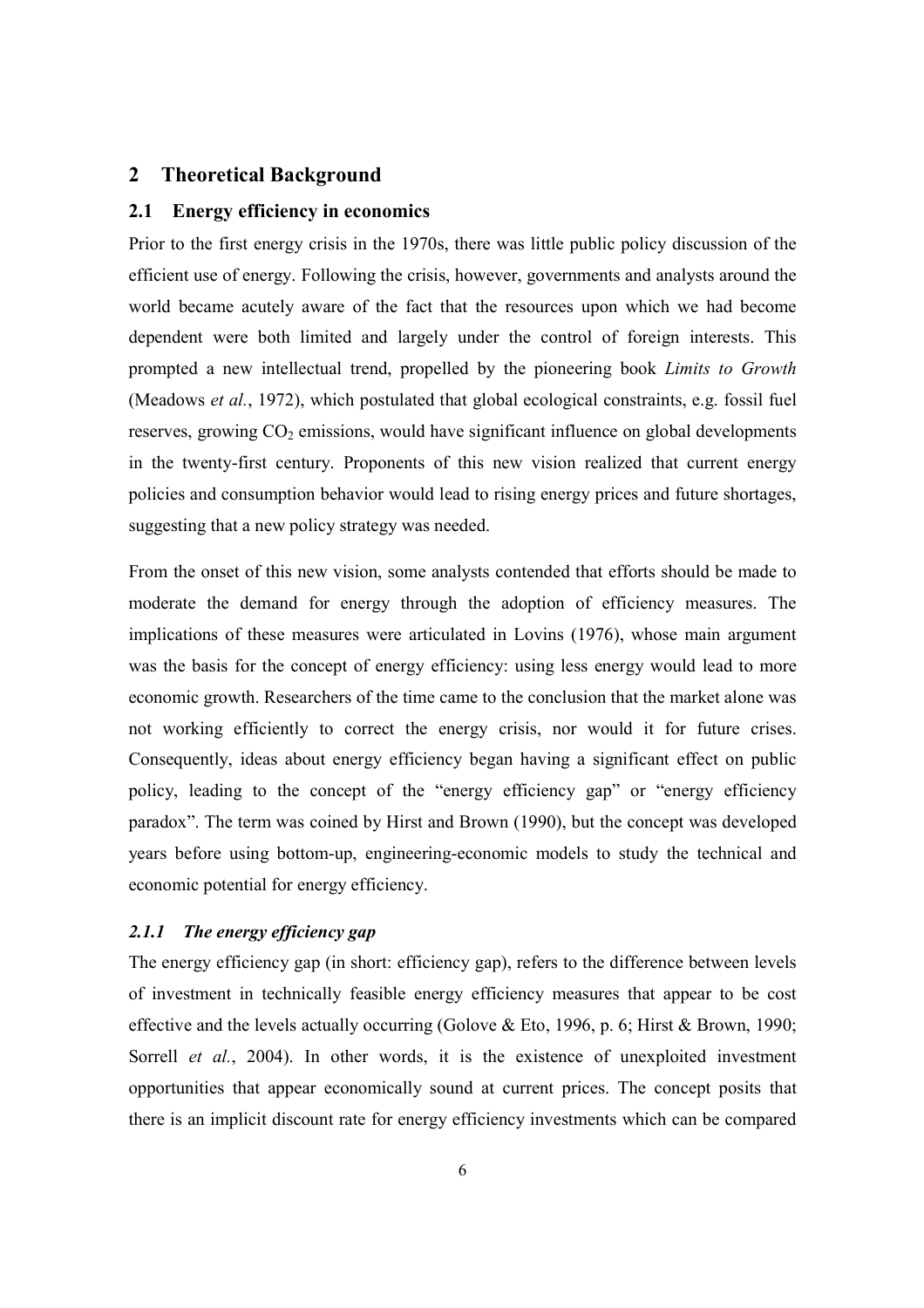to the interest rates offered by other, non-energy-efficiency investments that consumers are purchasing. The difference between these rates is offered as evidence of inadequacies in the function of the markets for energy efficiency (Golove & Eto, 1996; Koopmans & te Velde, 2001; Ruderman *et al.*, 1987).

The evidence, according to Ruderman *et al.* (1987), rests on the theory that consumers are willing to invest in non-energy-efficiency options offering a certain level of return on investment but unwilling to invest in energy efficiency without receiving substantially higher returns. More simply, investors apply a higher discount rate to energy efficiency investments than to other options.<sup>1,2</sup> This is in contradiction to orthodox (i.e. neo-classical) economic theory, wherein investors should be equally willing to invest in options offering the same expected return for the same levels of risk and liquidity (Golove  $\&$  Eto, 1996). The observation that investments with a very high rate of return were being neglected led researchers to postulate that such investments were being inhibited by various "barriers" and that such barriers justified government intervention.

#### *2.1.2 Market barriers to energy efficiency*

The term "market barrier" was introduced by researchers to explain the existence of the efficiency gap. Several taxonomies of these barriers have been developed over the decades, sparking intense debates concerning the economic theories applied to conceptualize them. Blumstein *et al.* (1980) were the first to systematically analyze the causes for the efficiency gap. In their study, six market barriers were identified as features of the energy services market: 1) misplaced incentives, 2) lack of access to financing, 3) flaws in market structure, 4) mispricing imposed by regulation, 5) decision influenced by custom, and 6) lack of information or misinformation. Subsequent studies, such as Hirst and Brown (1990), were mostly conducted by energy efficiency practitioners and researchers, rather than academic economists, and were selective in their use of economic theory (Golove & Eto, 1996;

<sup>&</sup>lt;sup>1</sup> Hausman (1979) presents a model of individual behavior in the purchase and utilization of energy-using household appliances, examining the tradeoff between capital costs for more energy efficient technology and operating costs for the appliances. His results show relatively low price elasticity, evidence that consumers do trade off capital costs and expected operating costs, and an individual discount rate of about 20 percent which varies inversely with income.

<sup>&</sup>lt;sup>2</sup> Ruderman *et al.* (1987) focused on sales of residential appliances and heating/cooling equipment and found estimated, implicit discount rates ranging from 20 to 800 percent per year. These were found to be significantly higher than the returns available on other investments.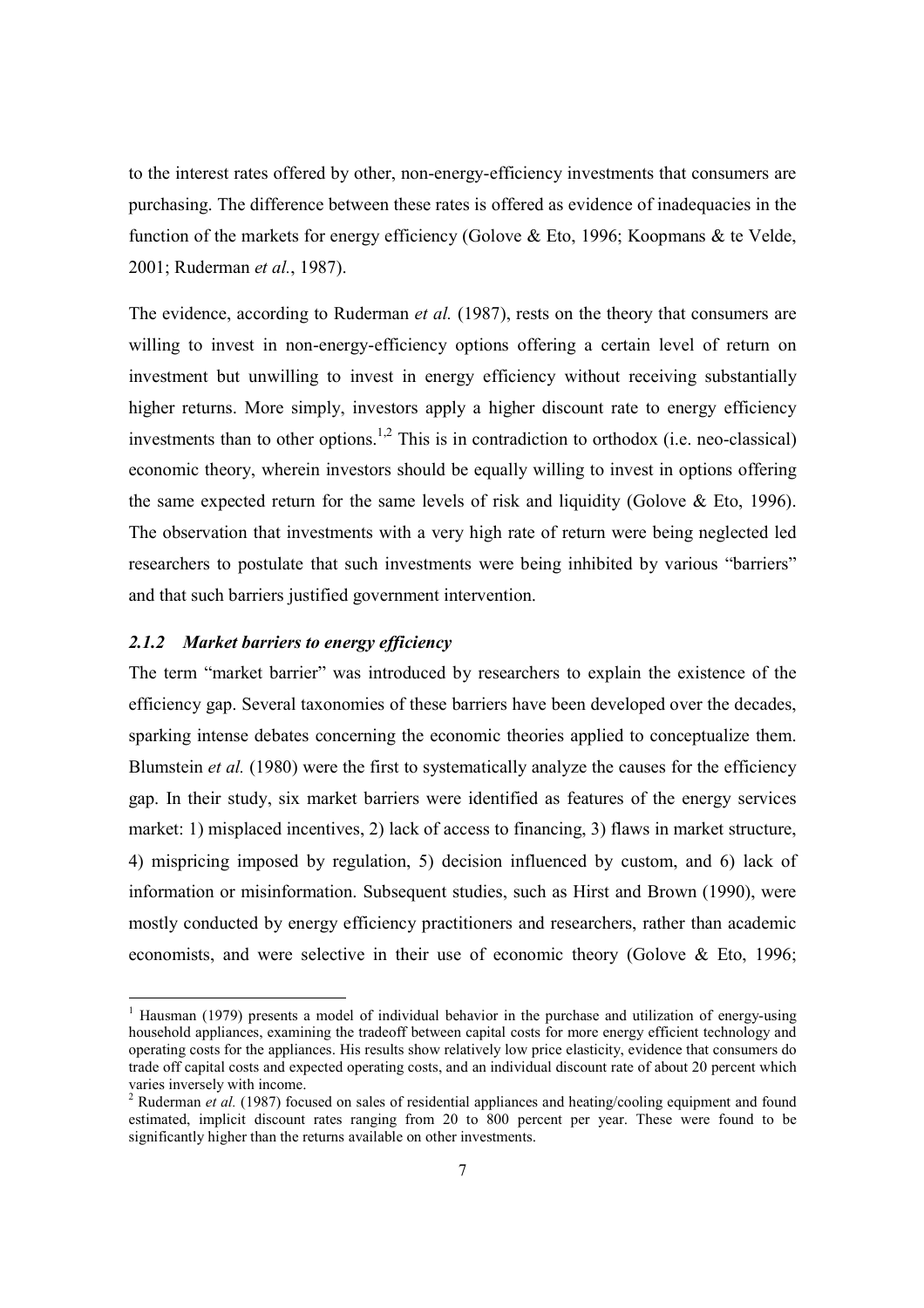Sorrell *et al.*, 2004). These studies generally focused on three basic propositions concerning energy efficiency: 1) market barriers exist and discourage investments in energy efficiency, 2) these barriers cause an efficiency gap that should be closed, and 3) energy efficiency investments should be encouraged by government policy and utility programs (Sutherland, 1996). Research studies proposing these propositions attracted criticism from orthodox economists, especially Sutherland (1991, 1996), who pointed out that the term "barrier" was too ambiguous, was not being used in a consistent way, and that many of the proposed barriers could be benign characteristics of well-functioning markets.

Over the past three decades, the debate has mostly concentrated on the size and magnitude of the efficiency gap as well as criticisms on the approaches used to explain its existence. Recent studies suggest that the bottom-up, engineering-based approach used to identify the efficiency gap does not provide a true estimate of its size. Specifically, researchers point out that they typically fail to account for all costs and neglect particular types of economic behavior. Many other critics of the engineering-based approach suggest that the efficiency gap is overestimated and misconstrued because it does not account for possible alternative explanations. These include 1) the heterogeneity of consumers, 2) the natural diffusion rate of any new technology, 3) risk and uncertainty, 4) hidden costs, and 5) other, non-economic variables (for further reading, see Gillingham & Palmer, 2013; Golove & Eto, 1996; Jaffe *et al.*, 2004; Sorrell *et al.*, 2004, Chapter 2). Gillingham and Palmer further argue that, interestingly, engineering approaches may also underestimate the size of the gap "by assuming a constant energy service demand before and after the efficiency investment" (2013, p. 5). In other words, they neglect to account for the rebound effect. Still others criticize the "barrier" explanation of the efficiency gap. Orthodox economists argue that economic theory has long recognized concepts known as "market failures" that inhibit the efficient functioning of a market and justify public intervention (Jaffe & Stavins, 1994a, 1994b; Sutherland, 1991, 1996). In the context of energy efficiency, these market failures include environmental externalities, imperfect competition, public goods, and imperfect information (for further discussion see Sorrell *et al.*, 2004). Here again, Sutherland (1991) reiterates his argument that market barriers in general do not discourage investment in energy efficiency and should not be considered market failures. Subsequent discussions by efficiency proponents and practitioners such as Jaffe and Stavins (1994a, 1994b) and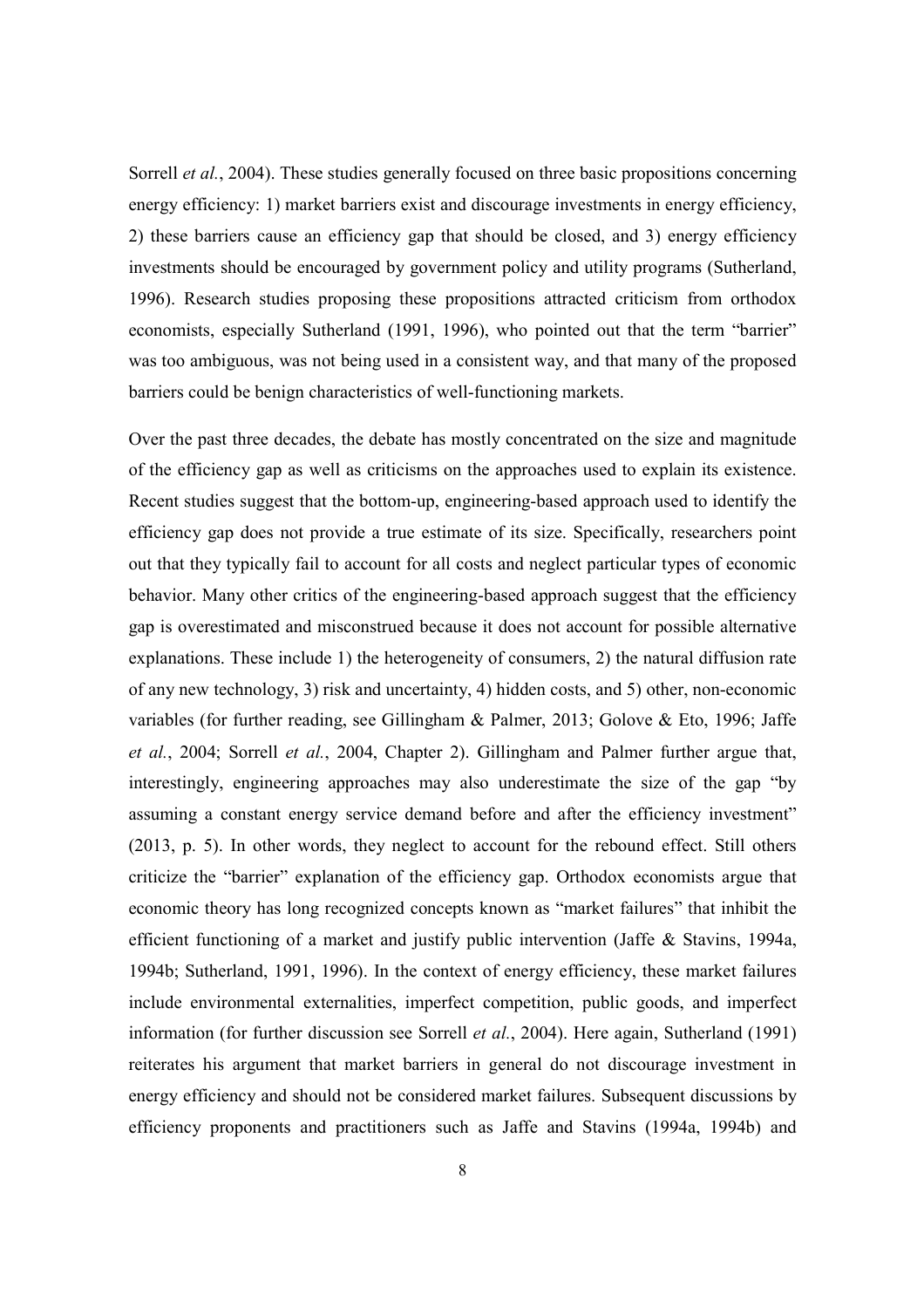Levine *et al.* (1994) incorporate the concept of market failures into their literature by redesigning the taxonomy to be more "orthodox-friendly". The concept posited that market barriers may refer to any factor which explains why economically sound investments are not undertaken, but only a subset of these may correspond to recognized market failures.

This idea was characterized in a framework developed by Jaffe and Stavins (1994b), where a distinction was drawn between non-market failures, which do not necessarily warrant policy intervention, and market failures, which may. The framework also identifies which of these market and non-market failures can explain the efficiency gap. Table 2-1 summarizes the Jaffe–Stavins framework that helped propel the energy efficiency discussion into more mainstream economic literature. However, Sorrell *et al.* (2004), as well as a growing number of other researchers, criticize a purely orthodox approach. They argue that, given the broad range of non-market failures involved in the efficiency gap debate, orthodox economic theory may be necessary but is insufficient to fully explain the gap. In order to properly explain all the barriers to energy efficiency, some of the literature suggests a synthesis of economic theories, including neo-classical economics (including agency theory and the economics of information), transaction cost economics, and behavioral economics (for further reading, see Gillingham & Palmer, 2013; Gillingham *et al.*, 2009; Golove & Eto, 1996; Sorrell *et al.*, 2004).

#### *2.1.3 Theory in relation to this thesis*

A full discussion on the debate surrounding the efficiency gap hypothesis and the causal market barriers is beyond the scope of the present study, however interesting it may be. It is, nevertheless, important to understand where the concepts and theories used in this study stand within energy efficiency literature and broader economic theories. Moreover, it is important to keep in mind that other theories exist which may be used to approach the problem presented here. Given the narrow focus of the study, limited time frame and resources, the present research question relies on the economic theory of rational choice to define the market barrier of interest: split incentives, also referred to as the principal-agent problem in the literature. The concept of principal-agent problems used here derives from agency theory and, within the context of the above theoretical discussion, is a market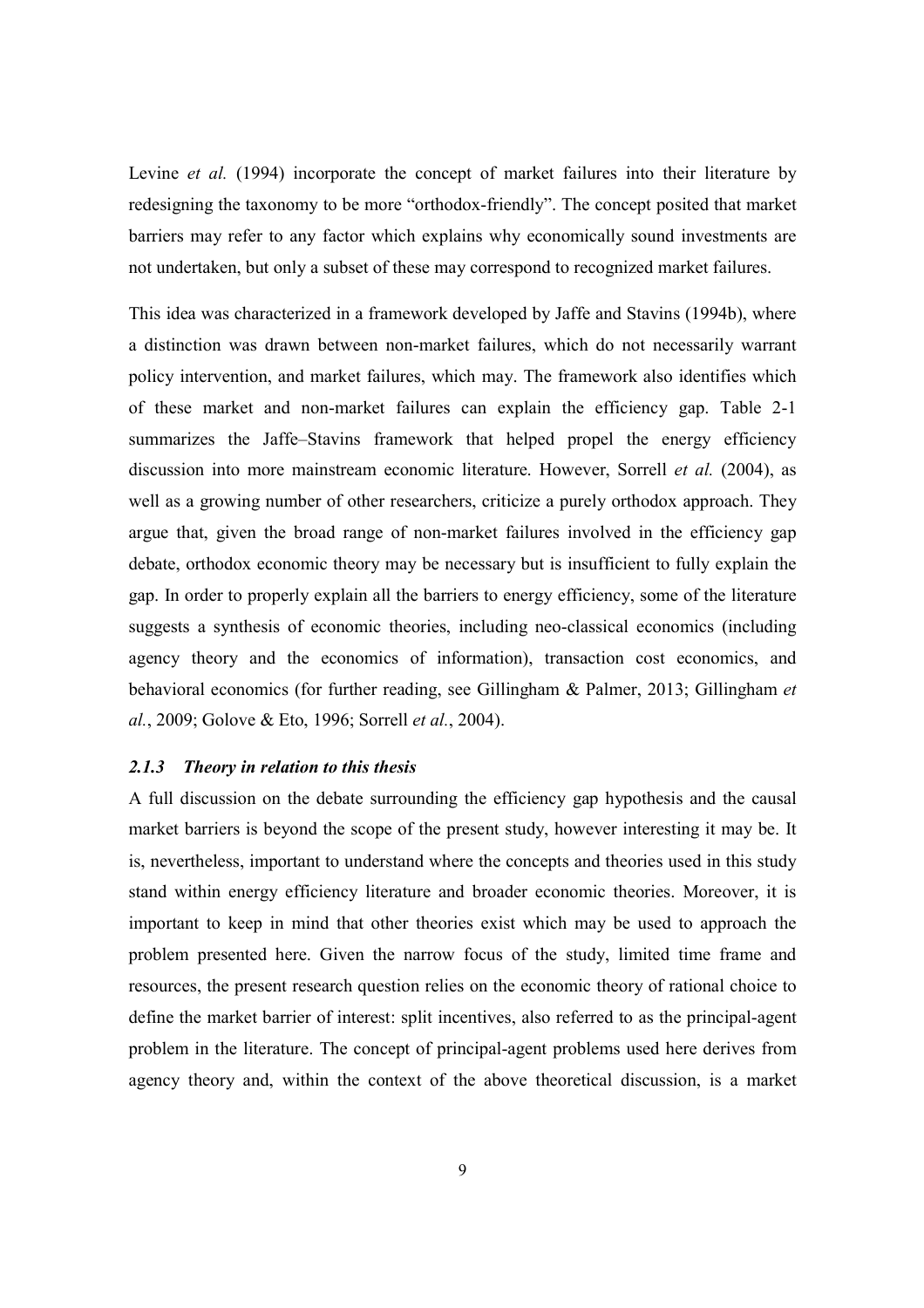|                                             | Explains efficiency gap                                                                                                                                                                                                                                                    | Does not explain efficiency gap                                                          |
|---------------------------------------------|----------------------------------------------------------------------------------------------------------------------------------------------------------------------------------------------------------------------------------------------------------------------------|------------------------------------------------------------------------------------------|
| <i>Barriers that are</i><br>market failures | Public good attributes of<br>information<br>Positive externalities of<br>technology adoption<br>Asymmetric information in<br>$\qquad \qquad \blacksquare$<br>energy services market -<br>leading to problems of adverse<br>selection, moral hazard and<br>split incentives | Distortions in energy pricing<br>$\overline{\phantom{a}}$<br>Environmental externalities |
| Barriers that are not<br>market failures    | Hidden costs<br>Reduced product performance<br>Option value of delaying<br>$\qquad \qquad \blacksquare$<br>investment                                                                                                                                                      |                                                                                          |

Table 2-1. Barriers to energy efficiency.

*Source:* Based on Jaffe and Stavins (1994b) in Sorrell *et al.* (2004)

failure in the orthodox framework because it involves imperfect information (Golove & Eto, 1996; Jaffe & Stavins, 1994b). It is also a market barrier, as defined by Blumstein *et al.* (1980) and Hirst and Brown (1990), because it involves misplaced/split incentives. In the following section, the PA problem and the theory behind it is placed within the context of this study.

#### **2.2 The principal-agent problem**

According to Ross (1973), a principal-agent relationship exists whenever there is a contractual arrangement between two or more parties in which one party (the agent) acts for, on behalf of, or as representative for the other party (the principal).<sup>3</sup> PA relationships can be described between an employer (principal) and employee (agent), bank (principal) and barrower (agent), or any other relationship where one party hires another to perform a specific task. Bannock *et al.* state that a PA problem arises when

the principal cannot ensure that the agent performs [the tasks described in the agreement] in exactly the way the principal would like. The efforts of the agent are impossible or expensive to monitor and the incentives of the agent differ from those of the principal (1992).

<sup>&</sup>lt;sup>3</sup> Note that no physical contract is necessary to define this relationship; verbal agreements and other social interrelations can be defined as a PA relationship.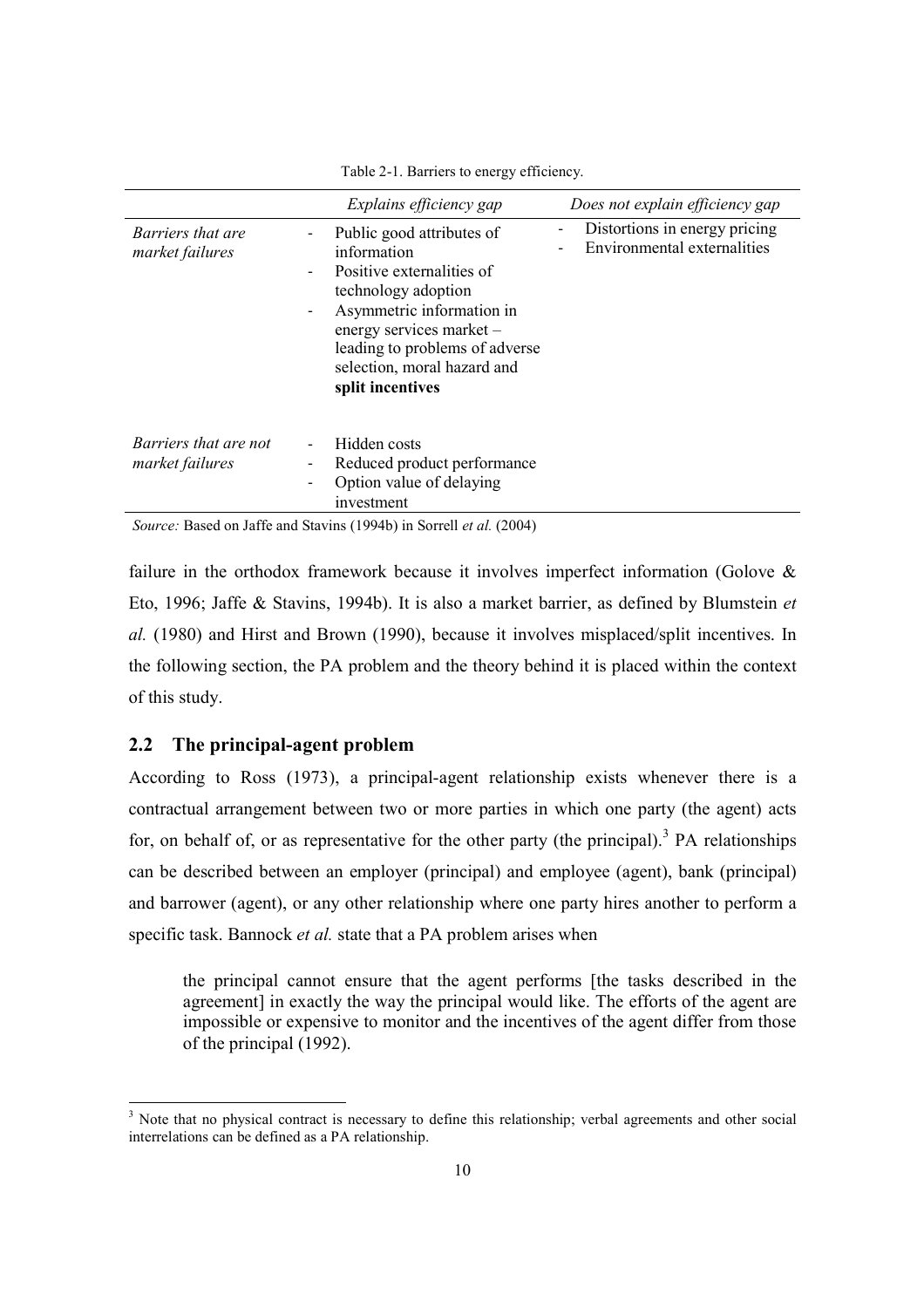Murtishaw and Sathaye (2006) note three important economic components present in this definition. First, the principal has imperfect information concerning the actions of the agent (i.e. cannot monitor or control the effort of the agent). Second, the principal can incur transaction costs or disutility due to the actions of the agent, such as attempting to monitor or obtain information on the effort of the agent. Third, the principal and the agent have different incentives for entering the contractual arrangement (split incentives). When asymmetric information problems exist and the agent's interests are not perfectly aligned with those of the principal, adverse selection or moral hazard scenarios can arise. In these scenarios, the agent can take "advantage" of the principal with the additional information she possesses, either before or after the contract is agreed upon (for discussions on adverse selection and moral hazard, see Gillingham *et al.*, 2012; Laffont & Martimort, 2002, Chapters 3–5; Sorrell *et al.*, 2004, pp. 39–42; Wilkerson, 2012).

#### *2.2.1 Principal-agent problems and energy efficiency*

PA problems are often cited in energy efficiency literature, especially in connection with the residential sector. Murtishaw and Sathaye note however that "the conceptualization of principal and agent must be stretched beyond a strictly literal definition" (2006, p. 3) when examining the PA problem in the residential sector. Recall that, in the literal definition given above, the agent is hired by the principal to perform a specific task. In the residential sector, a PA relationship can exist between a home buyer and a seller, building owner and builder, tenant and landlord, among several other scenarios. The tenant-landlord relationship and the resulting PA problem can manifest itself in several ways, depending on who pays the energy bills and who makes the decision relating to the efficiency level of a device or dwelling.

Table 2-2 illustrates the four possible scenarios relating to PA problems. In the first case, no PA problem exists because the end-user of the device or dwelling and the person who pays the energy bill are the same. Homeowners typically fall within this category; no split incentives exist because the homeowner has perfect information. In the second case, the end-user pays the energy bill but cannot choose the efficiency level of the dwelling. This is the typical scenario for the landlord-tenant relationship, resulting in split incentives and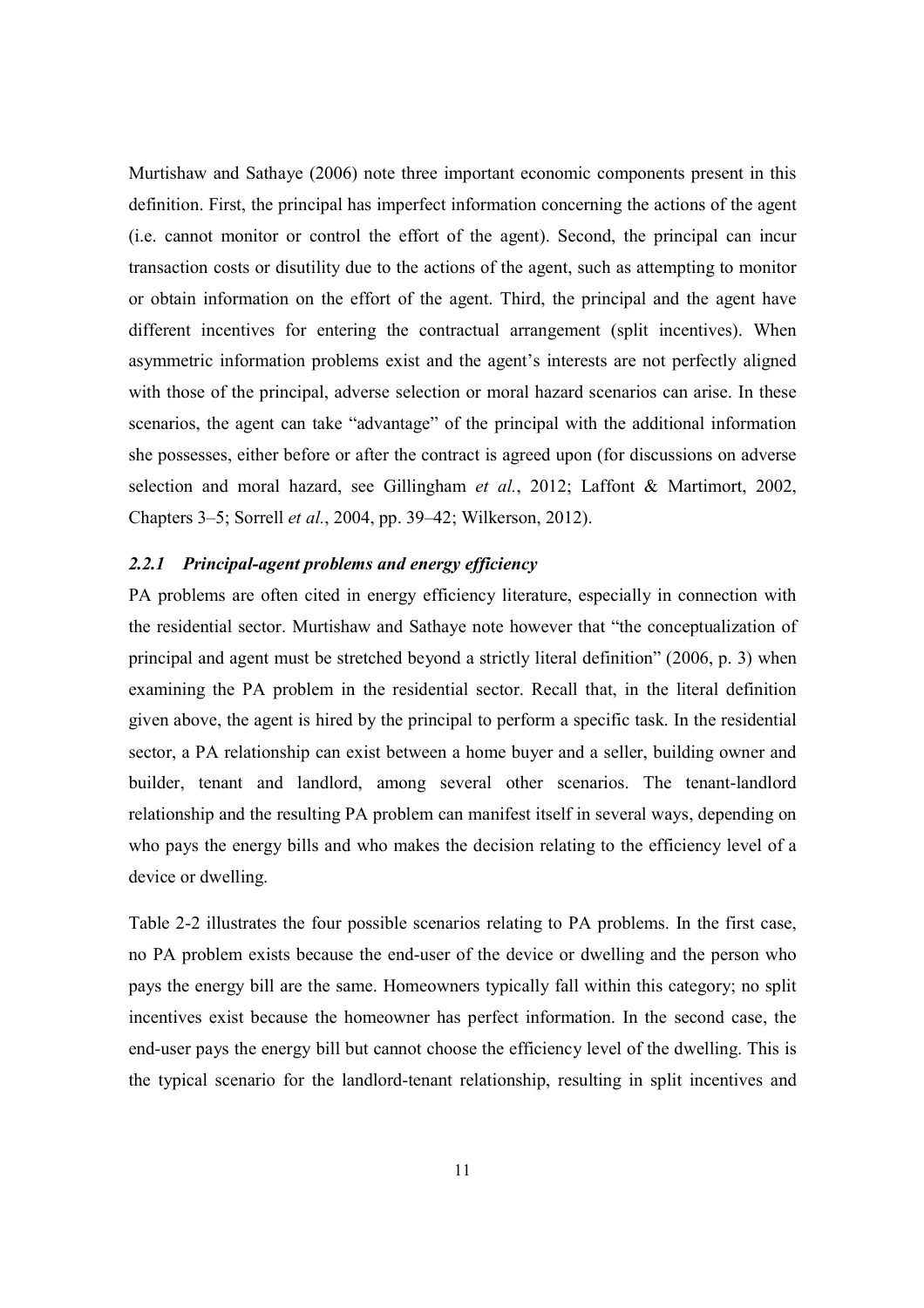| Table 2-2. Principal-agent scenario matrix. |
|---------------------------------------------|
|                                             |

| End-user can choose | End-user can't choose      |
|---------------------|----------------------------|
| Case 1: No problem  | Case 2: Efficiency problem |
| Case 4: Both        | Case 3: Usage problem      |
|                     |                            |

*Source*: IEA (2007)

asymmetric information problems. This is referred to as an *efficiency* problem. A *usage* problem occurs in the third case, where the end-user does not pay energy costs and cannot choose the efficiency level. This case typically affects rent-free tenants and landlord-tenant relationships where energy costs are included in the rent. The fourth case is extremely rare. The current analysis focuses on the efficiency problem, i.e. Case 2. See Murtishaw and Sathaye (2006), IEA (2007), and Wilkerson (2012) for quantitative studies on the various PA problems.

The tenant-landlord relationship of Case 2 and the associated transactions involved with the efficiency problem are graphically represented in Figure 2-1. As described by A. Meier and Eide (2007), the tenant/principal pays rent to the landlord/agent in exchange for use of the dwelling. The tenant pays energy costs that are largely determined by the infrastructure present in the building while the landlord makes (or declines to make) investments in the building so as to lower its energy consumption. The landlord has no incentive to make efficiency investments because only the tenant benefits from these reduced costs. Likewise, the tenant has no incentive to make investments since any increase in asset value would be realized by the owner (and the tenant may not occupy the dwelling long enough to recover their investment costs). If energy prices rise, the landlord still lacks any incentive to respond by making additional investments in efficiency. In this way, it can be said that the energy consumption is somewhat "insulated" from energy prices and cost-effective opportunities may be ignored, i.e. an efficiency gap arises (IEA, 2007; A. Meier & Eide, 2007; Sorrell *et al.*, 2004).

In the context of the market barrier discussion in Section 2.1.2, the PA problem in the rental housing market suffers a great deal from imperfect information, transaction costs and, especially, split incentives. Market forces may have some impact on this barrier, but the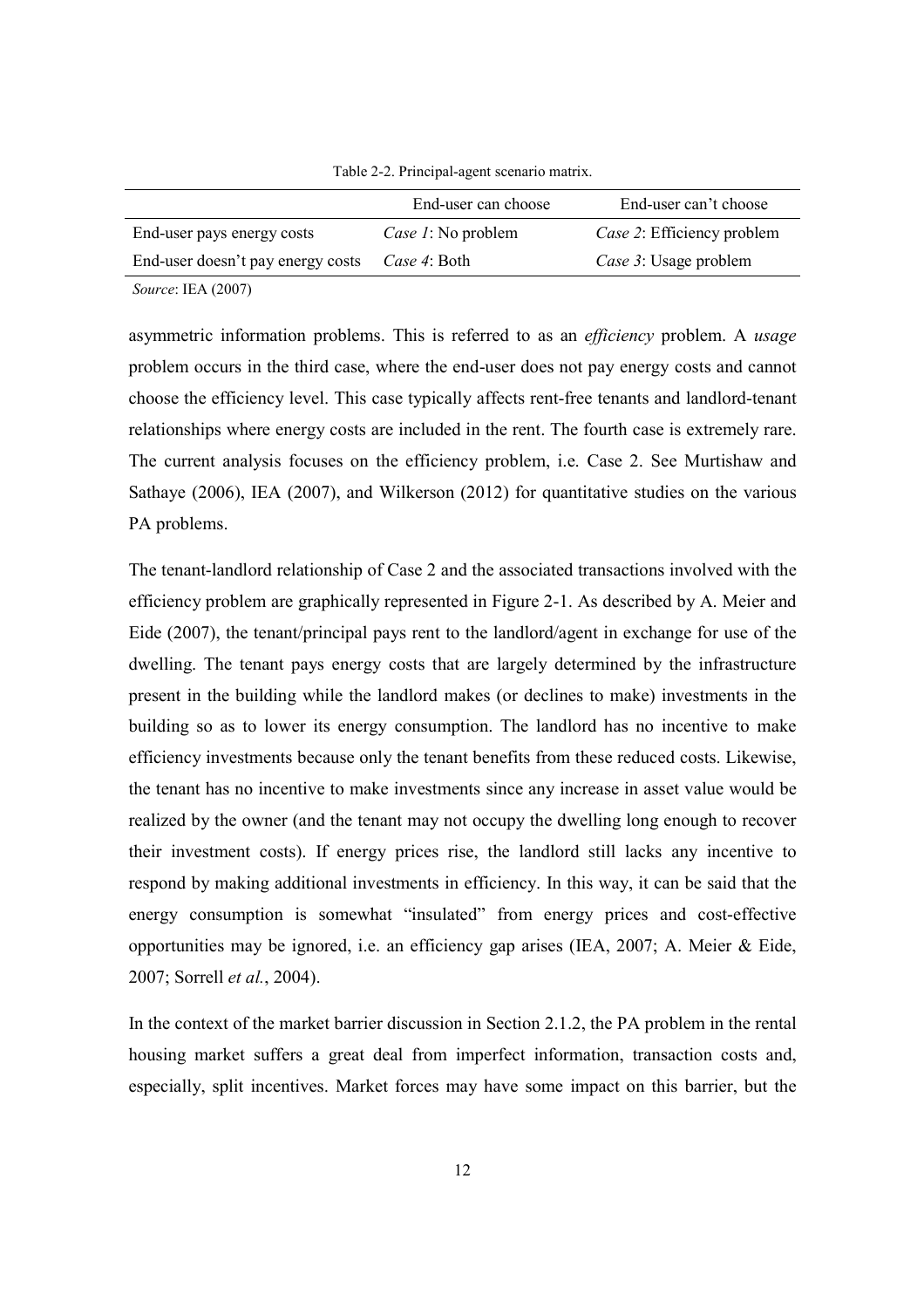

Figure 2-1. Energy-related transactions between landlord and tenant.

essential conflict of interest between landlords and tenants is not altered by these forces. Blumstein *et al.* (1980) provide an example where market forces do not correct the problem: where one might expect rising energy prices will cause tenants to be willing to pay more for energy-efficiency dwellings, one would also expect there to be some incentive for landlords to make efficiency upgrades. This market correction, however, does not occur naturally. They argue this is due to a challenging information barrier because it is both difficult and expensive to determine the energy efficiency of a dwelling, and owners of inefficient units are unlikely to provide much assistance to renters seeking efficient units. Sutherland (1991), however, argues that landlords who invest in energy efficiency would simply increase the rent in order to recover investment costs, but remains silent on the issue of the transaction costs involved.

# **2.3 Summary of theoretical background**

In this chapter, the theoretical background on energy efficiency was discussed. The efficiency gap and the (much debated) barriers which are theorized to cause this gap were also presented, in order to provide a theoretical framework for the principal-agent problem. Likewise, the PA problem and split incentives were defined in order to frame the problem

Source: IEA (2007, p. 34)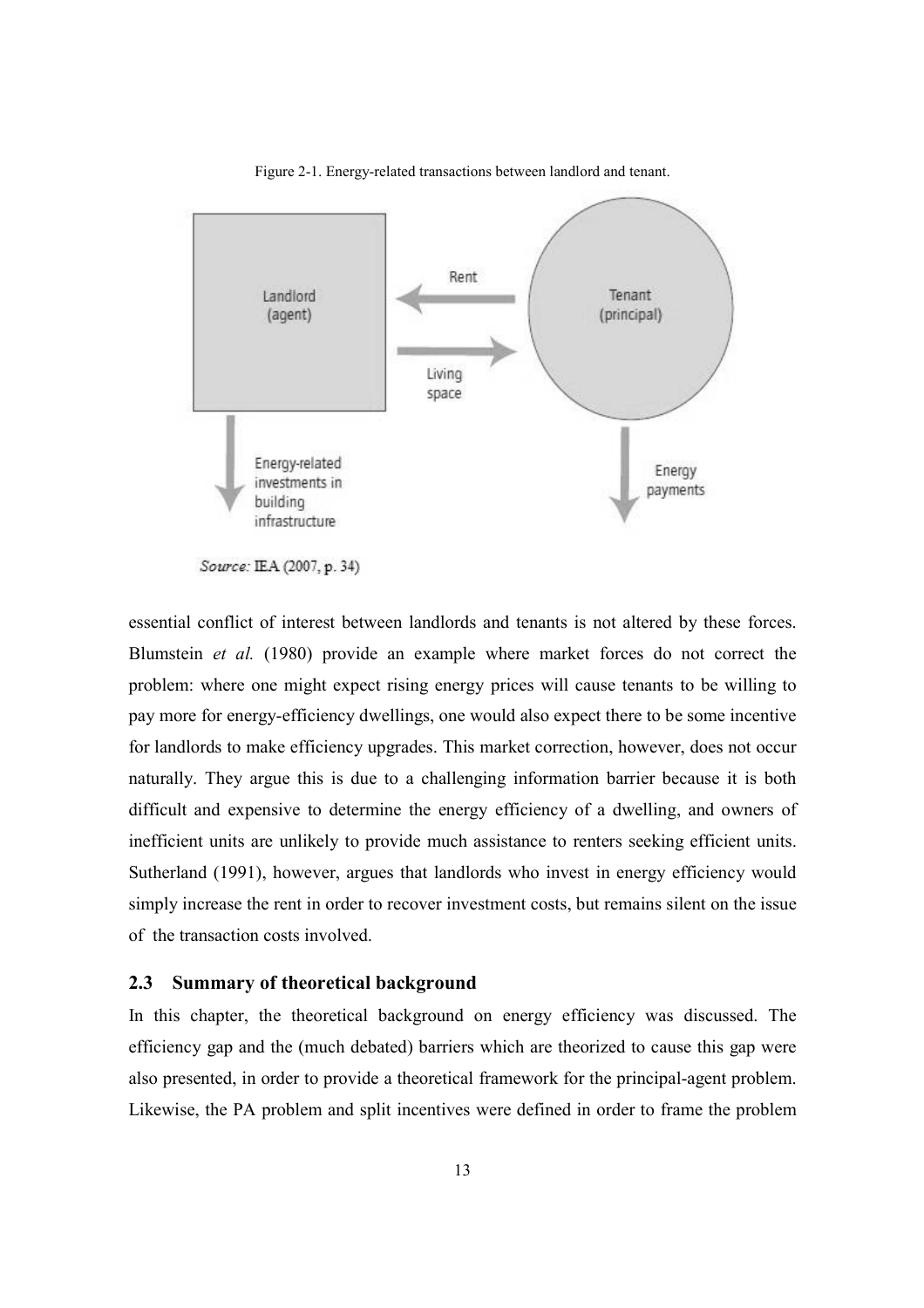being investigated in the current study. In the next chapter, a literature review of previous econometric studies is presented as the state of the art in energy efficiency literature. A rich source of previous studies was reviewed in order to develop an appropriate methodological approach to investigate the PA problem in the Austrian rental housing market.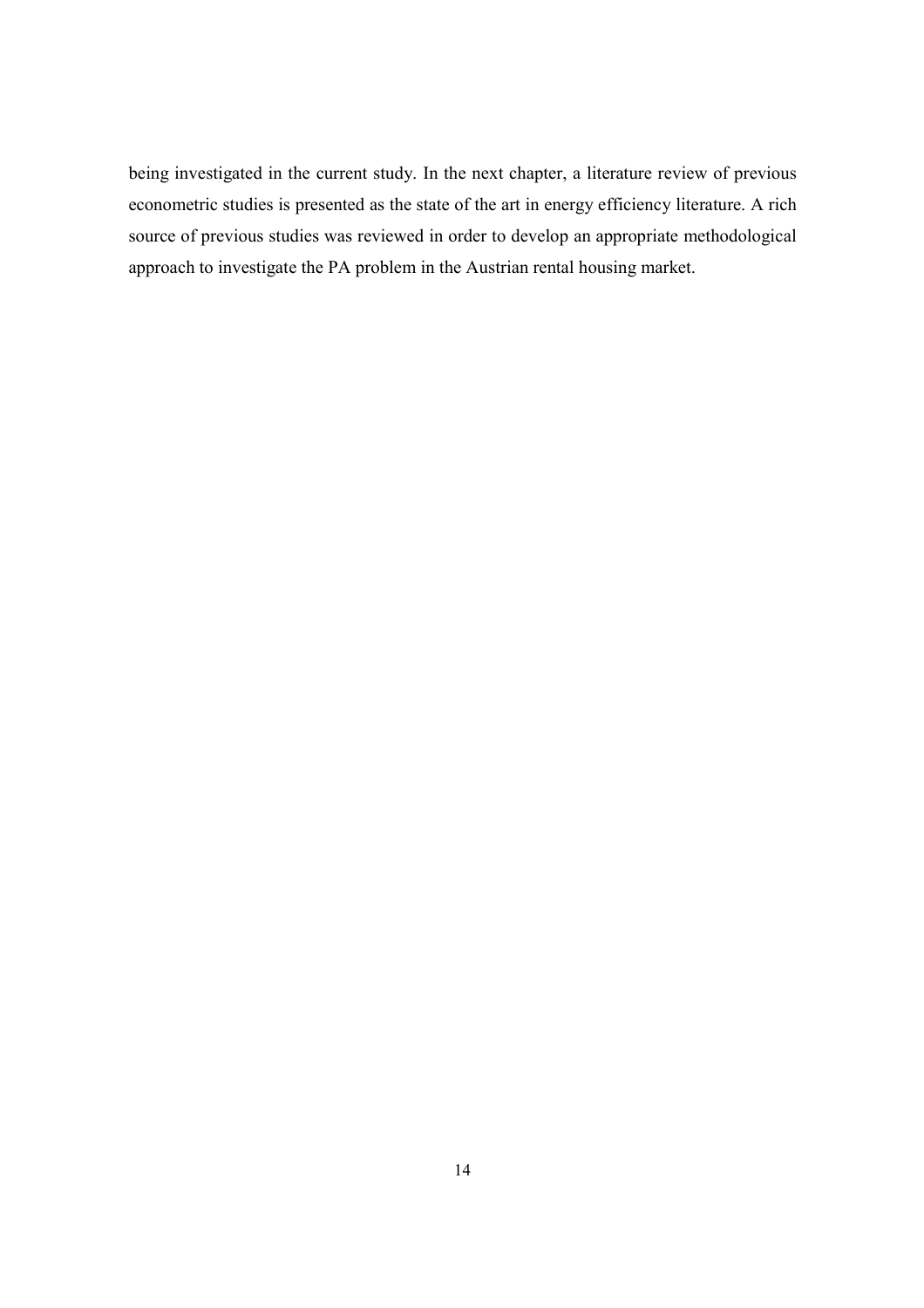# **3 Literature Review**

### **3.1 Empirical studies on energy efficiency**

So far, much of the literature already discussed focuses on identifying and defining the various market barriers and failures affecting investments in energy efficiency, but do not attempt to quantify their effects on energy use. Murtishaw and Sathaye (2006), on the other hand, focus specifically on PA problems. They provide quantitative estimates of their potential importance on residential energy use. Specifically, they examine the number of dwellings that may be affected by at least one PA problem, and use this number to calculate the theoretical upper bound of energy savings possible if policies could be implemented to entirely address the issue. A report by the IEA (2007) looks at case studies to provide a sense of where PA problems may be most important. Wilkerson (2012) expands on the above studies by creating a bottom-up model of explicit appliance energy usage and applying that to different housing and ownership types to quantify the PA problem and potential savings. These three studies discuss the differing ways that the PA problem may manifest itself in energy consumption, but do not provide empirical evidence of the extent to which the problem may exist using individual household-level data.

Econometric analyses of residential energy consumption based on individual householdlevel data have been relatively rare due to data availability. The focus of most of the studies available is on price and income elasticities to estimate changes in energy demand, mainly for electricity. They differ with respect to model application, time period, location and the aggregation level of the data chosen. Dubin and McFadden (1984) were among the first to investigate the choice of energy-using equipment and energy use using a discrete/continuous modelling framework on micro-level data for the U.S. More recent studies inspired by this approach include Bernard *et al.* (1996), Lee and Singh (1994), and Liao and Chang (2002) for the U.S. and Canada. Liao and Chang (2002), for example, investigate the space and water heating demands of the aged in the U.S. They find that space heating energy demand increases with the age of the household, but water heating energy demand decreases as the aged become older. In Europe, most of the studies were conducted for Norway (Nesbakken, 2001; Vaage, 2000), the Netherlands (Berkhout *et al.*, 2004; Brounen *et al.*, 2012; van Raaij & Verhallen, 1983), the UK (Baker *et al.*, 1989), and Germany (Braun, 2010; Schuler *et al.*, 2000). They were among the first to expand the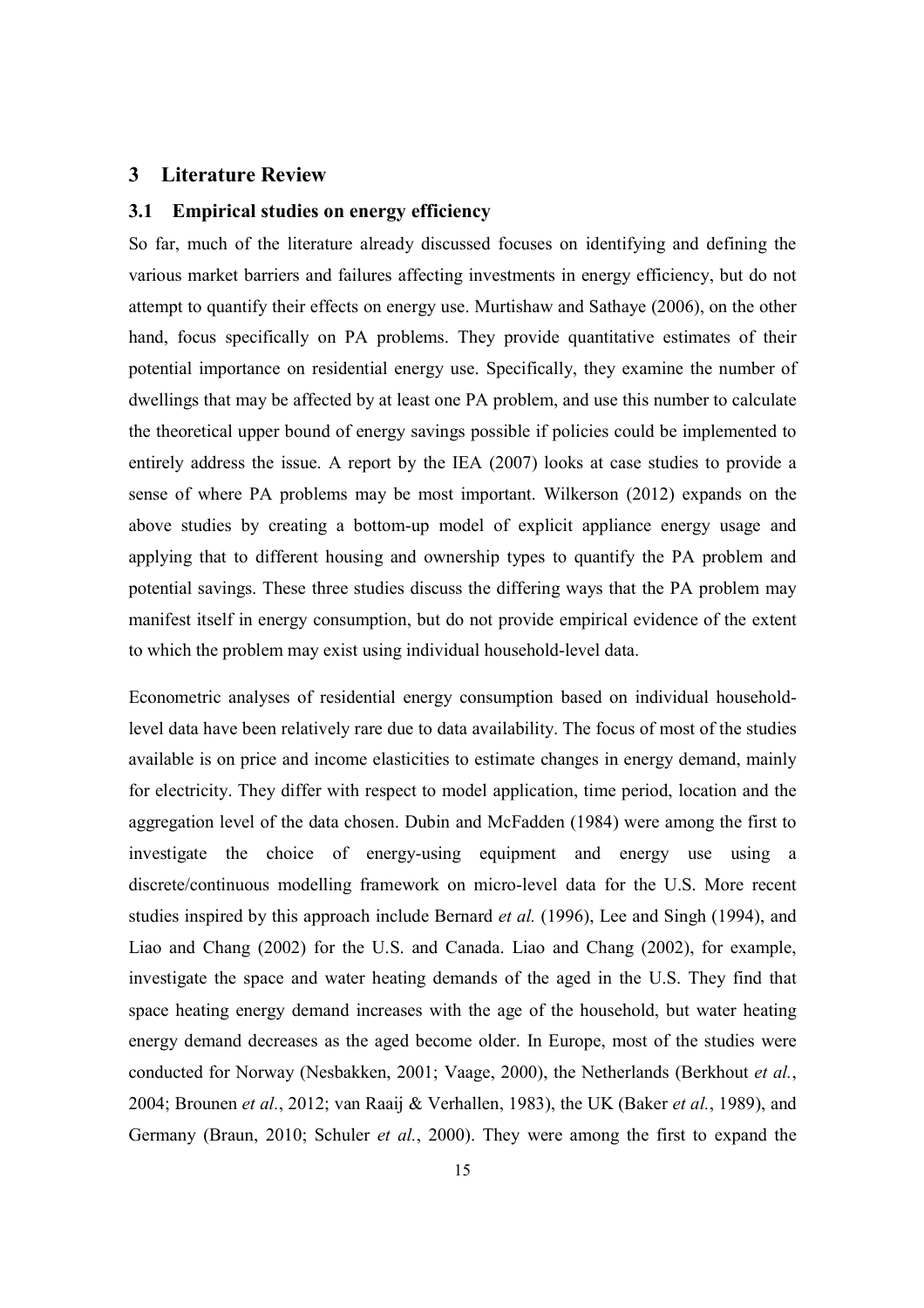discrete/continuous model with additional socio-economic characteristics of the household, including occupancy type. In Braun (2010), for example, the inclusion of a large number of variables representing socio-economic, housing and regional characteristics is found to have a significant influence on energy-related behavior of households. Baker *et al.* (1989) investigate the determinants of electricity and gas demand for households during the period 1972 to 1983, accounting for socio-economic characteristics such as ownership, household size and income, as well as details of the dwelling such as the number of rooms. They find that energy consumption increases with income and that the price sensitivity of households is higher for families with children and lower income. Other studies which provide important contributions to residential energy efficiency literature include Branch (1993), Garbacz (1983), Brounen *et al.* (2012), Green (1987), and Hirst *et al.* (1982).

Other studies by Bird and Hernández (2012), Leth-Petersen and Togeby (2001), Linares and Labandeira (2010) and Schaefer *et al.* (2000) investigate the effects of policy intervention to correct energy efficiency market failures. Schaefer *et al.* (2000), for example, analyze energy efficiency policy instruments within the residential sectors of the Netherlands, France, Denmark, Sweden and Germany, investigating the effectiveness of those policies based on survey data. They find that future policies aiming toward energy conservation in the residential sector should combine a bundle of instruments to achieve substantial emissions reductions at low costs. Specifically, their analysis finds that emission taxes play an important role in this case, but also flexible standards, subsidies and information measures are particularly important. Leth-Petersen and Togeby (2001) investigate the effects of policy measures aimed at reducing the consumption of energy for space heating in Danish apartment blocks in a panel data analysis covering the period 1984- 1995 on energy consumption and technical characteristics of heating systems. Their results indicate building regulations have been very important policy measures in the pursuit of improving energy efficiency in new buildings in Denmark, while estimation results indicate that policy measures affecting the price of oil or district heating (i.e. taxes) have very limited effects on the consumption of energy in apartment blocks in the short run. Bird and Hernández (2012) provide an overview of the PA problem for low-income tenants and propose a specific policy approach which combines the success of on-bill financing with improvements for landlord incentives.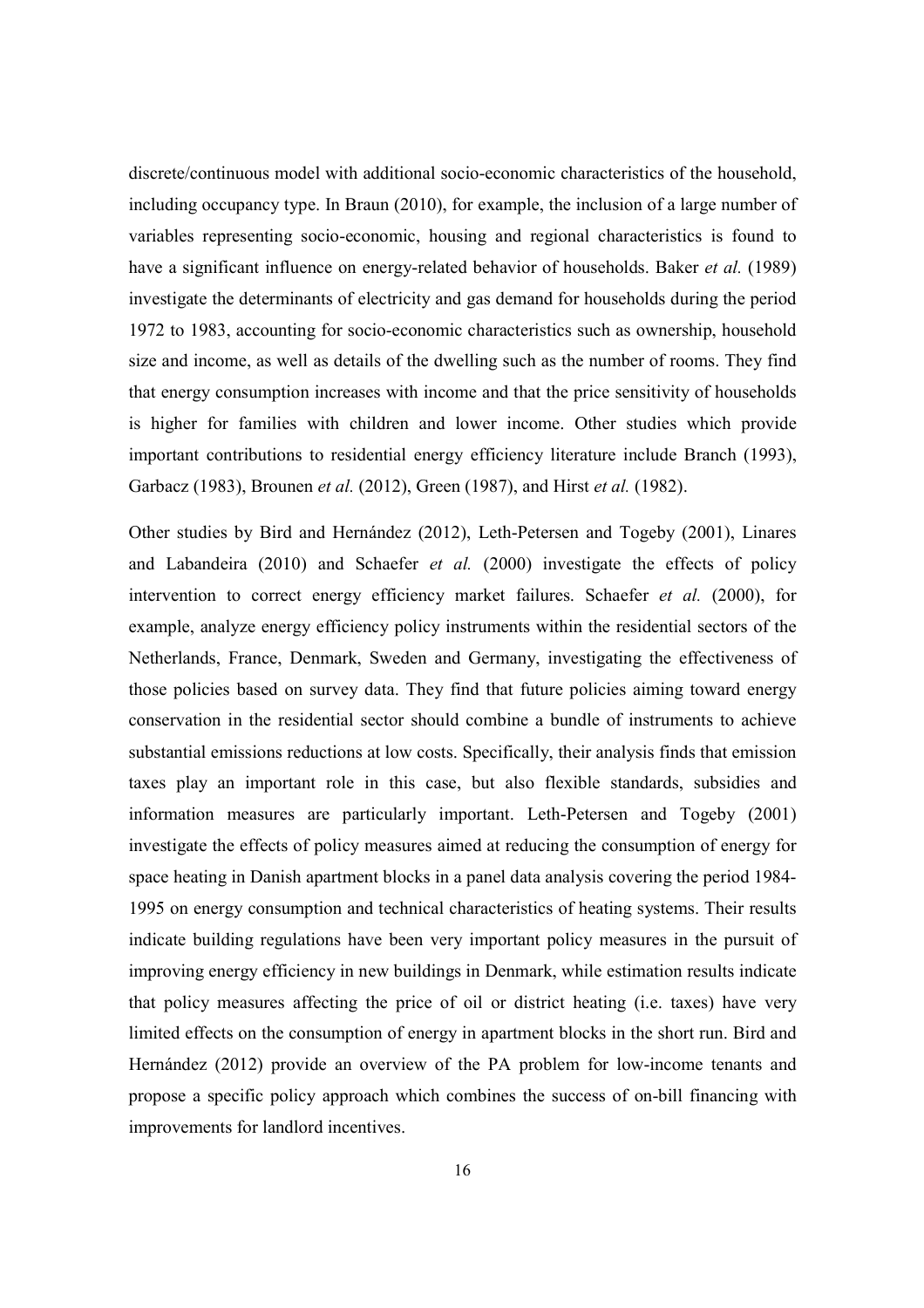#### **3.2 Studies relating to the principal-agent problem**

There are several relevant empirical studies investigating the determinants of residential energy consumption focusing more directly on the PA problem. Davis (2010) compares appliance ownership patterns between homeowners and renters using household-level data from a nationally-representative survey. His results show that, controlling for household income and other household characteristics, renters are significantly less likely to have energy efficient refrigerators, clothes washers and dishwashers. Gillingham *et al.* (2012) investigate two types of PA problems between owners and tenants of residential dwellings for the State of California: heating or cooling incentives are suboptimal when the occupant does *not* pay for energy use, and insulation incentives are suboptimal when the occupant *cannot* perfectly observe the owner's insulation choice. They find that those who pay are 16 percent more likely to change the heating setting at night and owner-occupied dwellings are 20 percent more likely to be insulated in the attic or ceiling. Three recent studies in particular, however, have provided insight on an appropriate model design to analyze the present research question. These include Rehdanz (2007), Meier and Rehdanz (2010) and Wood *et al.* (2012).

Rehdanz (2007) examines the determinants of household expenditures on space heating and hot water supply in Germany, revealing differences in the characteristics of owners and renters. The analysis includes a number of socio-economic characteristics along with building characteristics on more than 12,000 households in Germany for the years 1998 and 2003. A conditional demand model is employed to investigate whether different kinds of households are affected differently by increases in energy prices.<sup>4</sup> She finds a significant difference between the effects of energy price increases for owners and tenants, and concludes that owners are more likely to have installed energy-efficient heating and hot water supply systems. Meier and Rehdanz (2010) conduct a similar study for Great Britain. Employing a conditional demand model on panel data, they examine the determinants affecting heating expenditure, controlling additionally for weather conditions (i.e. heating degree days), on 64,000 households over a 15 year period (1991–2005). The aim of the

<sup>&</sup>lt;sup>4</sup> Conditional demand model: the decision for consuming energy is not determined by adjustments in technologies but by adjustments in consumption of energy given the available technology. This is the same modelling choice of the current study.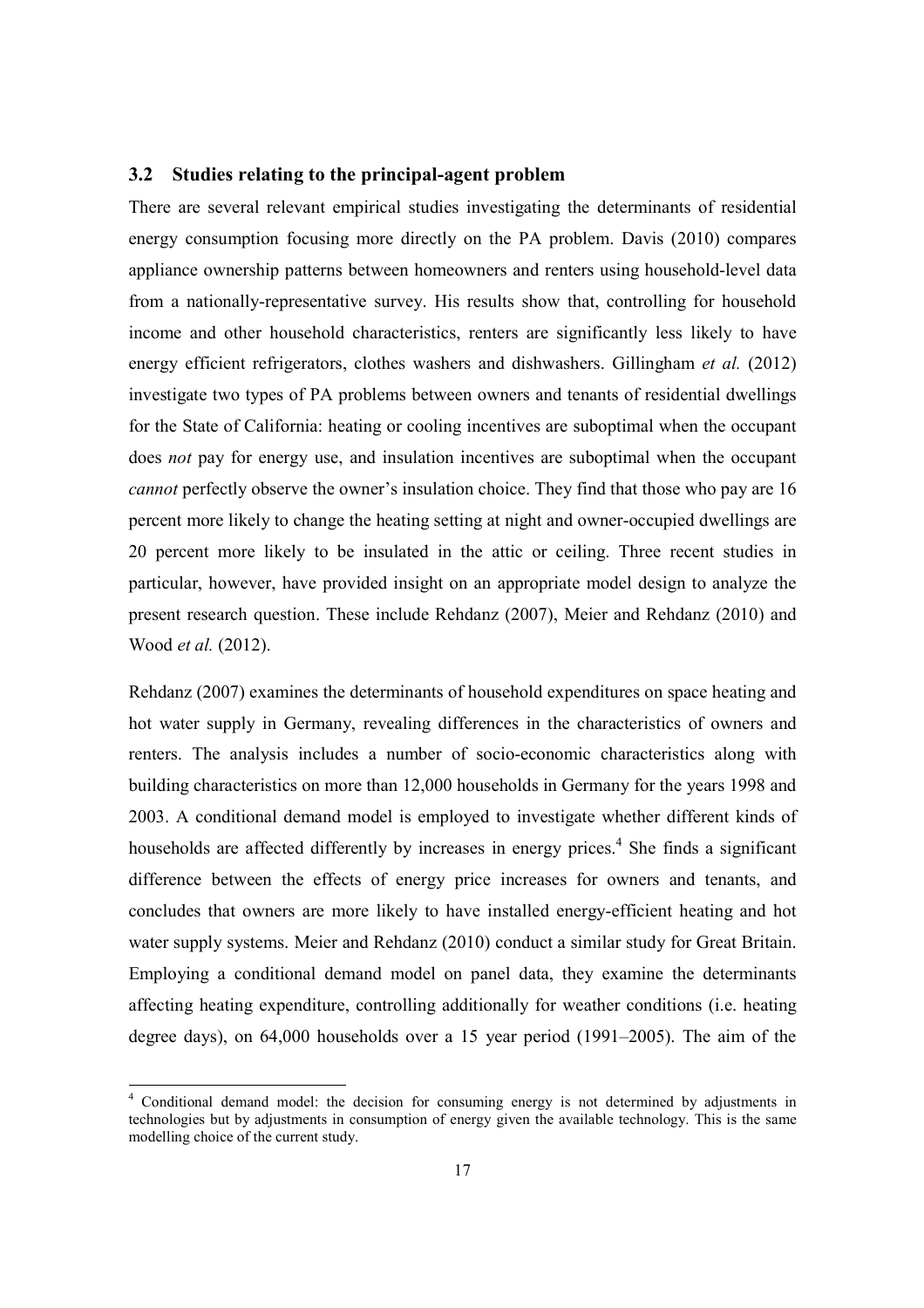study is to derive price and income elasticities both for Britain as a whole and for different types of household. Their results suggest that differences exist between owner-occupied and renter households in their reactions to changes in income and price. More specifically, they find that homeowners pay more for energy than tenants in Great Britain.

Wood *et al.* (2012) focus their investigation more directly on the PA problem for Australia. Their analysis quantifies the magnitude of the PA problem in the Australian private rental housing market with a modelling approach whereby energy expenditure is estimated as a function of housing tenure, dwelling type, location, climate and other socio-demographic variables. They fail to find evidence in support of the PA problem hypothesis in Australia since homeowners had higher energy outlays than those of renters. Their conclusions suggest that, contrary to other study areas such as Germany and the United States, powerful tax incentives and a relatively unregulated rental market perhaps eliminate the effects of PA problems in Australia. The current analysis differs from the above studies mainly in location and restrictions on the dataset (discussed further in the next chapter). Moreover, this study is the first to employ EU Statistics on Income and Living Conditions data as a source for energy consumption data on an EU Member State.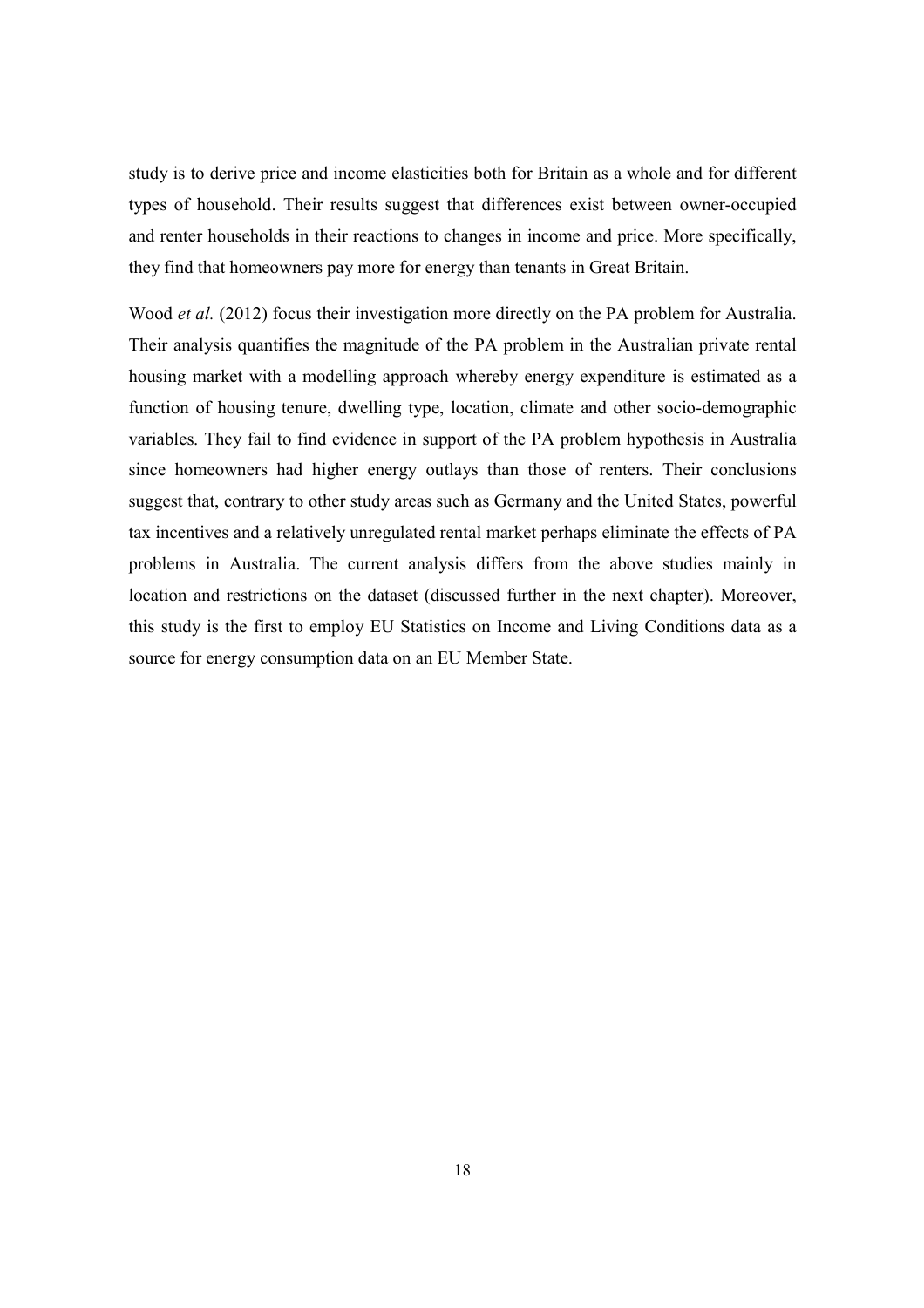#### **4 Empirical Design**

#### **4.1 EU-SILC Data**

The European Union Statistics on Income and Living Conditions (EU-SILC) is an instrument which collects comparable cross-sectional and longitudinal multidimensional micro-data on income, poverty, social exclusion and living conditions in Member States. The EU-SILC instrument was selected because it provides descriptive variables on housing, demographic, socio-economic and financial characteristics on individuals and households in Austria. Micro-data for Austria have been collected through panel surveys by Statistik Austria since 2003. Around 6000 households participate annually in the Austrian EU-SILC survey, drawn at random from addresses in the Central Register of Residents (Statistik Austria, 2014). It is therefore a nationally representative dataset which, since 2012, contains information on the annual energy expenditure of households. While it would be preferable and more informative to utilize the time-series feature of the Austrian EU-SILC panel data, the current study is restricted to the survey year 2012 because it is the first year in which respondents were asked about their annual expenditure on electricity, gas and other heating fuel.

# **4.2 Variable definition**

The structure of the model includes variables which describe housing, socio-economic and regional characteristics of the household, as well as occupancy type. Housing characteristics are especially important as control variables because they typically have the largest effect on energy consumption. Therefore, following a similar approach as previous studies, the model includes a large number of dummy variables describing the dwelling's period of construction, type of heating system, and fuel source for space heating, water heating and cooking. Also based on previous studies, socio-economic and demographic characteristics are expected to have an impact on energy consumption, including income, age of the household members, and size of the household. Regional characteristics control for weather and possible differences in fuel prices.

#### *4.2.1 Critical explanatory variables*

The occupancy type, i.e. tenure relationship, is the critical explanatory variable and its sign, size and statistical significance is used to determine if a PA problem exists and to what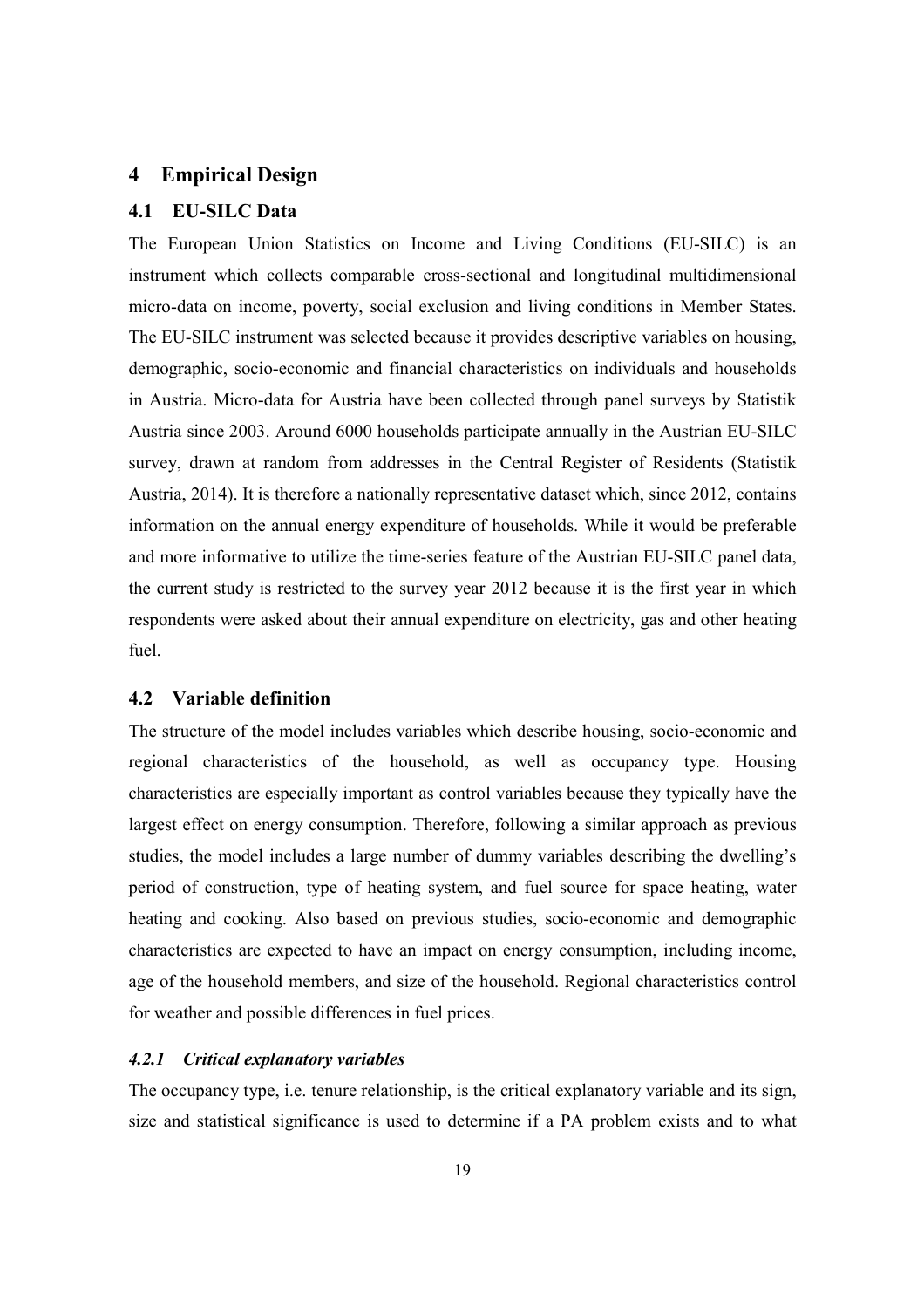extent it affects energy expenditures. The different types of occupancy include owneroccupied of an apartment or house, renter-occupied (main renter or subtenant), renter with a co-operative agreement, council or social-housing tenant, and other (i.e. rent-free tenants). Recall that the primary interest of this study is whether owners pay more in energy expenditures than renters; therefore, the analysis excludes council- and other-occupancy types. House- and apartment-owners are grouped together, while main renters, subtenants, and renters with co-operative agreements are grouped into one category.

# *4.2.2 Control variables*

The types of heating system recorded in the survey include district, central or electric heating, as well as gas convector, detached system (e.g. electric radiator, hot-air heater), or other (e.g. single oil or wood ovens).<sup>5</sup> For the purpose of this analysis, the model only controls for the presence of a central heating system (i.e. district, central, electric or gas) rather than the specific type of technology. The types of fuel include natural gas, heating oil, wood (e.g. pellets, wood chips, firewood), and coal (including coke and other solid fuels). Households may have more than one fuel source (i.e. fuel stacking) or none at all (i.e. electricity only). Therefore, since fuel stacking is allowed in the model, the fuel variables are not dummy variables, i.e. there is no reference category. The model also controls for the presence of renewable energy technology, usually used in combination with other fuels. Fourteen percent (588 households) of the sample reported that at least one or more fuels were not paid for by the household; seventeen percent of those were owneroccupied. Since it was unclear from the EU-SILC questionnaire and code book whether these households were receiving subsidies for the respective fuel(s), or if the costs of the fuel(s) were recorded elsewhere, a special control variable was used to capture any possible effect this may have on energy expenditures. $6,7$ 

<sup>&</sup>lt;sup>5</sup> Central heating (*Zentralheizung*), as defined by the survey, is a central heating system within the building/apartment, such as a central boiler; district heating (*Fernwärme*) is located outside of the house/building. 6

<sup>&</sup>lt;sup>6</sup> The exception being households with district heating; the survey allowed respondents to indicate if the cost of district heating was included in the running costs of the building. These observations were excluded from the analysis because their inclusion could bias the results.

<sup>7</sup> Wood fuel was the main fuel reported with zero cost (571 households, or 12 percent of total dataset). Possible explanations could be that the cost for wood fuels (pellets, fire wood, etc.) is included in the running costs of the building, or the household is collecting the fuel wood free of charge (such as in rural or farm areas). In total, 1282 households reported both using wood as an energy source *and* living in a thinly populated area.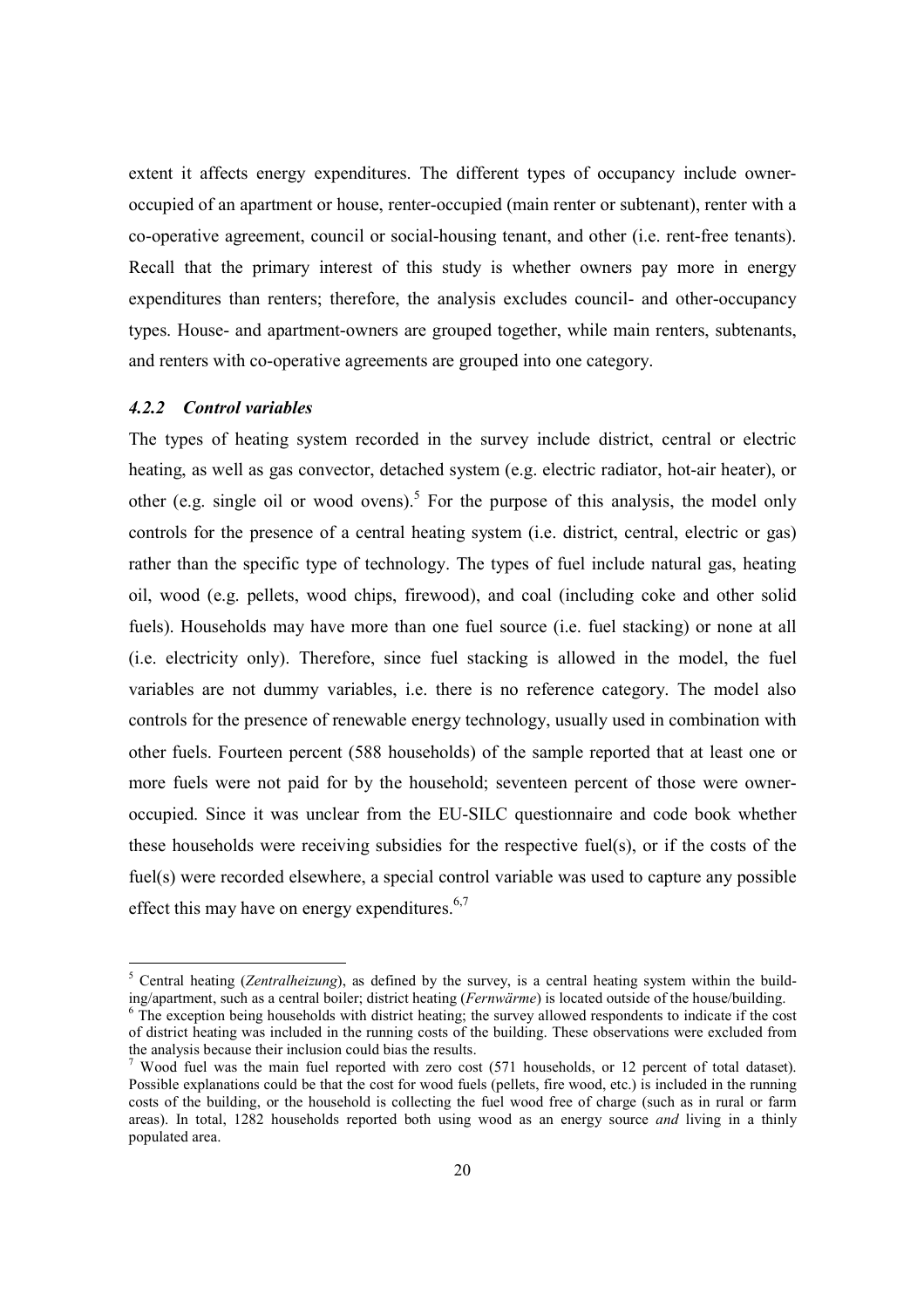The type of building is expected to have a significant effect on energy expenditures. Numerous studies, for example, have concluded that free-standing, detached houses are less energy efficiency than residential apartment buildings. The types of building identified in the Austrian EU-SILC survey are based on the number of apartments, or dwellings, in the building. There is a further distinction for buildings with one or two apartments, either as a detached house or a semi-detached house (row house or townhouse). For the present study, the following five distinctions are made in the model: 1) single-family house (SF) with one or two apartments, 2) semi-detached (RH) with one or two apartments, 3) multi-family house (MF) with 3–9 apartments, 4) MF with 10–19 apartments, and 5) MF with 20 or more apartments. Other controls include the size of the dwelling in square meters, whether any structural problems exist in the dwelling (e.g. moisture, rot, leaky roof or windows, etc.), and whether the unit has a bath or shower inside the dwelling.

The socio-economic variables control for household characteristics which may affect energy consumption per household. These include the number of adult occupants over the age of 16, number of children aged 16 and under, net household income, and age of the oldest household member. Baker *et al.* (1989) found a positive relationship between energy consumption and the number of children in the household, as well as the income-level of the household. Liao and Chang (2002) found a positive relationship to the average age of the household concerning space heating, and a negative relationship to water heating. Additionally, the model controls for the number of household members registered as unemployed or on pension. Both Rehdanz (2007) and Wood *et al.* (2012) utilized models with the same controls in order to estimate the potential number of people at home during the day.

Finally, the model includes regional control variables: a state dummy variable, indicating which of the nine Federal States of Austria the dwelling is located; and an urbanization dummy variable, indicating the level of urbanization, or population density. The state variable controls for possible variations in the price for fuel and electricity. Price variations in different states are due to the reliance on diverse energy sources in different parts of the country which have different costs of production and therefore prices. The state variable serves as a crude proxy for these price variations. The urbanization variables may similarly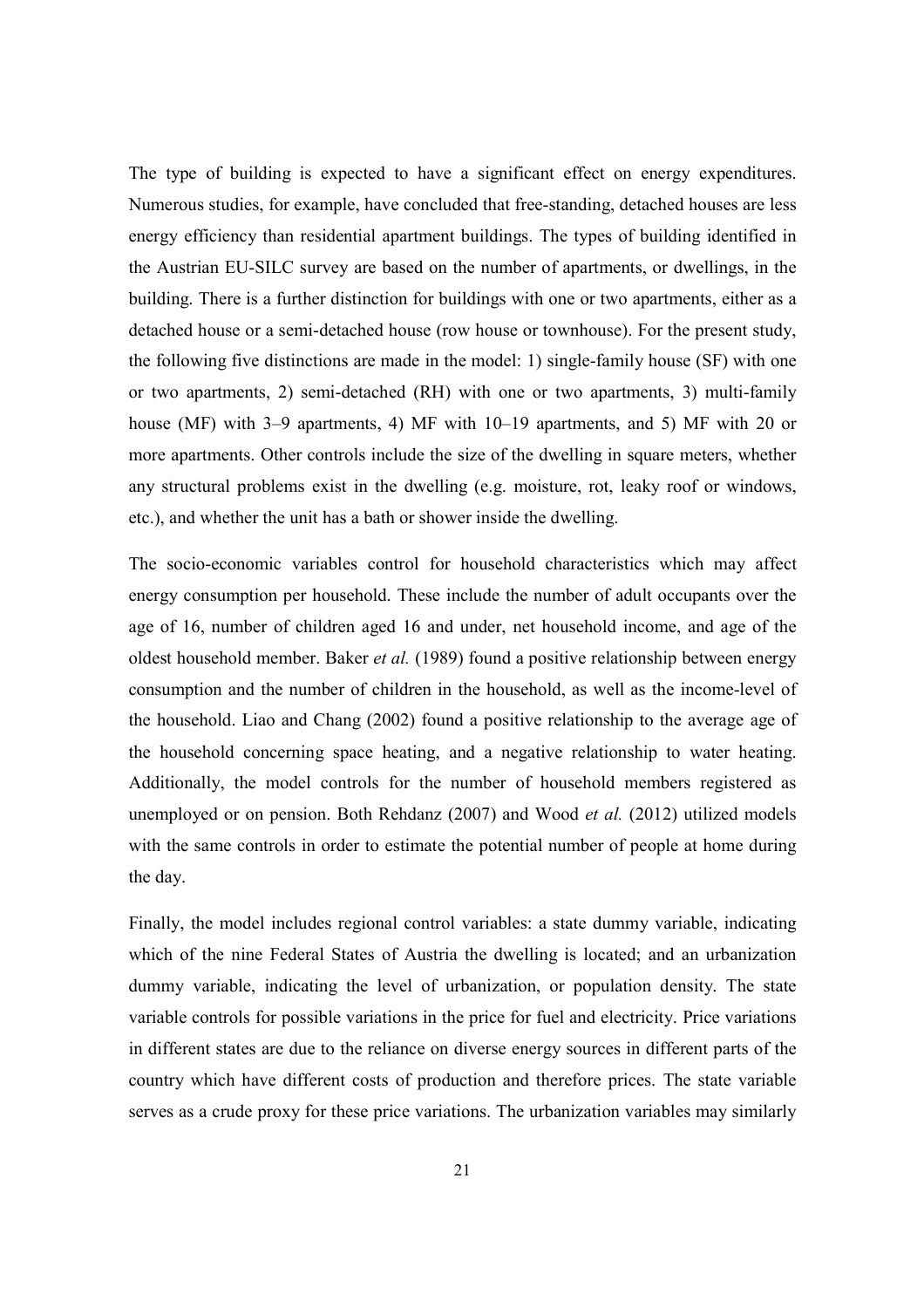capture price variations, but also energy-demand variations due to the urban "heat-island" effect, which can influence the demand for heat energy. This effect causes urban areas to be warmer than rural ones under similar weather conditions (see also Gartland, 2008; H. Meier & Rehdanz, 2010, p. 951, fn. 4). In order to more accurately control for meteorological conditions across the country, however, it would be preferable to match the EU-SILC data with time series data on regional heating degree-days (see, e.g., H. Meier & Rehdanz, 2010; Wood *et al.*, 2012). Unfortunately, data on heating degree-days at the regional level for Austria were difficult to obtain; but, on the other hand, the Austrian climate is mostly temperate, and the necessity for this control is not as high as in other studies. Nevertheless, a combination of the state and urbanization variables is used as a crude proxy for possible differences in weather conditions which would otherwise be measureable with heatingdegree-day statistics (Rehdanz, 2007). The definition of variables included in the analysis is shown in Table 4-1.

#### *4.2.3 Limitations*

One limitation to the dataset used in the analysis is that no information is offered on energy consumption; instead, expenditures on energy consumption are recorded. Additionally, no information is available on the efficiency or age of the heating system or water heater, the presence of double glazing, or other forms of insulation. As far as the latter issue is concerned, the variables indicating the age of the building, presence of any structural damage, and type of tenure might capture some of this information. Concerning the former, recall that energy expenditure is used as a proxy for energy consumption in this model with a broad assumption that expenditures are perfectly correlated with consumption. While this is not a perfect solution, it is a common work-around within the literature reviewed for this study.

Another limitation occurs in the variables which capture the size of the dwelling and age of the individuals. The 2012 survey allows respondents to enter the exact size of the dwelling in square meters; in the resulting dataset, however, the variable is truncated to 200 as the maximum value (indicating 200  $m^2$  or more). It was unclear how to handle this, since dwelling size is expected to have a significant effect on energy expenditures, but the variance in the size of dwellings above 200  $m<sup>2</sup>$  would not be measured accurately. After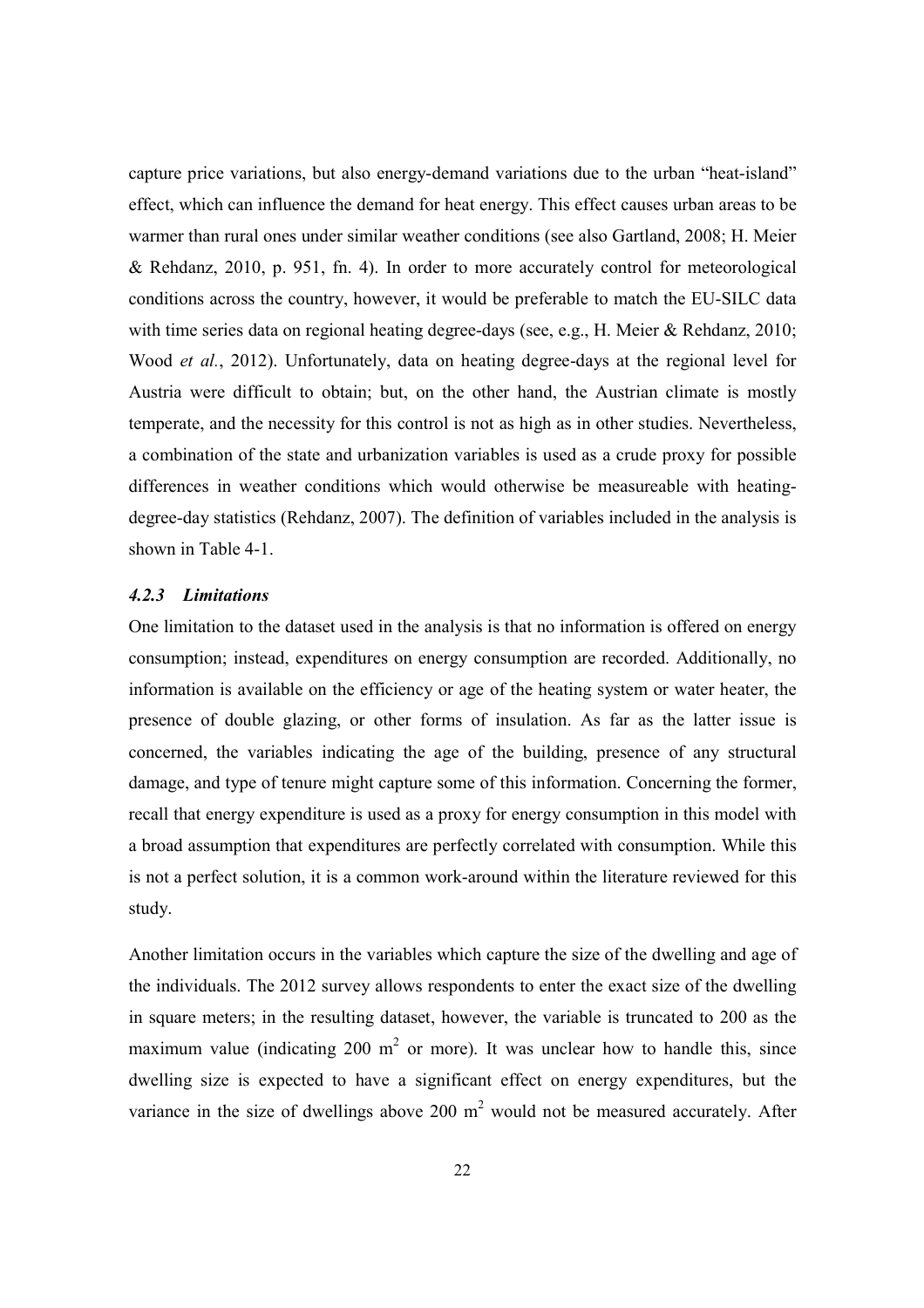experimenting with model specifications which included or excluded these observations, the results indicate that the estimated coefficients are similar. A similar limitation exists for the age of the individual household members, with a maximum value of 80 (indicated 80 years or older). In the end, the number of households affected by these limitations (296 for the size, and 289 for age) is minimal and they remain in the analysis.

| Variable          | Definition                                                                                                                                                      |
|-------------------|-----------------------------------------------------------------------------------------------------------------------------------------------------------------|
| L EXP SM          | Log of annual expenditure for energy per $m2$ (dependent)                                                                                                       |
| <b>RENTER</b>     | Unity if renter-occupied, zero otherwise                                                                                                                        |
| <b>TYPE</b>       | Type of building: Detached house (SFH), semi-detached (RH), MFH<br>with 3-9 flats, MFH with 10-19 flats, MFH with 20 or more flats; unity<br>or zero            |
| <b>VINTAGE</b>    | Period of construction: Before 1919; 1919-1944; 1945-1970; 1971-1980;<br>1981-1990; 1991-2000; 2001-2005; 2006-2010; unity or zero                              |
| L SIZE            | Log of size of dwelling in square meter                                                                                                                         |
| <b>BATH</b>       | Unity if dwelling has bath or shower, zero otherwise                                                                                                            |
| <b>PROBLEM</b>    | Unity if dwelling has structural problems (i.e. rot, moisture, leaky roof or<br>windows), zero otherwise                                                        |
| HEAT CENTRAL      | Unity if dwelling has a central heating system (i.e. district heating,<br>central heating, electric heating or gas convector heating), zero otherwise           |
| <b>FUEL</b>       | Type of fuel source: Gas, oil, wood, coal, none (i.e. electricity only);<br>unity or zero (fuels are not mutually exclusive, fuel stacking allowed in<br>model) |
| <b>RENEW</b>      | Unity if dwelling is using renewable energy, zero otherwise                                                                                                     |
| <b>SUBSIDIZED</b> | Unity if household does not pay for one or more fuel, zero otherwise                                                                                            |
| <b>STATE</b>      | Austrian Federal State: Burgenland, Carinthia, Lower Austria, Upper<br>Austria, Styria, Salzburg, Tirol, Vorarlberg, Vienna; unity or zero                      |
| <b>URBAN</b>      | Level of urbanization: Densely populated area, intermediate area, thinly<br>populated area; unity or zero                                                       |
| L INCOME          | Log of household annual net income                                                                                                                              |
| HH ADULT          | Number of adults older than 16                                                                                                                                  |
| HH CHILD          | Number of children 16 and younger                                                                                                                               |
| L AGE             | Log of age of oldest household member                                                                                                                           |
| <b>UNEMPL</b>     | Number of officially registered unemployed members of the household                                                                                             |
| <b>PENSION</b>    | Number of officially registered retired members of the household                                                                                                |

Table 4-1. Description of variables included in the regression.

*Source:* European Union Statistics on Income and Living Conditions, 2012, Austria.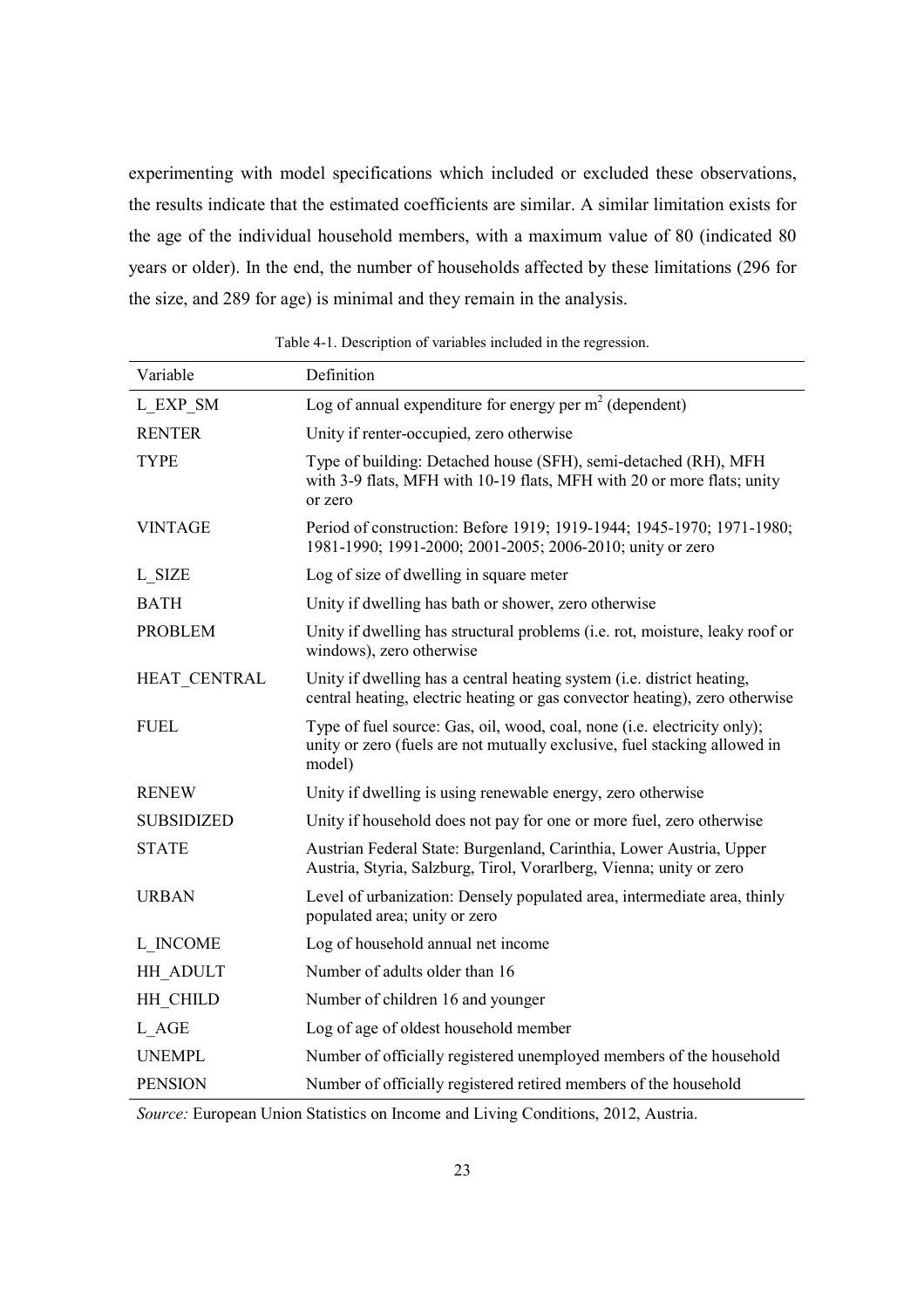#### *4.2.4 Exclusions*

A number of exclusions to the dataset are necessary:

- Households receiving social benefits, living rent free or paying a reduced rent, and those living in council or social housing. For most of these households, expenditures for energy are included in the monthly rent, or partially paid for by the government, and are independent of consumption.
- Buildings which are non-residential, such as school housing, hospitals or nursing homes. In most of these cases, it is difficult to separate energy expenditure from the cost of room and board.
- Households who reported less than one year of occupancy in the dwelling. The total yearly energy expenditure in these households is not captured in the survey.
- Households who reported district heating costs were included in the running costs of the building. The true annual cost of energy is not captured in the survey. Likewise, those households who reported less than  $\epsilon$ 100 in energy costs are also excluded, because it is unclear from the survey if some of those costs are recorded elsewhere.
- Finally, households without a water connection (very rare in Austria) and those who reported income from rental property. The latter are excluded because it is unclear from the survey if the landlord reported energy expenses from properties where the energy bills are included in the rent.

The final sample size is 4,164: 2,745 (66 percent) of which are owners, and 1,419 (34 percent) are renters (including co-operative arrangements).

#### **4.3 Model specification**

The model specifies the annual household energy expenditures per square meter as a function of the type of tenure, characteristics of the building in question, type of fuel, socio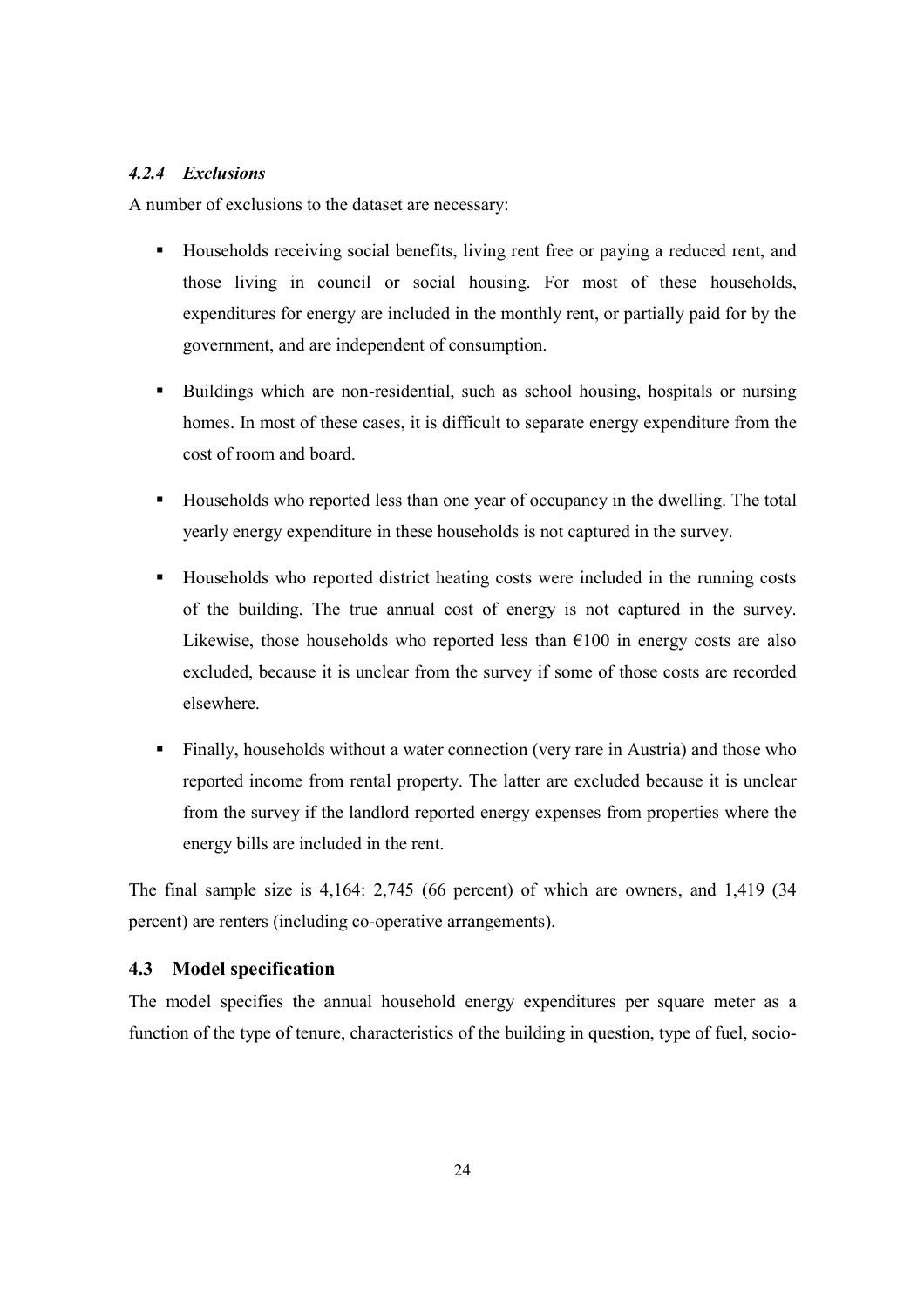economic characteristics, and regional characteristics of individual households:

$$
E_i = \alpha + \beta_T T_i + \beta_B B_i + \beta_F F_i + \beta_R S_i + \beta_S R_i + \varepsilon,
$$

where

| $E_i$    | annual energy expenditure per square meter (of <i>i</i> th household), |
|----------|------------------------------------------------------------------------|
| $T_i$    | tenure type (critical explanatory variable),                           |
| $B_i$    | building characteristics,                                              |
| $F_i$    | fuel type used for space heating, water heating and cooking,           |
| $S_i$    | socio-economic characteristics,                                        |
| $R_i$    | location and urbanization,                                             |
| $\alpha$ | constant (intercept), and                                              |

 $\varepsilon$  error term.

The multiple-linear regression model is estimated using ordinary least squares (OLS) with a logarithmic functional form. Different transformations of the dependent variable were considered but the log-linear model provided the most consistent results judging from tests for functional form (Wooldridge, 2012). Under the Box-Cox transformation procedure written for SPSS by Raynald Levesque (see Osborne, 2010), the energy expenditure persquare-meter variable was estimated using 32 different lambdas simultaneously. The original variables had a skewness  $= 4.449$ . The best result (i.e. a skew closest to 0) produced a log-transformed dependent variable with a skewness = -0.141,  $\lambda$  = 0.1). This lambda remains in the neighborhood of logarithmic transformation. A log-linear form is also in line with earlier studies. The size of the dwelling, annual disposable income, and the age of the oldest household member are transformed into natural logarithmic form following the same tests for functional form and indicate elasticities. In the case of income elasticity, for example, values exceeding (less than) one indicate an elastic (inelastic) demand because a 10 percent increase in income results in an increase in energy consumption that is greater than (less than) 10 percent. The remaining continuous variables, indicating the number of adults and children, unemployed and retired household members, were left as untransformed continuous variables. In order to ensure homoscedasticity, the hcreg() macro, authored by Hayes and Cai (2007), was used in SPSS® to obtain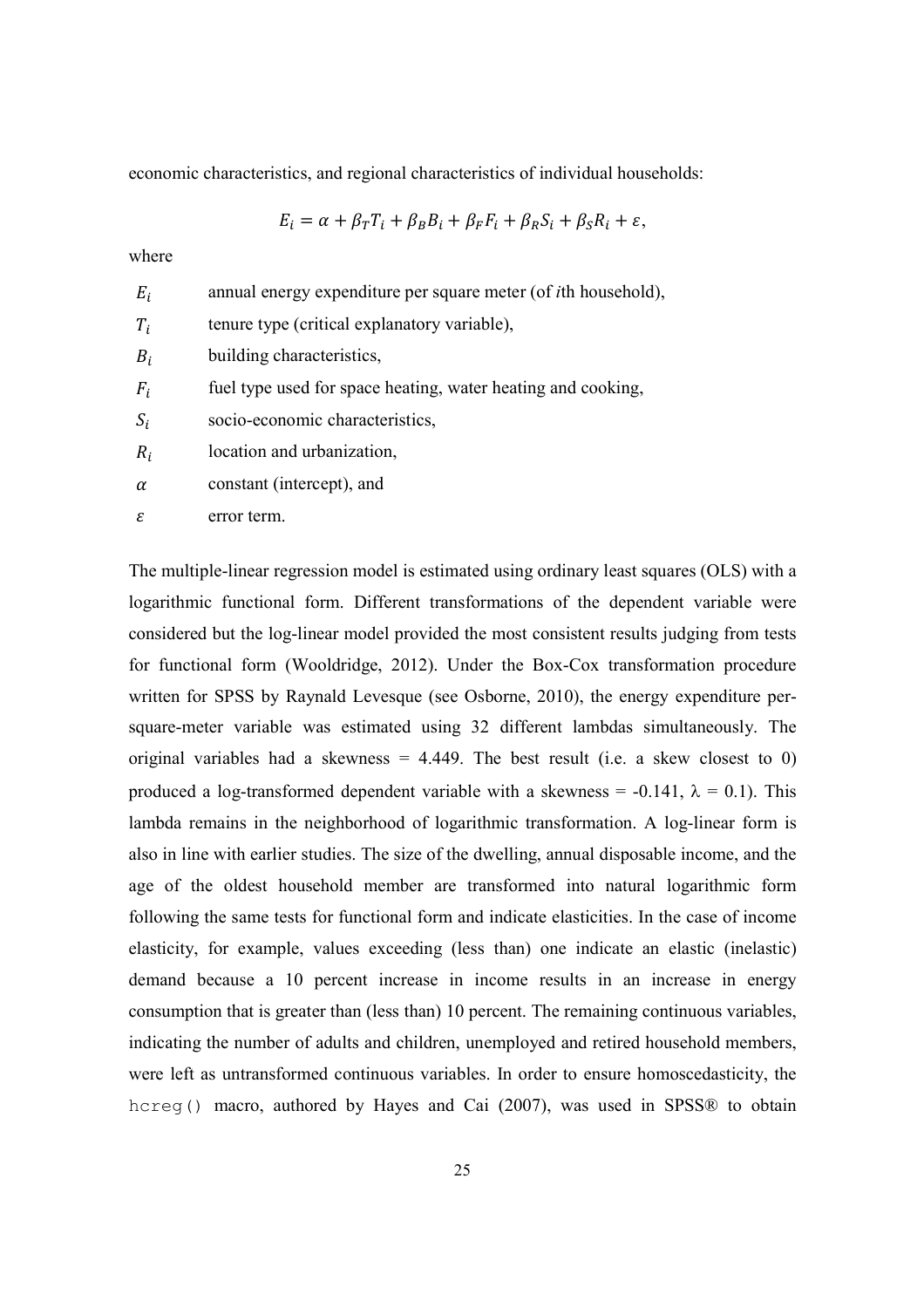heteroscedasticity-consistent standard errors (HCSE), i.e. robust standard errors. Given the large sample size of the analysis, the HC0 method, or the Huber-White heteroscedasticityconsistent estimator, was used to obtain the HCSE (for further reading, see Hayes & Cai, 2007; MacKinnon & White, 1985; White, 1980).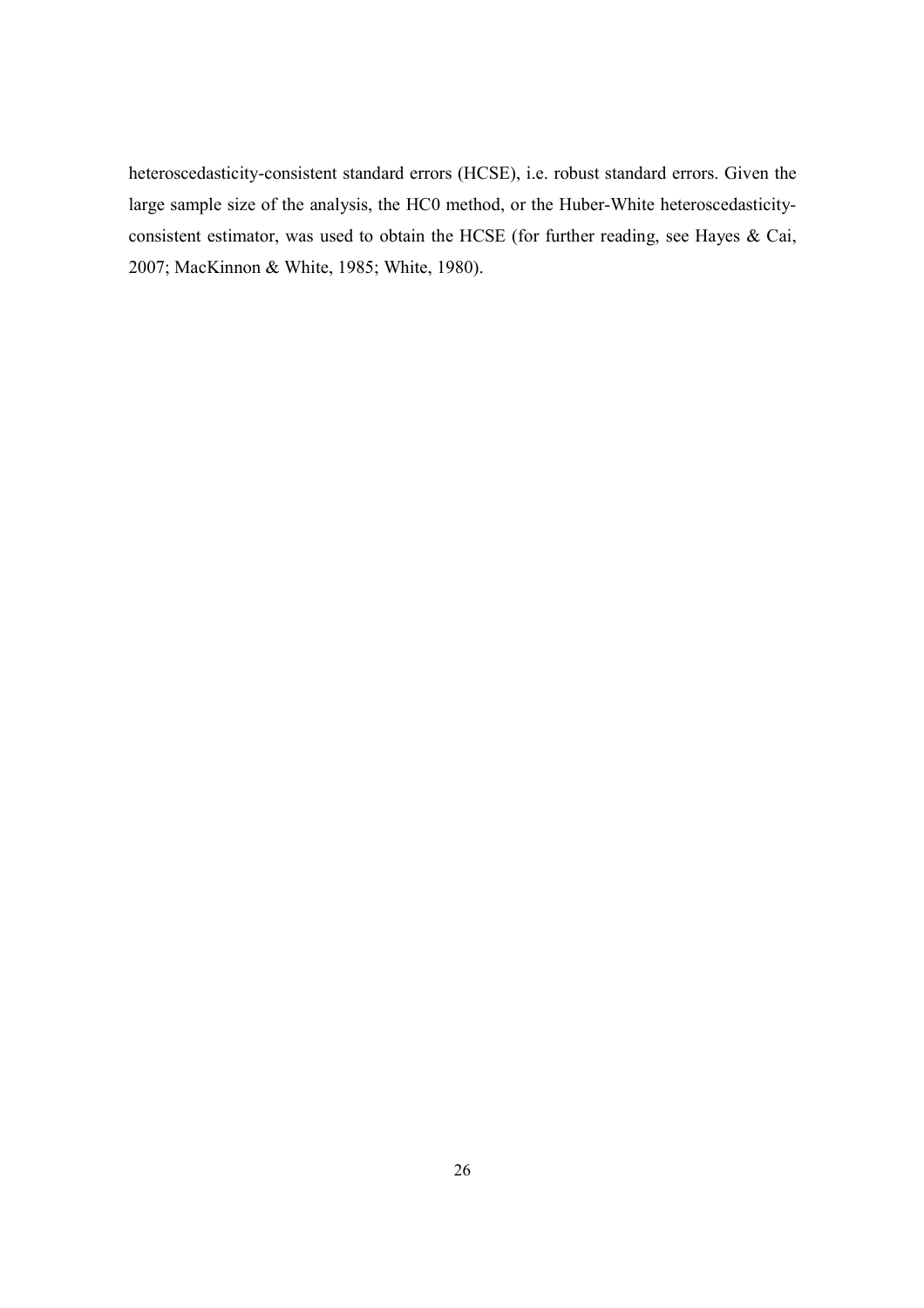# **5 Results**

#### **5.1 Descriptive statistics**

Table 5-1. Mean annual energy expenditures of owners and renters, by dwelling type.

|                                   |       | Mean $(\epsilon)$ |       |
|-----------------------------------|-------|-------------------|-------|
| Building type                     | Owner | Renter            | All   |
| <b>Annual energy expenditures</b> |       |                   |       |
| Detached house                    | 2419  | 1973              | 2396  |
| Semi-detached house               | 2270  | 1846              | 2173  |
| MFH with 3 to 9 flats             | 1569  | 1316              | 1406  |
| MFH with 10 to 19 flats           | 1366  | 1266              | 1297  |
| MFH with 20 or more flats         | 1308  | 1246              | 1265  |
| All building types                | 2190  | 1357              | 1907  |
| Annual energy expenditures / $m2$ |       |                   |       |
| Detached house                    | 19.52 | 21.25             | 19.60 |
| Semi-detached house               | 20.15 | 21.60             | 20.49 |
| MFH with 3 to 9 flats             | 17.96 | 19.84             | 19.17 |
| MFH with 10 to 19 flats           | 17.60 | 19.26             | 18.74 |
| MFH with 20 or more flats         | 17.02 | 19.67             | 18.88 |
| All building types                | 19.15 | 19.83             | 19.38 |

*Source:* Author's own calculations using the 2012 EU-SILC data.

As it turns out, when examining the descriptive statistics of the sample, owners pay more in energy expenditures than renters. In fact, the typical owner in the sample spends on average  $\epsilon$ 833 (61 percent) more per year in energy bills than the  $\epsilon$ 1357 spent by a typical renter. Assuming no differences in the price per unit of energy paid by these two groups, it appears that, contrary to expectations, owners consume more energy despite PA problems that are expected to deter landlord/tenant investment in energy efficiency. These averages, however, reflect differences in building type and size that could obscure tenure-related differences in energy consumption (Wood *et al.*, 2012). Table 5-1 presents average energy expenditure comparisons by building type, size and tenure. The figures illustrate the importance to control for dwelling characteristics. Disregarding dwelling size for the moment (i.e. top-half of Table 5-1), single-family, detached buildings are, as expected, more costly and less energy efficient than multi-family apartment buildings. Average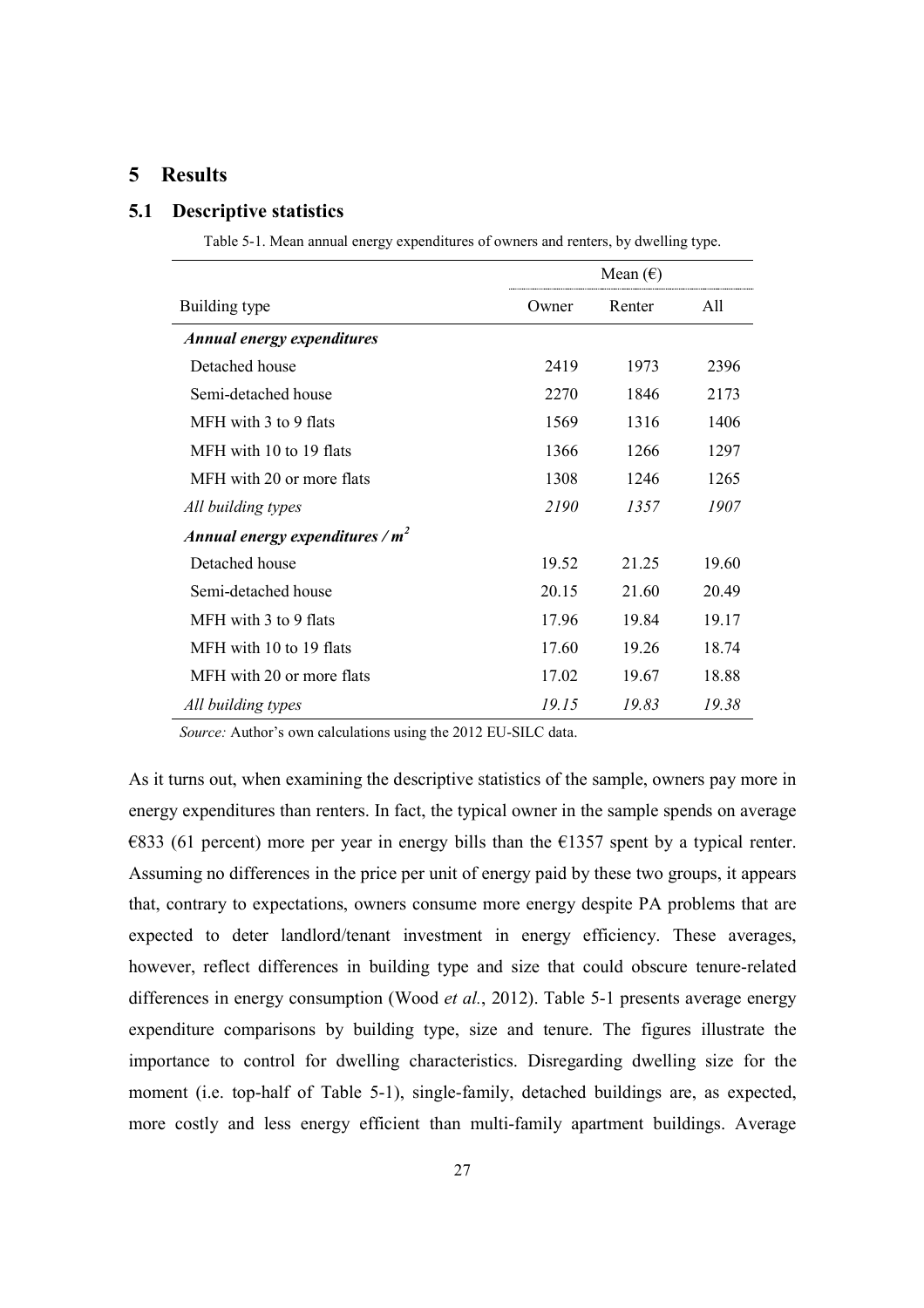annual (2012) expenditures by occupants of detached housing with one or two apartments is  $\epsilon$ 2396,  $\epsilon$ 223 (10 percent) more than for occupants of semi-detached housing, and an even larger  $\epsilon$ 1131 (89 percent) more than the average outlays incurred by residents of apartment buildings of 20 or more flats. Only 6 percent of detached housing in the sample is occupied by renters, yet they occupy 34 percent of buildings with 3 to 9 flats, 27 percent of buildings with 10 to 19 flats, and 28 percent of buildings with 20 or more flats. Owners, on the other hand, occupy 66 percent of detached housing and only 25 percent of buildings with 3 or more flats.

What is interesting, however, is when dwelling size is taken into consideration (i.e. bottomhalf of Table 5-1). Per square meter, occupants of detached housing spend  $\epsilon$ 19.60 per year,  $\epsilon$ 0.43 (2 percent) more per year than occupants of multi-family buildings with 3 to 9 flats. The size differential continues among the various types of building, with an extreme outlier occurring in the semi-detached housing category. On closer inspection, it appears that the number of apartments in semi-detached housing has some influence on energy expenditures per square meter. Occupants of semi-detached buildings with one apartment spend on average  $\epsilon$ 18.54 per square meter per year, while those with two apartments spend  $\epsilon$ 24.57 (33 percent higher). What is more, owner-occupiers in semi-detached with two apartments spend  $\epsilon$ 25.15 per square meter per year,  $\epsilon$ 3.18 (14 percent) more than renters, while owneroccupiers in a semi-detached with one apartment spend  $\epsilon$ 17.82,  $\epsilon$ 3.52 (16 percent) less than renters, and  $\epsilon$ 7.33 (29 percent) less than owner-occupiers with two apartments. The differentials within this category of buildings indicate that a detached house is less demanding on energy than semi-detached, which cannot be explained in the model or data.

When comparing owners to renters, occupying the same type of building equal in size, the statistics become even more interesting. The average owner-occupied dwelling is 121 square meters, while renter-occupied dwellings are on average 73 square meters. The typical owner pays  $\epsilon$ 19.15 per square meter per year,  $\epsilon$ 0.68 (4 percent) less than the  $\epsilon$ 19.93 paid by a typical renter. The differential increases significantly when building type is taken into account. The typical renter in a detached house pays  $\epsilon$ 1.73 (9 percent) more in annual energy outlays per square meter than the typical owner; renters of a flat in multi-family buildings of 20 or more flats pay an even larger  $\epsilon$ 2.65 (16 percent) more than owners of a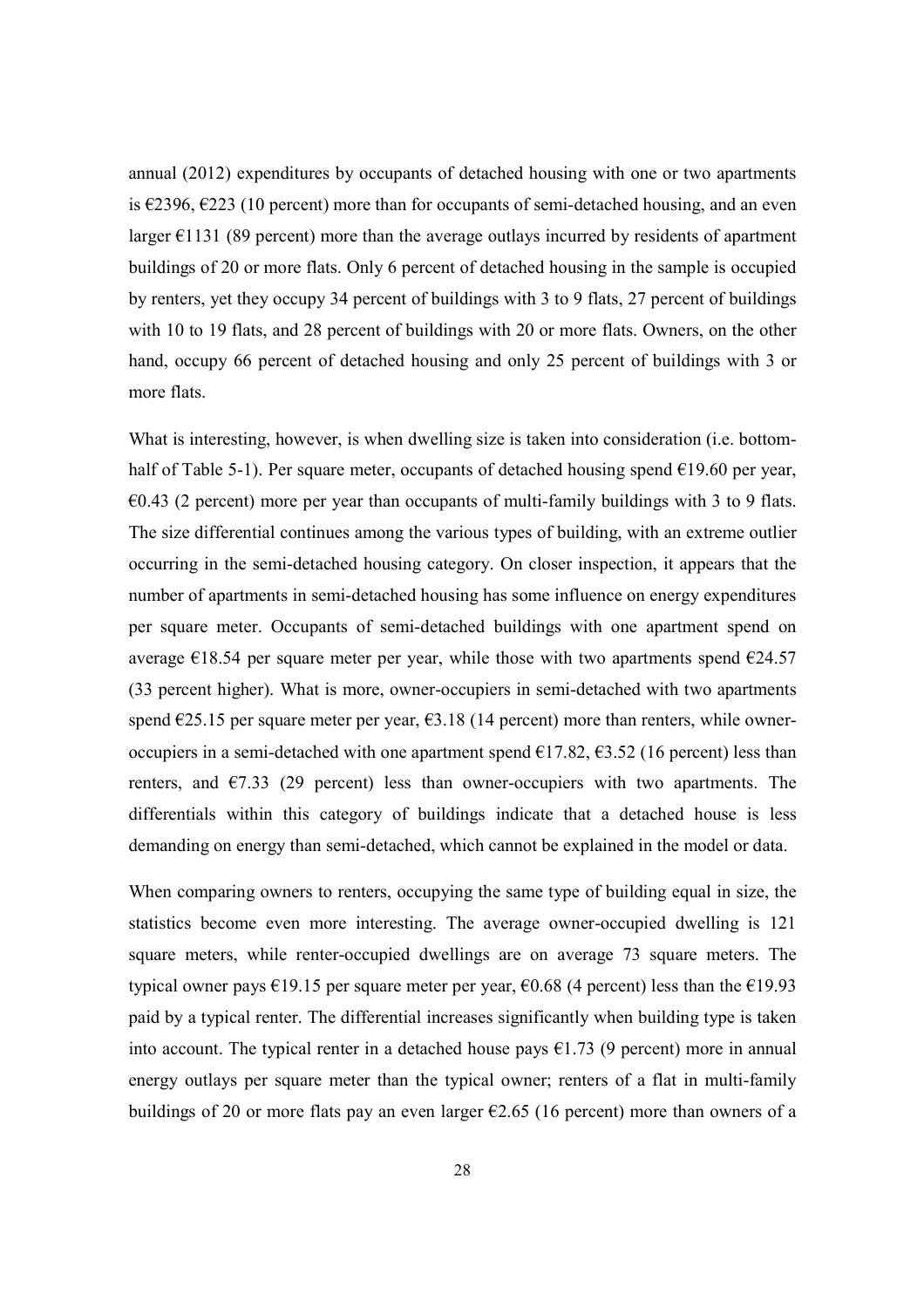flat of the same size. At first glance, it would appear that, when dwelling size is taken into consideration, a PA problem does exist in the Austrian rental market, as expected in the hypothesis. Upon closer examination, however, it turns out that the size of the dwelling has a negative relationship to energy costs. In other words, energy costs decrease with every additional square meter of living space. Again, these findings could obscure other tenurerelated differences in energy consumption.

Other key points from the descriptive statistics include (see Table 5-2):

- The distributions of owner- and renter-occupied dwellings by state are relatively similar, with the exception of Vienna.
- As already mentioned above, owners are more likely to occupy detached housing and have larger dwellings (7 percent reported dwellings 200 square meters or more).
- A third of renters live in a building built before 1945.
- A large majority of owner-occupied households use central heating (this is most likely due to the large number of detached housing they occupy); also, households of both groups report mostly district or central heating.
- Wood (or biofuels) is used by the majority of households as a fuel source, followed by natural gas, electricity (indicated by the "None" category), and oil; wood is used by over half of owner-occupied households, most likely due to their higher propensity to have central heating, live in detached housing, and live in rural or suburban areas.
- Owners have larger households, including more children, which corresponds to the larger dwellings.
- The oldest responding household member of owner-occupied households tends to be older than their renter counterparts, but only 3.2 years older than the mean of the sample.
- Annual net income of owners and renters are significantly different. Furthermore, fewer owners are officially registered as unemployed, but represent a larger percentage of pensioners.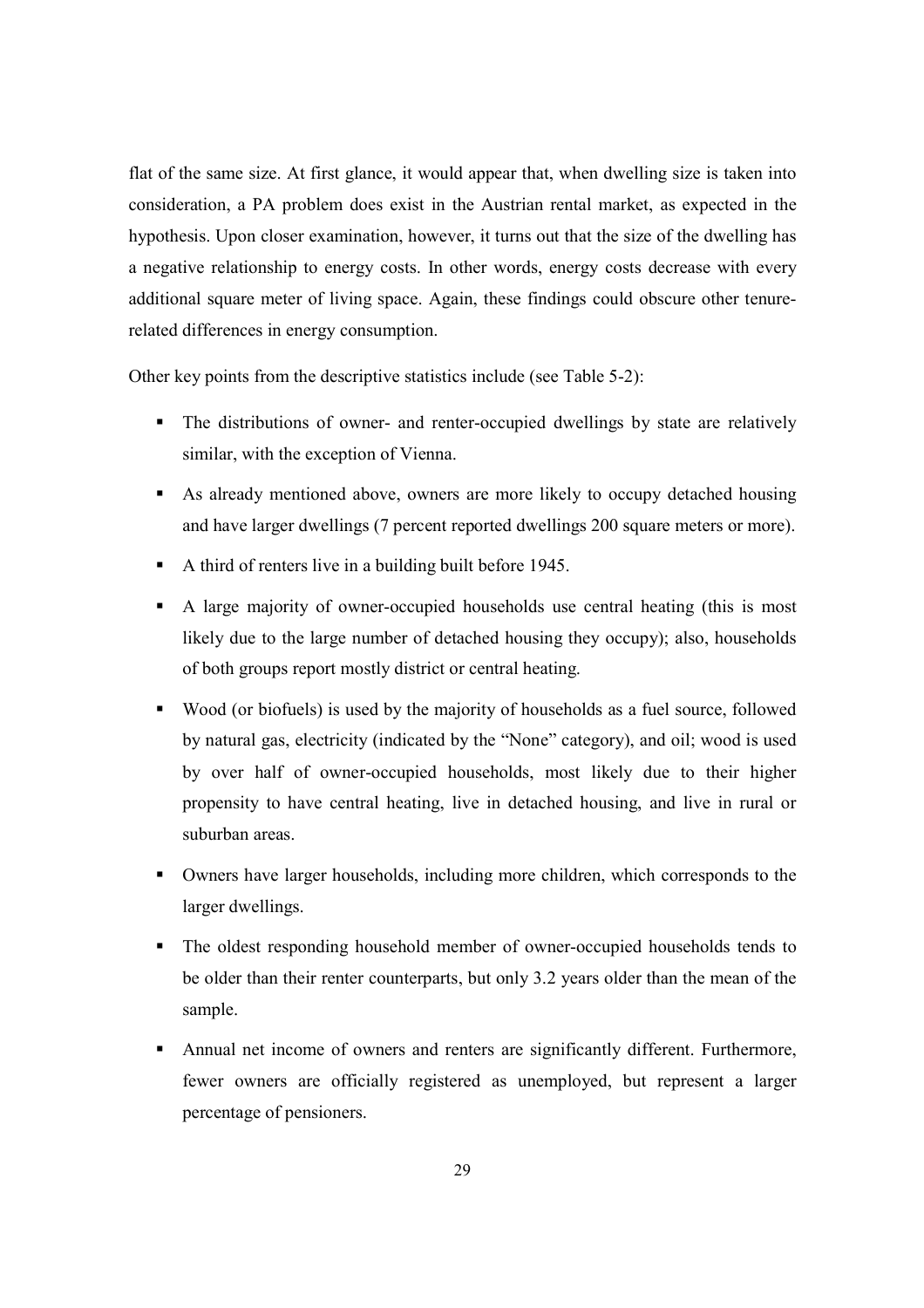| Variables                                      | Owner | Renter | All  |  |
|------------------------------------------------|-------|--------|------|--|
| State $(\%)$                                   |       |        |      |  |
| Burgenland                                     | 5.3   | 1.4    | 4.0  |  |
| Carinthia                                      | 7.3   | 5.3    | 6.6  |  |
| Lower Austria                                  | 23.5  | 10.9   | 19.2 |  |
| <b>Upper Austria</b>                           | 18.1  | 16.7   | 17.6 |  |
| Salzburg                                       | 6.2   | 7.0    | 6.5  |  |
| Styria                                         | 15.7  | 10.1   | 13.8 |  |
| Tirol                                          | 9.0   | 6.3    | 8.1  |  |
| Vorarlberg                                     | 5.1   | 2.6    | 4.2  |  |
| Vienna                                         | 9.9   | 39.5   | 20.0 |  |
| <b>Building type (%)</b>                       |       |        |      |  |
| Detached house                                 | 66.1  | 6.2    | 44.1 |  |
| Semi-detached house                            | 9.2   | 4.9    | 7.6  |  |
| Multi-family with 3 to 9 flats                 | 10.6  | 33.8   | 19.1 |  |
| Multi-family with 10 to 19 flats               | 7.2   | 27.4   | 14.6 |  |
| Multi-family with 20 or more flats             | 7.0   | 27.7   | 14.6 |  |
| <b>Building vintage (%)</b>                    |       |        |      |  |
| Before 1919                                    | 10.5  | 22.3   | 14.5 |  |
| From 1919 to 1944                              | 4.8   | 9.4    | 6.4  |  |
| From 1945 to 1960                              | 11.7  | 11.1   | 11.5 |  |
| From 1961 to 1970                              | 13.8  | 13.2   | 13.6 |  |
| From 1971 to 1980                              | 17.6  | 9.7    | 14.9 |  |
| From 1981 to 1990                              | 13.5  | 8.9    | 11.9 |  |
| From 1991 to 2000                              | 16.2  | 13.4   | 15.3 |  |
| From 2001 to 2005                              | 6.8   | 6.7    | 6.7  |  |
| From 2006 to 2010                              | 5.0   | 5.3    | 5.1  |  |
| Heating system (%)                             |       |        |      |  |
| District heating                               | 11.5  | 37.6   | 20.4 |  |
| Central heating                                | 78.7  | 46.7   | 67.8 |  |
| Electric heating                               | 4.4   | 5.5    | 4.8  |  |
| Gas convector                                  | 1.2   | 5.4    | 2.6  |  |
| Total with central heating system <sup>a</sup> | 95.8  | 95.1   | 95.6 |  |

Table 5-2. Descriptive statistics; column percentage or mean.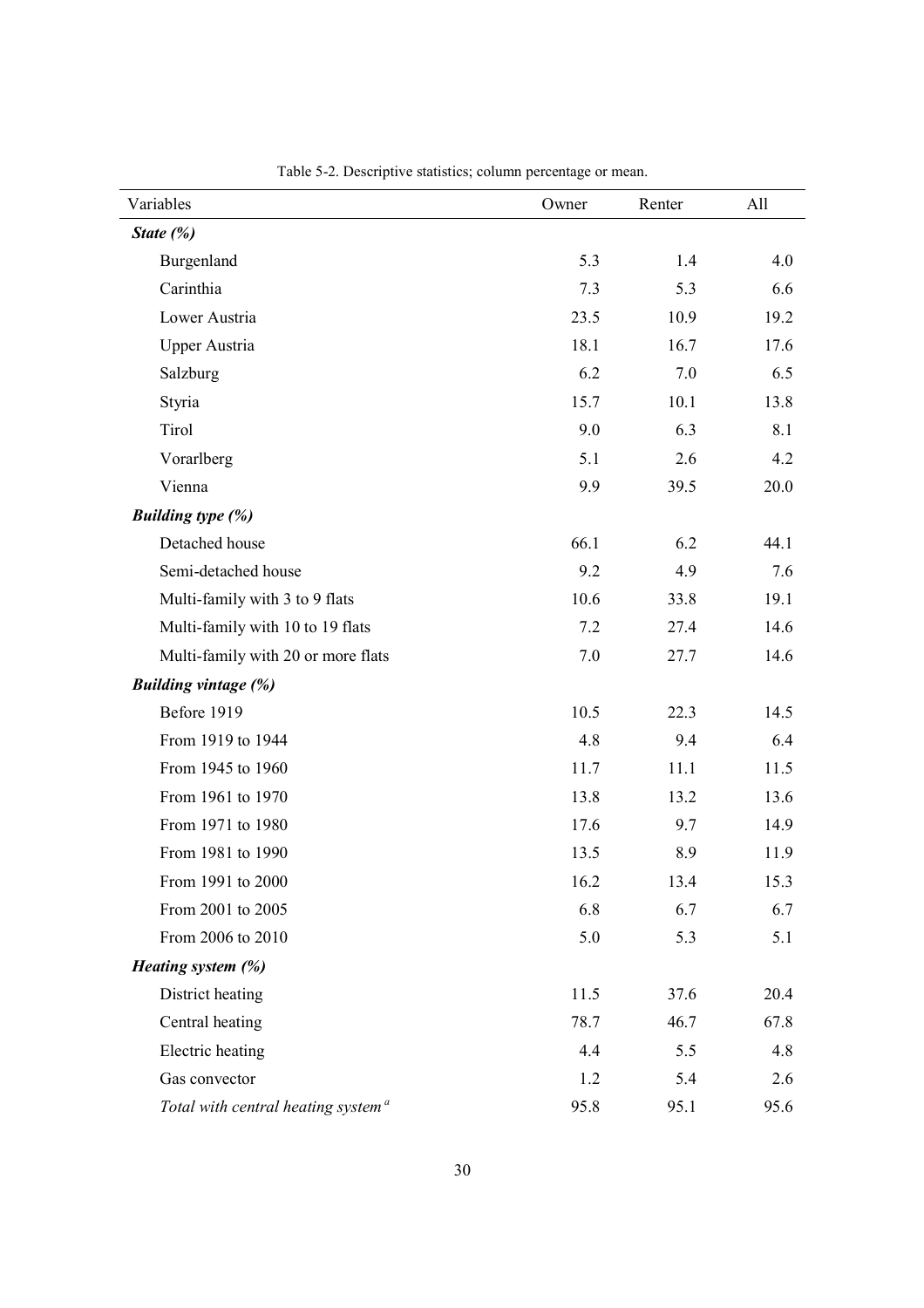| Variables                                                               | Owner  | Renter | All   |
|-------------------------------------------------------------------------|--------|--------|-------|
| Single oven system (wood- or coke-oven, single<br>oil-oven)             | 3.9    | 4.0    | 3.9   |
| Other detached system (electric radiator, air heater)                   | 0.1    | 0.8    | 0.4   |
| Fuel source $(\%)^b$                                                    |        |        |       |
| Natural gas                                                             | 30.6   | 41.2   | 34.2  |
| Heat oil                                                                | 25.9   | 10.0   | 20.5  |
| Wood (firewood, pellets or wood chips)                                  | 53.6   | 12.1   | 39.4  |
| Coal (incl. coke or briquettes)                                         | 4.0    | 2.2    | 3.4   |
| None (uses electricity only)                                            | 15.0   | 42.1   | 24.2  |
| Renewable energy source                                                 | 21.2   | 3.5    | 15.2  |
| Degree of Urbanization (%)                                              |        |        |       |
| Densely populated area                                                  | 17.4   | 55.6   | 30.4  |
| Intermediate area                                                       | 29.3   | 29.6   | 29.4  |
| Thinly populated area                                                   | 53.2   | 14.8   | 40.1  |
| <b>Other building characteristics</b>                                   |        |        |       |
| Mean dwelling size in square meters                                     | 121    | 73     | 104   |
| Mean annual energy expenditure $(\epsilon)$                             | 2190   | 1357   | 1907  |
| Mean annual energy expenditure per m <sup>2</sup> ( $\epsilon$ )        | 19.15  | 19.83  | 19.38 |
| Households reporting one or more fuels not paid<br>for directly $(\% )$ | 17.5   | 7.5    | 14.1  |
| Households reporting use of more than one fuel<br>source $(\% )$        | 28.1   | 6.9    | 20.9  |
| Dwellings reported as 200 m <sup>2</sup> or more in size $(\%)$         | 7.6    | 0.2    | 5.1   |
| Other household personal characteristics                                |        |        |       |
| Mean number of adults aged over 16 years                                | 2.1    | 1.6    | 1.9   |
| Mean number of children aged 16 years and under                         | 0.5    | 0.3    | 0.4   |
| Mean age of oldest responding household member<br>(years)               | 56.0   | 49.4   | 53.8  |
| Mean annual net household income $(\epsilon)$                           | 62 953 | 45 714 | 57079 |
| Mean number of adults registered as unemployed                          | 0.04   | 0.08   | 0.05  |
| Mean number of adults registered as pensioner                           | 0.61   | 0.38   | 0.53  |

*Source:* Author's calculations using the 2012 EU-SILC data.

*Notes:* a. 'Central heating system' is defined as either having a district heating connection, central heating present in the building or unit, electric heating or gas convector. b*.* Households may use more than one fuel source, therefore percentages may not add up to 100.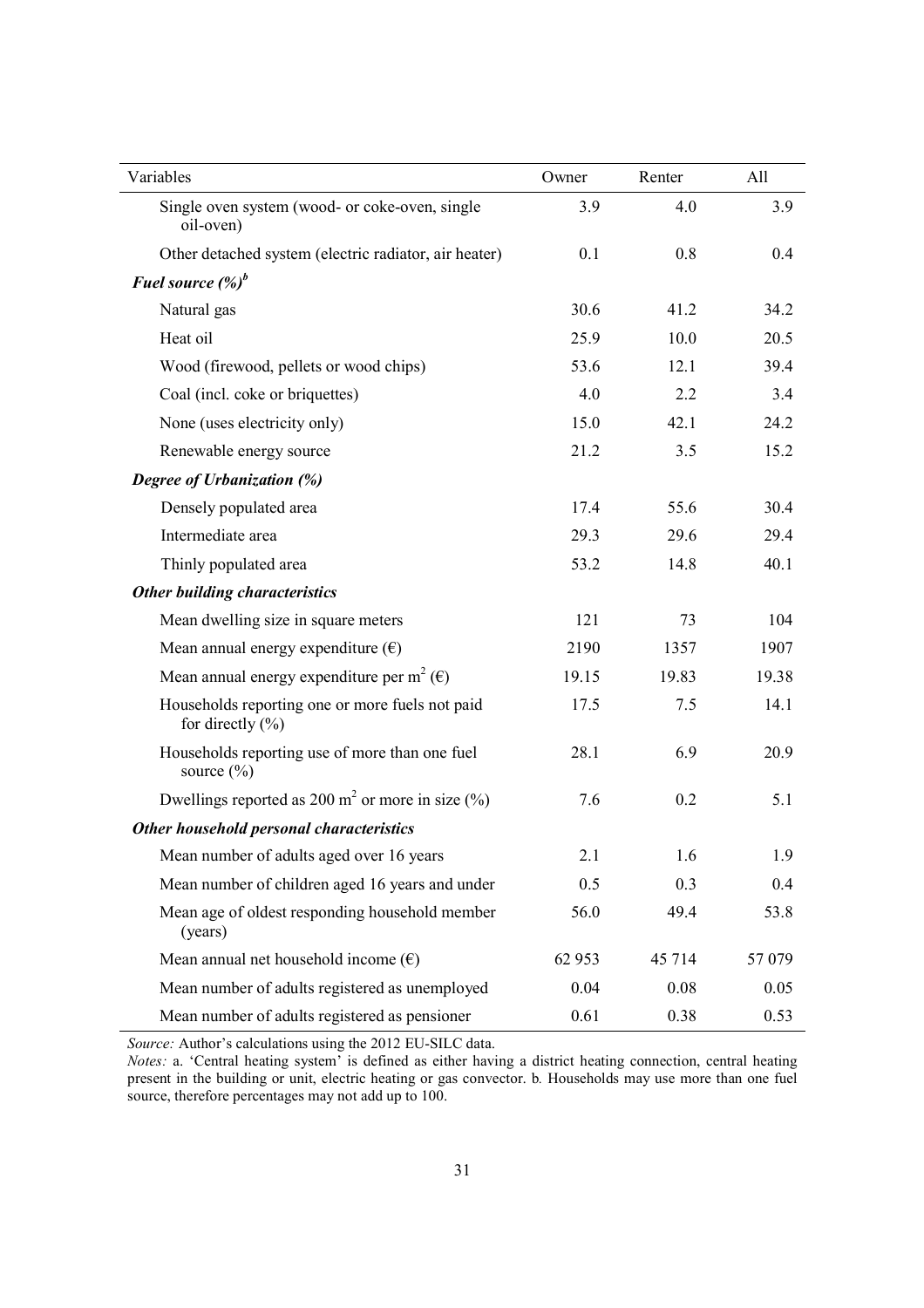#### **5.2 Empirical findings**

Regression results were obtained from three log-linear models corresponding to sample designs that differ in terms of their geographical coverage and two models restricted by occupancy type, for a total of five specifications. Model A included all households that met the criteria outlined in Chapter 4, i.e. the entire sample size of 4164 households. From this model specification, the net effect of being a renter can be measured. In other words, the presence of a PA problem can be identified and its effect on energy expenditures can be quantified. Furthermore, important determinants of energy expenditures can be investigated. Model B was restricted in specification to households located in Vienna, the largest and most populous city and state in Austria, while Model C included all other households outside of Vienna. By narrowing the analysis to Vienna only, and then comparing those results to the rest of Austria, it can be judged whether the large share of renters (39.5 percent) in Vienna bias the results found in Model A.

After obtaining and analyzing the regression results from the three models just described, it was apparent that owners and renters may have different characteristics that determine their annual energy expenditure that could be obscured by the binary variable RENTER. In order to examine these differences, regression results were then obtained from two additional loglinear models restricted in specification to the two groups based on occupancy type. Consequently, Models D and E examine the determinants of residential energy expenditures of owners and renters, separately. Tables 5-3 and 5-4 report OLS regression results for the five model specifications described here, including the coefficients, robust standard errors, and significance levels. Sample sizes are healthy for each specification, i.e. all are above 800 observations.

Consider the estimates of Model A, for the moment, and the building characteristics in particular. Building type and vintage have their expected impact on annual energy expenditure. Single-family, detached housing (SF) is 29 percent more costly in energy per square meter than multi-family apartment housing (MF) in buildings with 20 or more flats. Apartment units in buildings of 10–19 flats are not significantly different than those in buildings with 20 or more. These results are comparable to previous studies conducted in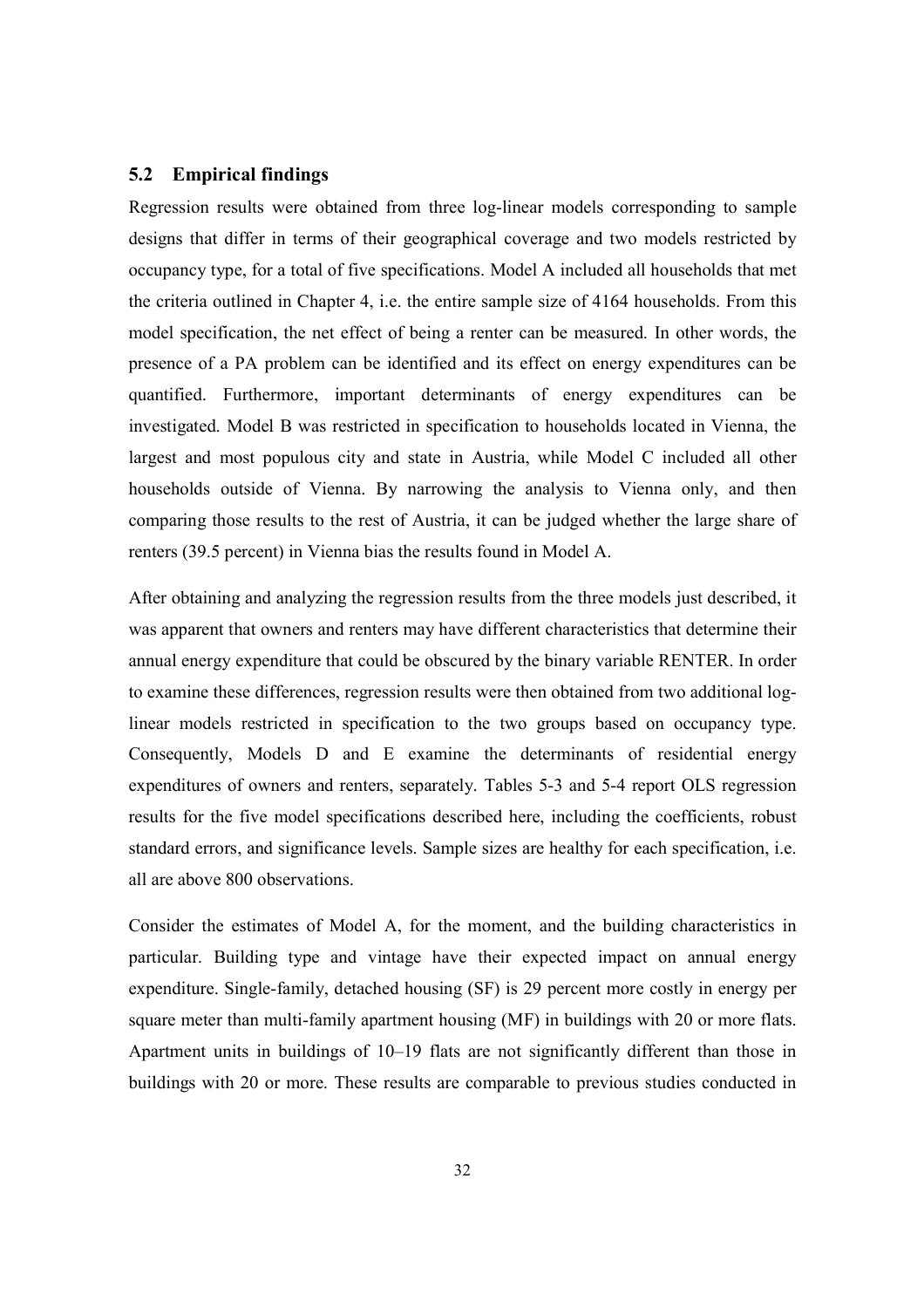|                            |          | Model A: All      |       |          | Model B: Vienna only |       |          | Model C: Excluding Vienna |       |
|----------------------------|----------|-------------------|-------|----------|----------------------|-------|----------|---------------------------|-------|
| Explanatory variables      | Coeff.   | HCSE <sup>a</sup> | Sig.  | Coeff.   | HCSE <sup>a</sup>    | Sig.  | Coeff.   | HCSE <sup>a</sup>         | Sig.  |
| <b>RENTER</b>              | $-0.041$ | 0.021             | 0.053 | 0.067    | 0.046                | 0.142 | $-0.085$ | 0.024                     | 0.000 |
| TYPE_SF                    | 0.285    | 0.035             | 0.000 | 0.375    | 0.067                | 0.000 | 0.275    | 0.046                     | 0.000 |
| TYPE_RH                    | 0.269    | 0.036             | 0.000 | 0.299    | 0.081                | 0.000 | 0.268    | 0.046                     | 0.000 |
| TYPE MF3                   | 0.076    | 0.029             | 0.008 | 0.104    | 0.053                | 0.047 | 0.085    | 0.039                     | 0.030 |
| TYPE MF10                  | 0.017    | 0.029             | 0.557 | $-0.004$ | 0.040                | 0.922 | 0.035    | 0.043                     | 0.412 |
| TYPE MF20                  |          |                   |       |          |                      |       |          |                           |       |
| <b>VINTAGE1 (&lt;1919)</b> | 0.142    | 0.036             | 0.000 | 0.113    | 0.091                | 0.215 | 0.126    | 0.041                     | 0.002 |
| VINTAGE2 (1919-1944)       | 0.143    | 0.043             | 0.001 | 0.101    | 0.108                | 0.351 | 0.140    | 0.047                     | 0.003 |
| VINTAGE3 (1945-1960)       | 0.122    | 0.037             | 0.001 | 0.030    | 0.105                | 0.772 | 0.132    | 0.040                     | 0.001 |
| VINTAGE4 (1961-1970)       | 0.091    | 0.036             | 0.011 | 0.090    | 0.092                | 0.325 | 0.091    | 0.039                     | 0.020 |
| VINTAGE5 (1971-1980)       | 0.118    | 0.035             | 0.001 | 0.010    | 0.093                | 0.910 | 0.137    | 0.038                     | 0.000 |
| VINTAGE6 (1981-1990)       | 0.137    | 0.034             | 0.000 | 0.048    | 0.089                | 0.590 | 0.148    | 0.037                     | 0.000 |
| VINTAGE7 (1991-2000)       | 0.055    | 0.033             | 0.093 | 0.086    | 0.086                | 0.319 | 0.048    | 0.035                     | 0.175 |
| VINTAGE8 (2001-2005)       | 0.049    | 0.036             | 0.172 | 0.054    | 0.100                | 0.588 | 0.053    | 0.038                     | 0.167 |
| VINTAGE9 (2006-2010)       |          |                   |       |          |                      |       |          |                           |       |
| L SIZE                     | $-0.618$ | 0.027             | 0.000 | $-0.629$ | 0.054                | 0.000 | $-0.619$ | 0.030                     | 0.000 |
| <b>BATH</b>                | 0.067    | 0.088             | 0.446 | 0.158    | 0.200                | 0.428 | 0.056    | 0.090                     | 0.531 |
| <b>PROBLEM</b>             | 0.031    | 0.023             | 0.182 | 0.030    | 0.045                | 0.504 | 0.038    | 0.026                     | 0.153 |
| HEAT CENTRAL               | 0.208    | 0.043             | 0.000 | 0.177    | 0.103                | 0.085 | 0.216    | 0.048                     | 0.000 |
| <b>FUEL GAS</b>            | 0.283    | 0.027             | 0.000 | 0.347    | 0.137                | 0.011 | 0.272    | 0.027                     | 0.000 |
| FUEL OIL                   | 0.560    | 0.025             | 0.000 | 0.572    | 0.130                | 0.000 | 0.561    | 0.026                     | 0.000 |
| FUEL WOOD                  | 0.120    | 0.022             | 0.000 | 0.076    | 0.073                | 0.297 | 0.133    | 0.023                     | 0.000 |
| FUEL COAL                  | 0.253    | 0.041             | 0.000 | 0.186    | 0.282                | 0.510 | 0.257    | 0.041                     | 0.000 |
| <b>FUEL NONE</b>           | 0.132    | 0.031             | 0.000 | 0.167    | 0.137                | 0.224 | 0.145    | 0.033                     | 0.000 |
| <b>RENEW</b>               | $-0.110$ | 0.021             | 0.000 | $-0.134$ | 0.090                | 0.138 | $-0.112$ | 0.022                     | 0.000 |
| <b>NOTPAID</b>             | $-0.335$ | 0.026             | 0.000 | $-0.088$ | 0.064                | 0.171 | $-0.375$ | 0.027                     | 0.000 |

Table 5-3. Log-linear annual energy expenditures per square meter model results.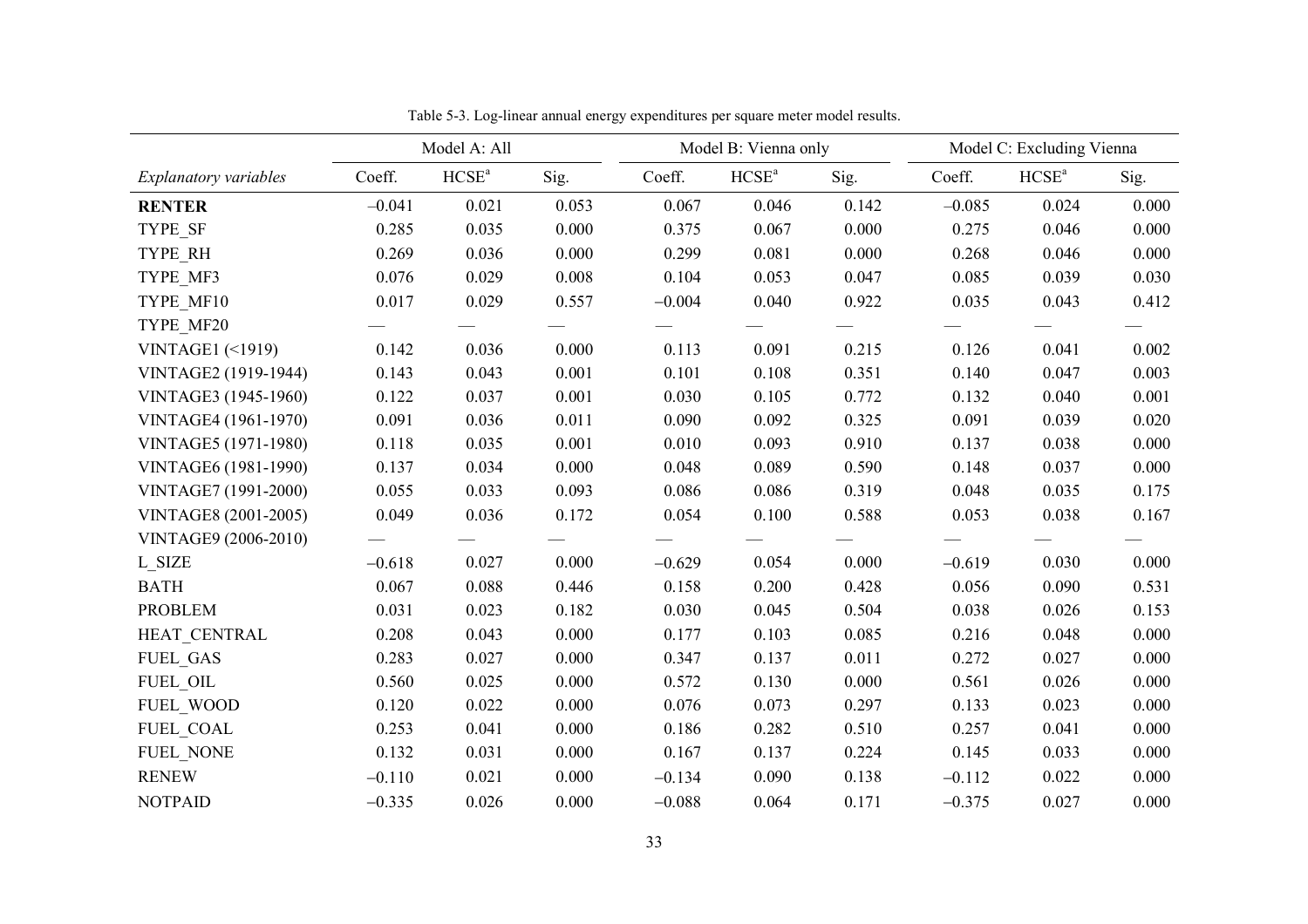|                       |          | Model A: All                 |       |        | Model B: Vienna only |       |          | Model C: Excluding Vienna |       |
|-----------------------|----------|------------------------------|-------|--------|----------------------|-------|----------|---------------------------|-------|
| Explanatory variables | Coeff.   | $\mathrm{HCSE}^{\mathrm{a}}$ | Sig.  | Coeff. | HCSE <sup>a</sup>    | Sig.  | Coeff.   | HCSE <sup>a</sup>         | Sig.  |
| L INCOME              | 0.032    | 0.011                        | 0.003 | 0.013  | 0.020                | 0.503 | 0.038    | 0.013                     | 0.003 |
| <b>ADULTS</b>         | 0.084    | 0.010                        | 0.000 | 0.131  | 0.025                | 0.000 | 0.074    | 0.011                     | 0.000 |
| <b>CHILDREN</b>       | 0.054    | 0.009                        | 0.000 | 0.032  | 0.023                | 0.157 | 0.060    | 0.010                     | 0.000 |
| L AGE                 | 0.035    | 0.034                        | 0.296 | 0.018  | 0.066                | 0.791 | 0.050    | 0.040                     | 0.209 |
| <b>UNEMPL</b>         | 0.076    | 0.029                        | 0.008 | 0.106  | 0.055                | 0.053 | 0.055    | 0.032                     | 0.088 |
| <b>PENSION</b>        | 0.021    | 0.013                        | 0.101 | 0.009  | 0.031                | 0.783 | 0.021    | 0.014                     | 0.126 |
| STATE1 (BU)           |          |                              |       |        |                      |       |          |                           |       |
| STATE2 (KA)           | 0.111    | 0.043                        | 0.010 |        |                      |       | 0.109    | 0.043                     | 0.011 |
| STATE3 (NO)           | 0.094    | 0.036                        | 0.008 |        |                      |       | 0.094    | 0.036                     | 0.009 |
| STATE4 (OO)           | 0.041    | 0.036                        | 0.252 |        |                      |       | 0.042    | 0.036                     | 0.237 |
| STATE5 (ST)           | 0.111    | 0.037                        | 0.002 |        |                      |       | 0.108    | 0.037                     | 0.003 |
| STATE6 (SZ)           | 0.097    | 0.044                        | 0.029 |        |                      |       | 0.094    | 0.044                     | 0.032 |
| STATE7 (TR)           | $-0.037$ | 0.041                        | 0.361 |        |                      |       | $-0.040$ | 0.041                     | 0.331 |
| STATE8 (VO)           | $-0.186$ | 0.051                        | 0.000 |        |                      |       | $-0.187$ | 0.051                     | 0.000 |
| STATE9 (WIE)          | 0.113    | 0.044                        | 0.009 |        |                      |       |          |                           |       |
| <b>URBAN DENSE</b>    |          |                              |       |        |                      |       |          |                           |       |
| <b>URBAN_INTER</b>    | 0.043    | 0.026                        | 0.104 |        |                      |       | 0.045    | 0.027                     | 0.090 |
| <b>URBAN_THIN</b>     | 0.021    | 0.028                        | 0.454 |        |                      |       | 0.023    | 0.029                     | 0.426 |
|                       |          |                              |       |        |                      |       |          |                           |       |
| Constant              | 4.117    | 0.210                        | 0.000 | 4.299  | 0.396                | 0.000 | 4.021    | 0.246                     | 0.000 |
| F-stat                | 45.119   |                              | 0.000 | 9.563  |                      | 0.000 | 40.875   |                           | 0.000 |
| $R^2$                 | 0.34     |                              |       | 0.27   |                      |       | 0.37     |                           |       |
| Sample                | 4164     |                              |       | 832    |                      |       | 3332     |                           |       |

*Source:* Author's own calculations using the 2012 EU-SILC data.

*Notes:* a. Heteroscadasticity-consistent standard errors obtained using the HC0 method option in the SPSS macro; while heteroscedasticity was not present according to graphical tests, most economic literature recommends using robust standard errors in every situation.. — indicates omitted category.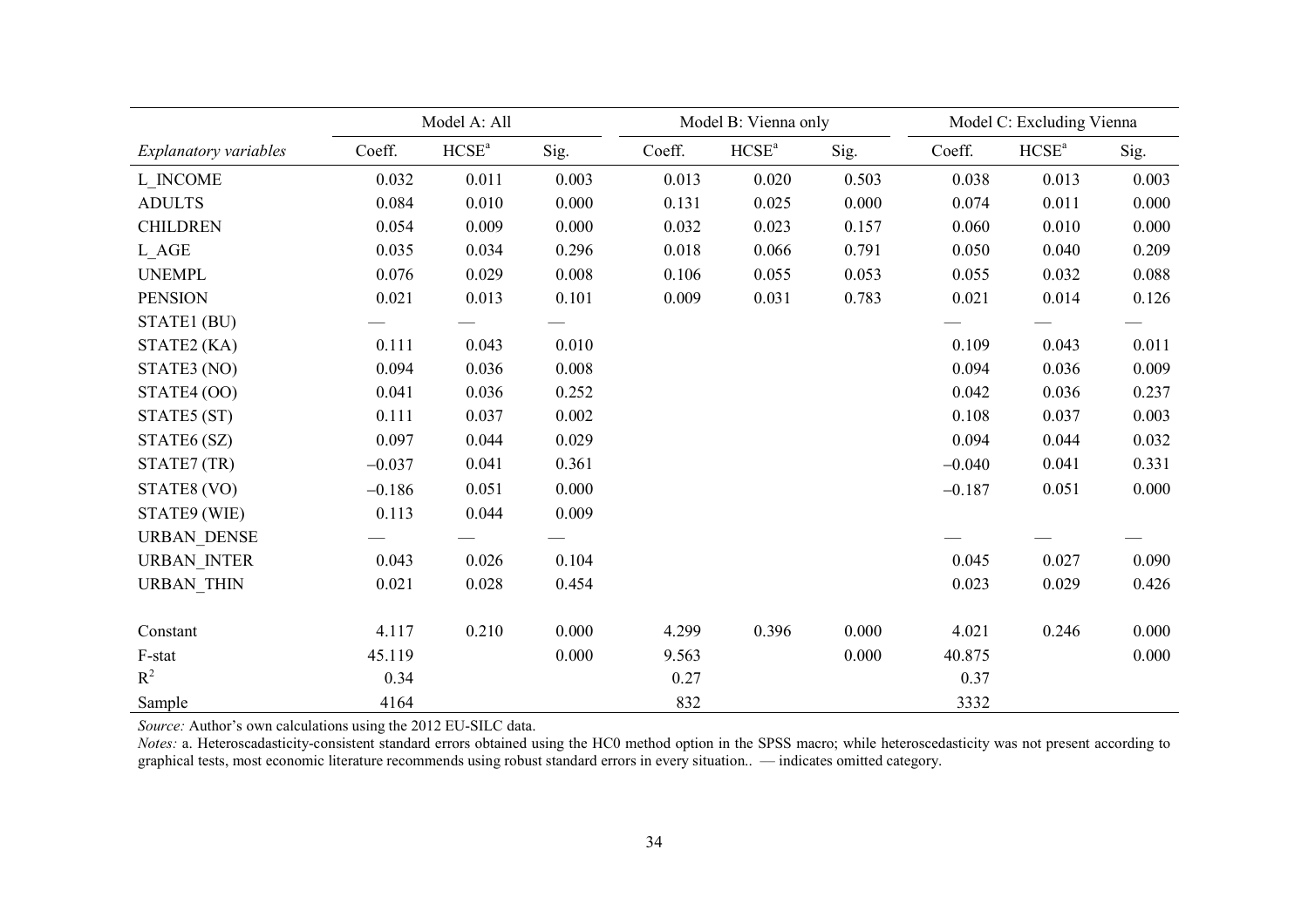|                            |          | Model A: All      |       |          | Model D: Owners |       |          | Model E: Renters  |       |
|----------------------------|----------|-------------------|-------|----------|-----------------|-------|----------|-------------------|-------|
| Explanatory variables      | Coeff.   | HCSE <sup>a</sup> | Sig.  | Coeff.   | $HCSE^a$        | Sig.  | Coeff.   | HCSE <sup>a</sup> | Sig.  |
| <b>RENTER</b>              | $-0.041$ | 0.021             | 0.053 |          |                 |       |          |                   |       |
| TYPE SF                    | 0.285    | 0.035             | 0.000 | 0.416    | 0.049           | 0.000 | 0.110    | 0.066             | 0.099 |
| TYPE RH                    | 0.269    | 0.036             | 0.000 | 0.376    | 0.052           | 0.000 | 0.225    | 0.055             | 0.000 |
| TYPE MF3                   | 0.076    | 0.029             | 0.008 | 0.208    | 0.049           | 0.000 | 0.022    | 0.036             | 0.556 |
| TYPE MF10                  | 0.017    | 0.029             | 0.557 | 0.081    | 0.055           | 0.143 | $-0.001$ | 0.033             | 0.976 |
| TYPE MF20                  |          |                   |       |          |                 |       |          |                   |       |
| <b>VINTAGE1 (&lt;1919)</b> | 0.142    | 0.036             | 0.000 | 0.208    | 0.046           | 0.000 | 0.073    | 0.064             | 0.252 |
| VINTAGE2 (1919-1944)       | 0.143    | 0.043             | 0.001 | 0.178    | 0.053           | 0.001 | 0.114    | 0.074             | 0.124 |
| VINTAGE3 (1945-1960)       | 0.122    | 0.037             | 0.001 | 0.171    | 0.046           | 0.000 | 0.068    | 0.066             | 0.300 |
| VINTAGE4 (1961-1970)       | 0.091    | 0.036             | 0.011 | 0.165    | 0.043           | 0.000 | 0.005    | 0.064             | 0.941 |
| VINTAGE5 (1971-1980)       | 0.118    | 0.035             | 0.001 | 0.185    | 0.042           | 0.000 | 0.062    | 0.069             | 0.364 |
| VINTAGE6 (1981-1990)       | 0.137    | 0.034             | 0.000 | 0.201    | 0.041           | 0.000 | 0.036    | 0.063             | 0.569 |
| VINTAGE7 (1991-2000)       | 0.055    | 0.033             | 0.093 | 0.075    | 0.040           | 0.060 | 0.039    | 0.058             | 0.507 |
| VINTAGE8 (2001-2005)       | 0.049    | 0.036             | 0.172 | 0.084    | 0.041           | 0.042 | 0.007    | 0.069             | 0.923 |
| VINTAGE9 (2006-2010)       |          |                   |       |          |                 |       |          |                   |       |
| L SIZE                     | $-0.618$ | 0.027             | 0.000 | $-0.652$ | 0.032           | 0.000 | $-0.609$ | 0.044             | 0.000 |
| <b>BATH</b>                | 0.067    | 0.088             | 0.446 | 0.130    | 0.098           | 0.182 | 0.034    | 0.143             | 0.811 |
| <b>PROBLEM</b>             | 0.031    | 0.023             | 0.182 | $-0.012$ | 0.033           | 0.710 | 0.086    | 0.031             | 0.006 |
| HEAT CENTRAL               | 0.208    | 0.043             | 0.000 | 0.199    | 0.055           | 0.000 | 0.244    | 0.069             | 0.000 |
| <b>FUEL GAS</b>            | 0.283    | 0.027             | 0.000 | 0.281    | 0.027           | 0.000 | 0.258    | 0.089             | 0.004 |
| FUEL OIL                   | 0.560    | 0.025             | 0.000 | 0.577    | 0.026           | 0.000 | 0.408    | 0.084             | 0.000 |
| FUEL WOOD                  | 0.120    | 0.022             | 0.000 | 0.090    | 0.022           | 0.000 | 0.184    | 0.071             | 0.010 |
| FUEL COAL                  | 0.253    | 0.041             | 0.000 | 0.224    | 0.044           | 0.000 | 0.351    | 0.102             | 0.001 |
| <b>FUEL NONE</b>           | 0.132    | 0.031             | 0.000 | 0.092    | 0.036           | 0.010 | 0.133    | 0.089             | 0.136 |
| <b>RENEW</b>               | $-0.110$ | 0.021             | 0.000 | $-0.099$ | 0.022           | 0.000 | $-0.135$ | 0.079             | 0.090 |
| <b>NOTPAID</b>             | $-0.335$ | 0.026             | 0.000 | $-0.334$ | 0.029           | 0.000 | $-0.312$ | 0.055             | 0.000 |

Table 5-4. Log-linear annual energy expenditures per square meter, owners and renters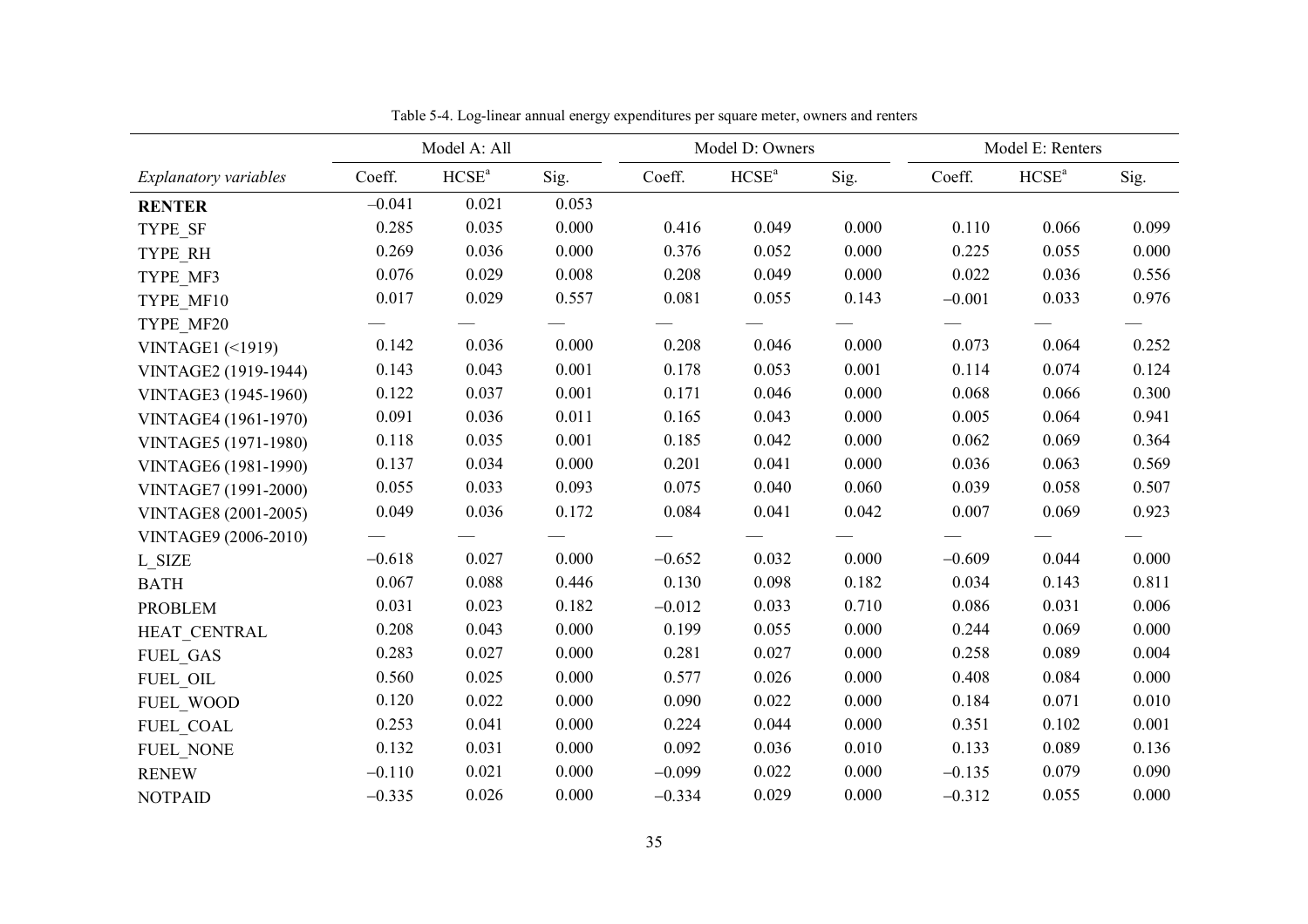|                       |          | Model A: All      |       |          | Model D: Owners   |       |          | Model E: Renters  |       |
|-----------------------|----------|-------------------|-------|----------|-------------------|-------|----------|-------------------|-------|
| Explanatory variables | Coeff.   | HCSE <sup>a</sup> | Sig.  | Coeff.   | HCSE <sup>a</sup> | Sig.  | Coeff.   | HCSE <sup>a</sup> | Sig.  |
| L INCOME              | 0.032    | 0.011             | 0.003 | 0.055    | 0.015             | 0.000 | 0.006    | 0.018             | 0.726 |
| <b>ADULTS</b>         | 0.084    | 0.010             | 0.000 | 0.059    | 0.012             | 0.000 | 0.147    | 0.019             | 0.000 |
| <b>CHILDREN</b>       | 0.054    | 0.009             | 0.000 | 0.049    | 0.011             | 0.000 | 0.058    | 0.016             | 0.000 |
| L AGE                 | 0.035    | 0.034             | 0.296 | $-0.045$ | 0.051             | 0.382 | 0.110    | 0.046             | 0.016 |
| <b>UNEMPL</b>         | 0.076    | 0.029             | 0.008 | $-0.026$ | 0.038             | 0.493 | 0.132    | 0.041             | 0.001 |
| <b>PENSION</b>        | 0.021    | 0.013             | 0.101 | 0.028    | 0.015             | 0.064 | $-0.013$ | 0.024             | 0.587 |
| STATE1 (BU)           |          |                   |       |          |                   |       |          |                   |       |
| STATE2 (KA)           | 0.111    | 0.043             | 0.010 | 0.079    | 0.049             | 0.104 | 0.184    | 0.089             | 0.038 |
| STATE3 (NO)           | 0.094    | 0.036             | 0.008 | 0.090    | 0.039             | 0.022 | 0.117    | 0.080             | 0.145 |
| STATE4 (OO)           | 0.041    | 0.036             | 0.252 | 0.045    | 0.040             | 0.259 | 0.059    | 0.077             | 0.447 |
| STATE5 (ST)           | 0.111    | 0.037             | 0.002 | 0.117    | 0.051             | 0.022 | 0.087    | 0.088             | 0.323 |
| STATE6 (SZ)           | 0.097    | 0.044             | 0.029 | 0.104    | 0.041             | 0.011 | 0.158    | 0.080             | 0.048 |
| STATE7 (TR)           | $-0.037$ | 0.041             | 0.361 | $-0.025$ | 0.046             | 0.588 | 0.003    | 0.088             | 0.976 |
| STATE8 (VO)           | $-0.186$ | 0.051             | 0.000 | $-0.134$ | 0.052             | 0.010 | $-0.344$ | 0.133             | 0.010 |
| STATE9 (WIE)          | 0.113    | 0.044             | 0.009 | 0.023    | 0.057             | 0.685 | 0.190    | 0.082             | 0.021 |
| <b>URBAN DENSE</b>    |          |                   |       |          |                   |       |          |                   |       |
| <b>URBAN INTER</b>    | 0.043    | 0.026             | 0.104 | $-0.014$ | 0.036             | 0.701 | 0.087    | 0.038             | 0.024 |
| <b>URBAN THIN</b>     | 0.021    | 0.028             | 0.454 | $-0.032$ | 0.037             | 0.382 | 0.058    | 0.048             | 0.225 |
|                       |          |                   |       |          |                   |       |          |                   |       |
| Constant              | 4.117    | 0.210             | 0.000 | 4.259    | 0.301             | 0.000 | 3.960    | 0.313             | 0.000 |
| F-stat                | 45.119   |                   | 0.000 | 42.810   |                   | 0.000 | 12.735   |                   | 0.000 |
| $R^2$                 | 0.34     |                   |       | 0.40     |                   |       | 0.28     |                   |       |
| Sample                | 4164     |                   |       | 2745     |                   |       | 1419     |                   |       |

*Source:* Author's own calculations using the 2012 EU-SILC data.

*Notes:* a. Heteroscadasticity-consistent standard errors obtained using the HC0 method option in the SPSS macro; while heteroscedasticity was not present according to graphical tests, most economic literature recommends using robust standard errors in every situation. — indicates omitted category.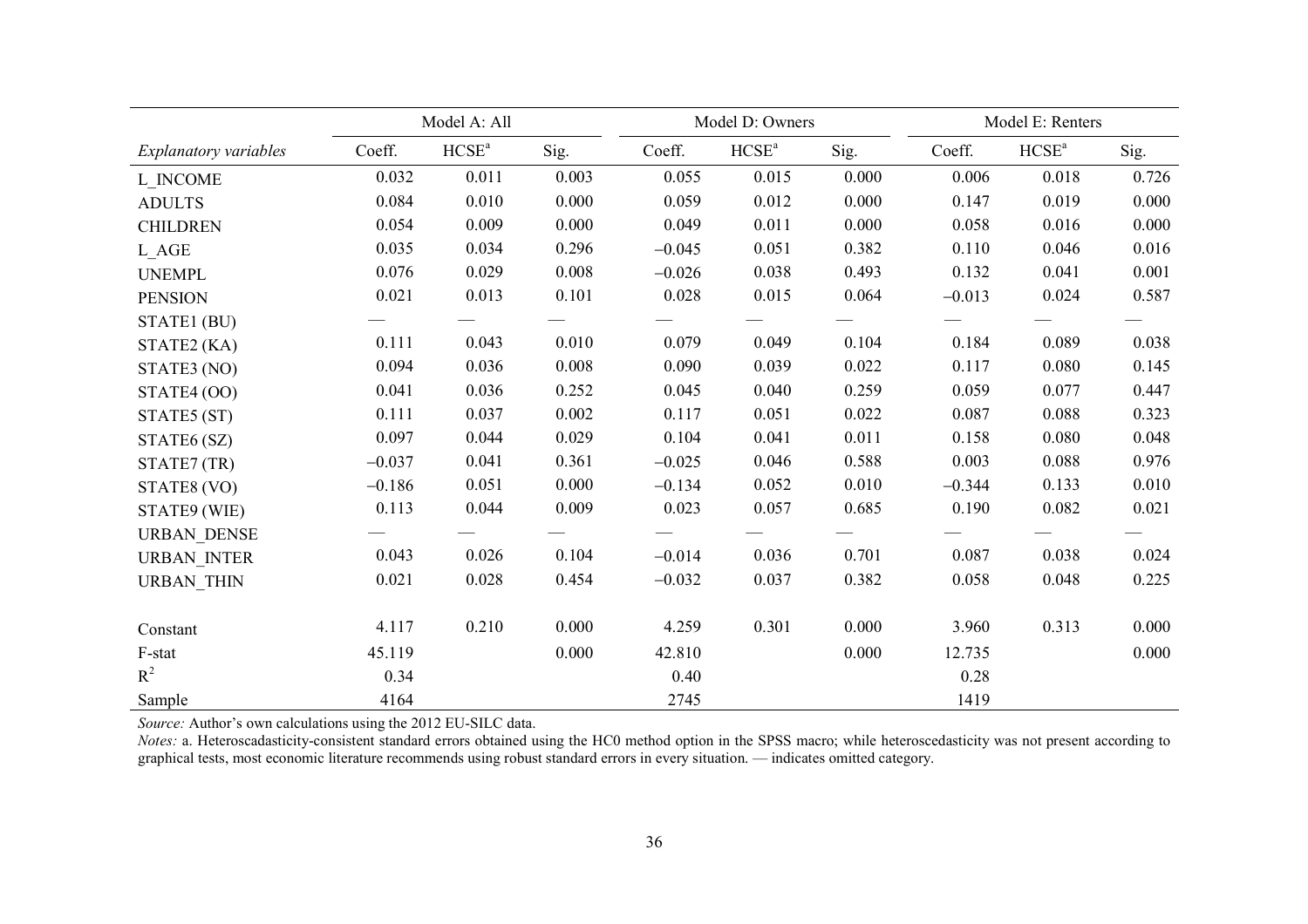Europe (see, e.g. Baker *et al.*, 1989; Berkhout *et al.*, 2004; H. Meier & Rehdanz, 2010; Nesbakken, 2001; Rehdanz, 2007). Older buildings, especially those built prior to World War II, are also less energy efficient. Buildings built before 1919 are 14 percent more costly per square meter compared to those built between 2006–2010. Similar results were found in Germany (Rehdanz, 2007). For each newer period of construction, the impact on energy expenditures decreases. That is, except during periods  $1971-1980$  and  $1981-1990$ , where there is evidence of a significant reduction in energy efficiency. This spike in energy costs could possibly be related to changes in building materials used during those periods or poor building codes and standards. There is no significant difference in the impact on energy expenditures between buildings built in  $2001-2005$  and  $2006-2010$ .

Fuel types also have their expected signs and significance levels. For Model A, gas and oil add 28 and 56 percent, respectively, to annual energy expenditures per square meter, while wood and coal add only 12 and 25 percent, respectively. Households which reported no fuel usage are assumed to rely solely on electricity for cooking and/or water heating, increasing energy outlays by 13 percent. The presence of a renewable energy source reduces energy costs by 11 percent. Recall that the variable NOTPAID indicates when a household does *not* pay for one or more of the fuels, including electricity and/or district heating. It has the expected negative and statistically significant impact on energy expenditures.<sup>8</sup>

The estimates for building characteristics and fuel type are comparable across models A, B and C. Building type remains a significant factor across all three models, while building vintage appears to be less significant for households located in Vienna only. This is interesting because 40 percent of Viennese renters live in a building built before 1919 (Statistik Austria, 2014); expectation would be that this would have a significant impact on energy expenditures for renters. Energy costs decrease per square meter with the size of the dwelling at relatively the same rate in all three models. The presence of a bath or shower, or of structural problems in the dwelling, is not statistically significant in any of the specifications. A central heating system, as expected, is a significant factor in energy expenditures, increasing costs by 18 to 22 percent, depending on the specification. The

<sup>&</sup>lt;sup>8</sup> A similar analysis which excluded this variable indicates a possible interaction with FUEL\_WOOD (i.e. FUEL WOOD became statistically insignificant). As mentioned in the previous chapter, most of the respondents who fall into this category indicated wood was not paid for by the household.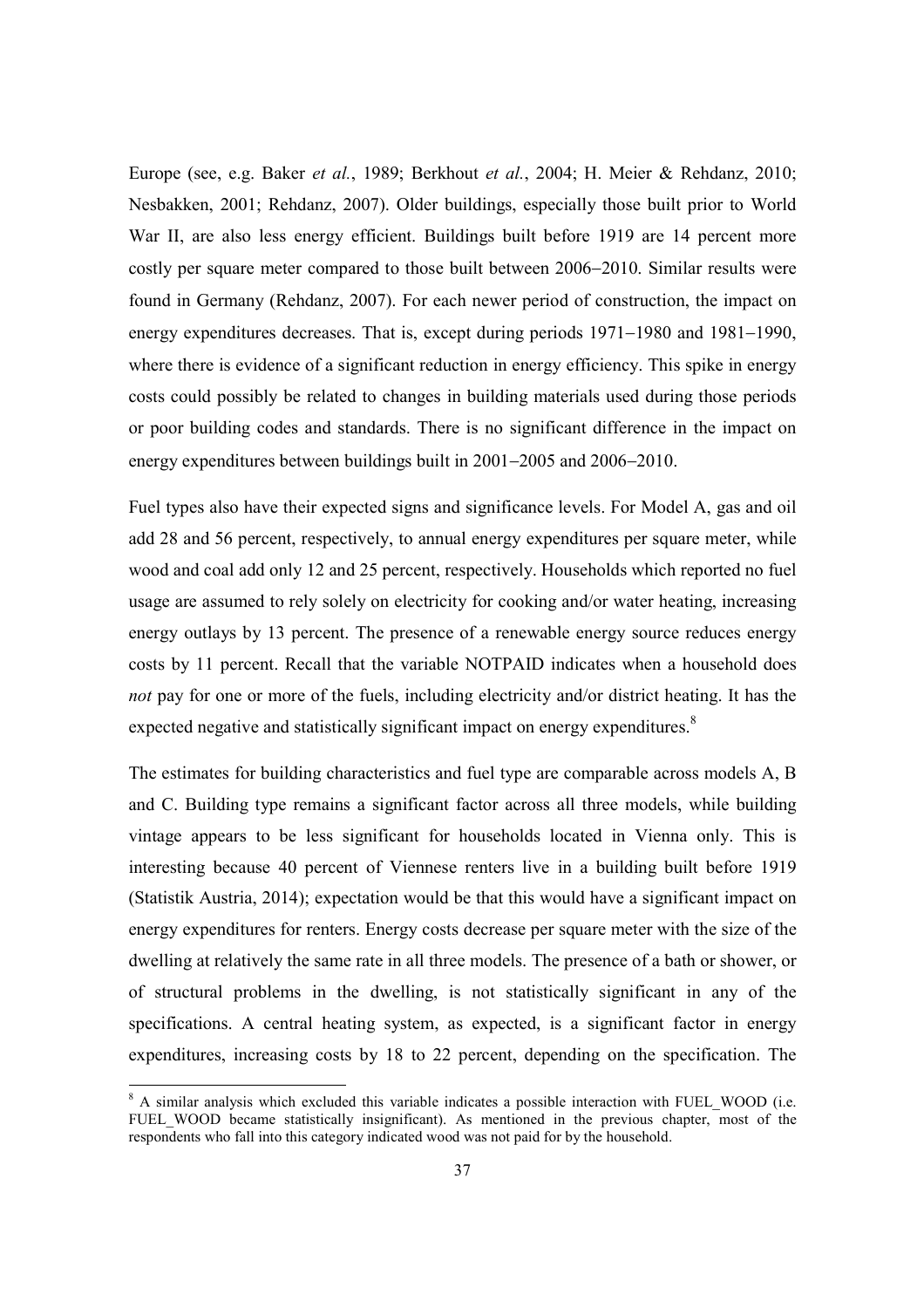variables controlling for fuel type, including renewable energy and non-payment, are nearly identical in Models A and C. For households in Vienna, however, only gas and oil remain statistically significant.

Turning now to socio-economic characteristics, income elasticity ranges from 0.01 to 0.04 in the analysis, but is statistically insignificant for households in Vienna. Meier and Rehdanz (2010) also found income elasticities in Great Britain between 0.01 and 0.04 at the 5 percent confidence level. The major difference here being the income variable itself: they used real annual income, while in the current study, annual disposable income is used. In Germany, Rehdanz (2007) found elasticities that ranged from 0.01 to 0.10 and Wood *et al.* (2012) reported a range from 0.07 and 0.14 in Australia. Other studies based on household energy consumption estimated income elasticities between 0.08 and 0.17 (Baker *et al.*, 1989; Bernard *et al.*, 1996; Garbacz, 1983; Hirst *et al.*, 1982; Nesbakken, 2001). Berkhout *et al.* (2004) and Vaage (2000) found negative income elasticities for the Netherlands and Norway, respectively. The number of adults over the age of 16 is highly significant in all three specifications. Except for households in Vienna, there is a positive and significant relationship between the number of children and the dependent variable. This is similar to other studies (Baker *et al.*, 1989; Hirst *et al.*, 1982; H. Meier & Rehdanz, 2010). Rehdanz (2007) found a negative relationship, while Nesbakken (2001) found no relationship. Contrary to other studies (Baker *et al.*, 1989; Liao & Chang, 2002; Rehdanz, 2007), however, there is no significant relationship between age and energy expenditures in Austria. Additionally, the share of household members registered as pensioners is insignificant in the current results; as with Meier and Rehdanz (2010), age and pensionstatus may be related. On the other hand, the number of officially registered unemployed household members has a positive relationship to the dependent variable in all three models, as expected and is in line with other studies (H. Meier & Rehdanz, 2010; Rehdanz, 2007). Wood *et al.* (2012), however, found a negative relationship to energy expenditures.

As for the regional characteristics, annual energy expenditures for households in Upper Austria (OO) and Tyrol (TR) are not significantly different than those in Burgenland (BU). Households in Vienna (WIE) and Styria (ST) pay 11 percent more in energy outlays, while those in Vorarlberg (VO) pay 19 percent less, than in Burgenland. These estimates are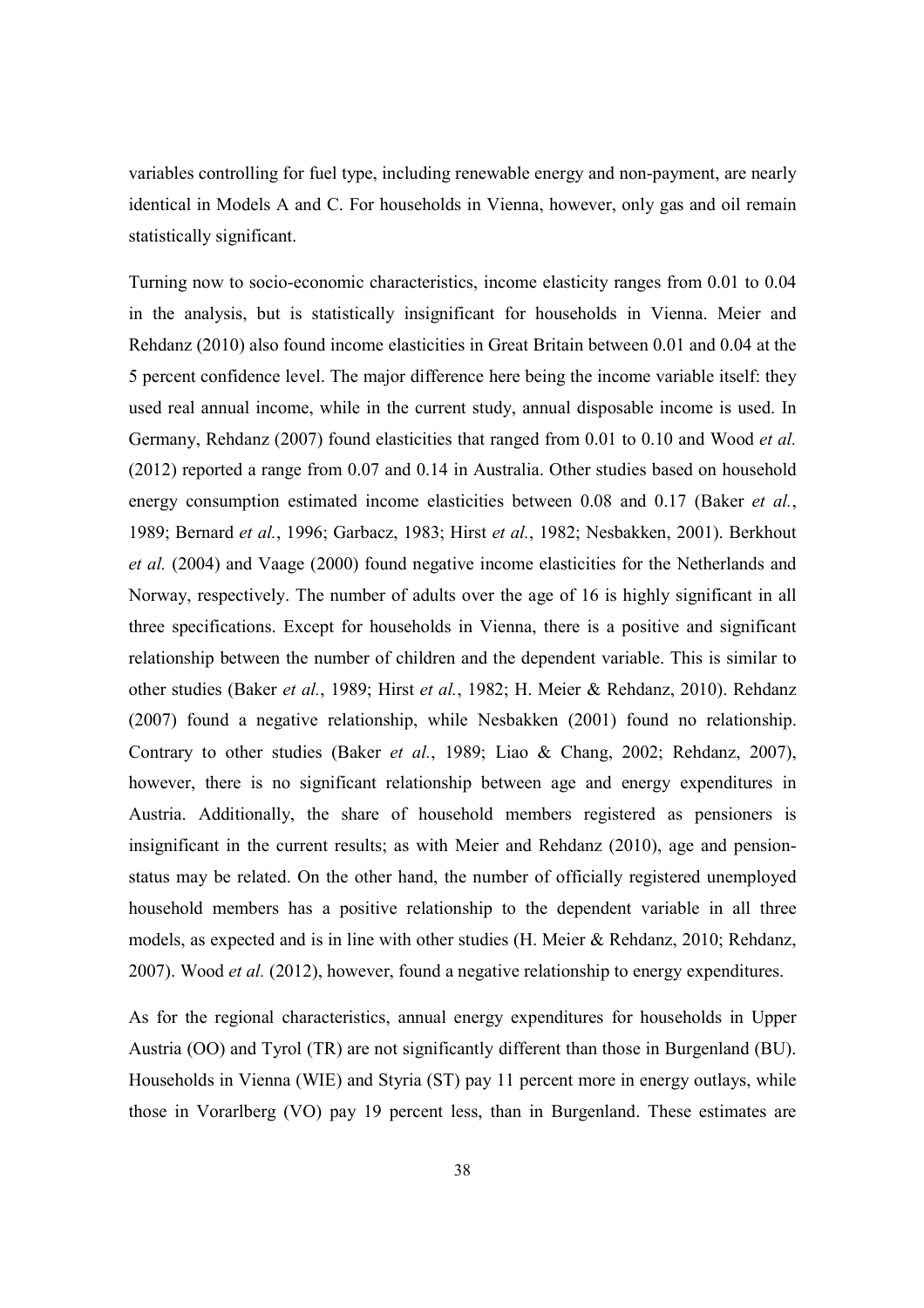nearly identical in Models A and C, as expected. The estimates for the state-dummies are an indication of energy market segmentation and price variation in Austria. It is difficult to interpret from these estimates if weather conditions have been appropriately captured in the model. There also appears to be no relationship between the level of urbanization and energy expenditures, discounting the theory of an urban heat-island for Austria. Rehdanz (2007) used a similar categorization to measure community size and found comparatively insignificant results, while Wood *et al.* (2012) found mixed results.

Contrary to expectations, *ceteris paribus*, the net effect of being a renter in Austria actually lowers annual energy expenditures per square meter by 4 percent, significant at the 5 percent confidence level. There is an even greater 9 percent decrease in energy outlays per square meter in the Vienna-excluded model for renters, significant at 1 percent. In Vienna, the effect is positive but not statistically significant. Meier and Rehdanz (2010) found that renters paid between 3 to 4 percent less in energy bills per room than owners in Great Britain. Likewise, Wood *et al.* (2012) found that renters paid between 14 to 19 percent less than owners in Australia (dwelling size was not considered in their analysis). Owners were also found to consume more energy in other studies (e.g. Baker *et al.*, 1989; Berkhout *et al.*, 2004; Vaage, 2000). In contrast, Rehdanz (2007) found that owners paid between 5 and 18 percent less in energy expenditures per square meter than renters in Germany.

According to the estimates for the critical explanatory variable RENTER, a PA problem concerning energy efficiency appears unimportant in the Austrian residential sector, even after controlling for confounding influences on energy expenditures. It is conceivable, however, that owners and renters may have different characteristics that determine annual energy expenditure, and the binary variables RENTER fails to detect these differences. Following a similar approach as Rehdanz (2007) and Meier and Rehdanz (2010), the model specification was restricted by occupancy type in order to investigate the determinants of energy expenditures for owners and renters, separately.

The regression results in Table 5-4 show, for example, that the type of building and its vintage are (significantly) more important for owners than for renters. Detached housing, for example, increases energy outlays per square meter by 42 percent for owners, significant at the 1 percent level, versus 11 percent for renters, significant only at the 10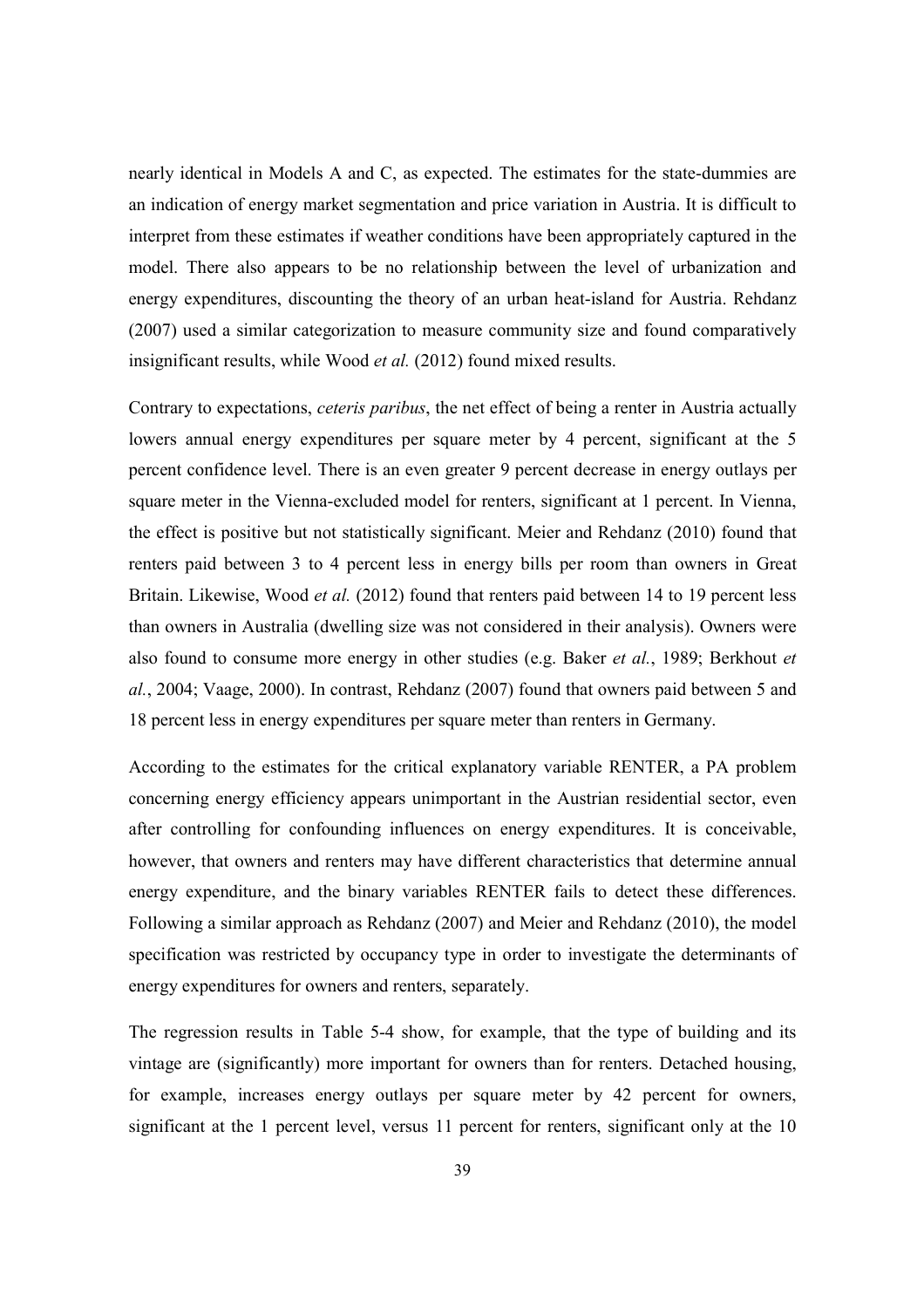percent level. Similar results were found in Great Britain (H. Meier & Rehdanz, 2010), the Netherlands (Berkhout *et al.*, 2004) and Norway (Vaage, 2000), while the opposite was found in Germany (Rehdanz, 2007). Further, household disposable income appears to be significant only for owners, with an elasticity of 0.06. Similar conditions exist for Great Britain (H. Meier & Rehdanz, 2010) and Germany (Rehdanz, 2007). The age of the oldest household member, the number of household members unemployed, and the presence of structural problems are, on the other hand, more important for renters than owners. Based on these observations, there is the possibility that PA problems only exist among particular subgroups of owners and renters. That is to say, certain subgroups of owners may consume less energy than their renter counterparts, and vice versa. An example of such a situation includes different income groups of owners, where low-income owners may not have as much capital outlay available to make energy efficient improvements as wealthier owners. PA problems would then only be observable, in this case, when high-income owners are compared to renters with similar incomes.

In order to test whether this is the case in the analysis, a log-linear specification that adds interaction effects between the household characteristic variables and the binary OWNER variable was regressed on the Model A specification. Table 5-5 indicates that the addition of interaction variables offers some supporting evidence of differences between subgroups of owners. For example, interaction effects between disposable income and owner-status are significant at the 5 percent confidence level, confirming the findings in Model D. On the other hand, while the vintage of the building was shown to be more important for owners, only two of the vintage categories, e.g. periods 1961–1970 and 1981–1990, are significant at the 5 percent level. Nevertheless, building type appears to have significant interactions on energy expenditures for owners; specifically, interaction with detached housing was significant at the 1 percent level and semi-detached at the 5 percent. The significance level of the interaction variables measure to what extent the effect is different for owners, compared to renters. In this case, detached housing, semi-detached housing, and an increase in disposable income have a higher impact on energy expenditures per square meter for owners than renters. These interactions may have an influence on the estimates presented previously.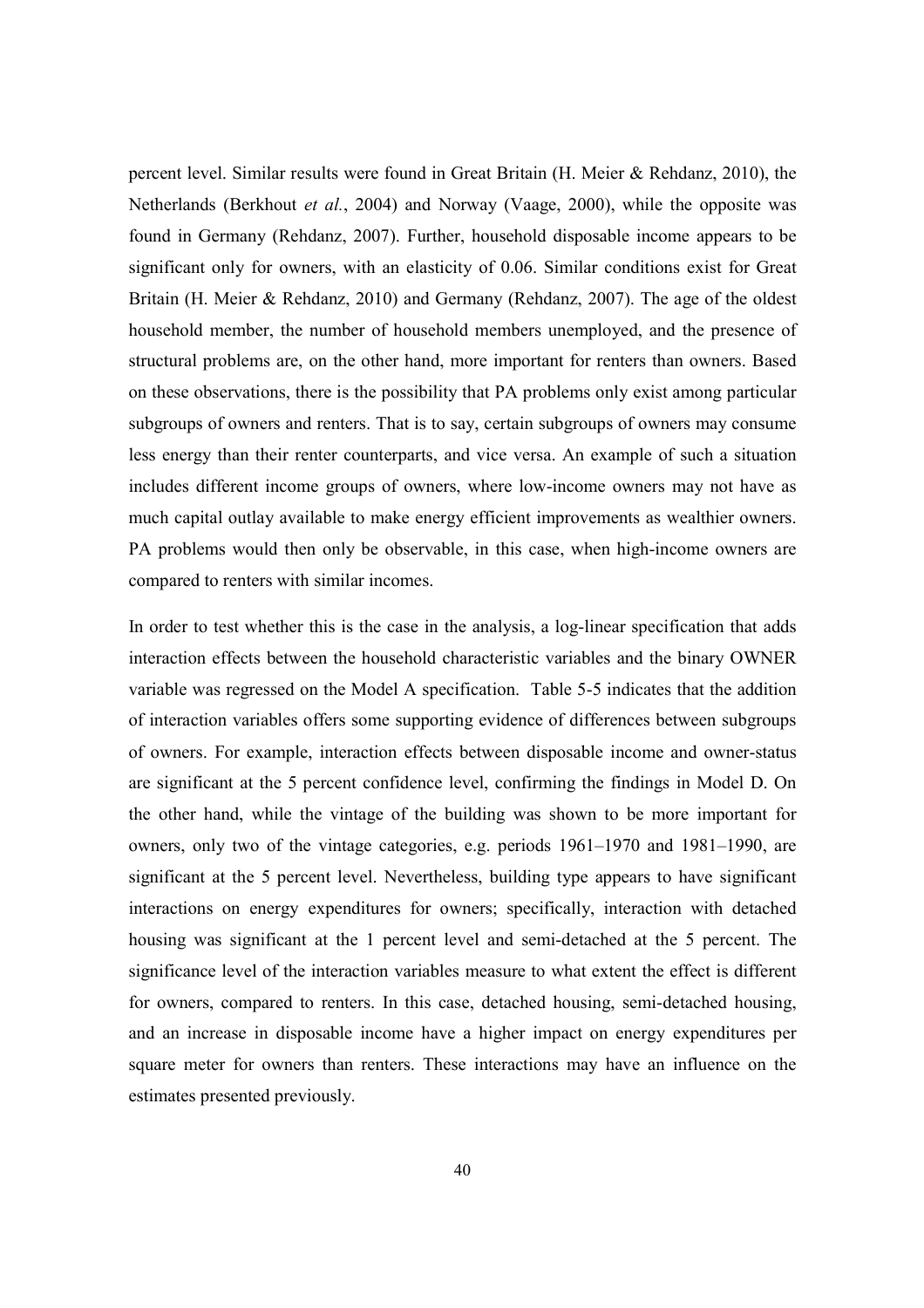| Explanatory<br>variables <sup>a</sup> | Coeff.     | $HCSE^b$ | Interaction<br>variables <sup>a</sup> | Coeff.      | $HCSE^b$ |
|---------------------------------------|------------|----------|---------------------------------------|-------------|----------|
| <b>RENTER</b>                         | $-0.300$   | 0.435    |                                       |             |          |
| TYPE SF                               | 0.110      | 0.066    | i TYPE SF                             | $0.307***$  | 0.082    |
| TYPE RH                               | $0.225***$ | 0.055    | i TYPE RH                             | $0.151**$   | 0.076    |
| TYPE MF3                              | 0.022      | 0.036    | i TYPE MF3                            | $0.186***$  | 0.061    |
| TYPE MF10                             | $-0.001$   | 0.033    | i_TYPE_MF10                           | 0.082       | 0.065    |
| TYPE MF20                             |            |          | i TYPE MF20                           |             |          |
| <b>VINTAGE1</b>                       | 0.073      | 0.064    | i VINTAGE1                            | $0.135*$    | 0.078    |
| <b>VINTAGE2</b>                       | 0.114      | 0.074    | i VINTAGE2                            | 0.064       | 0.091    |
| <b>VINTAGE3</b>                       | 0.068      | 0.066    | i VINTAGE3                            | 0.103       | 0.080    |
| VINTAGE4                              | 0.005      | 0.064    | i VINTAGE4                            | $0.160**$   | 0.078    |
| <b>VINTAGE5</b>                       | 0.062      | 0.069    | i VINTAGE5                            | 0.122       | 0.080    |
| <b>VINTAGE6</b>                       | 0.036      | 0.063    | i VINTAGE6                            | $0.165**$   | 0.075    |
| VINTAGE7                              | 0.039      | 0.058    | i VINTAGE7                            | 0.036       | 0.071    |
| VINTAGE8                              | 0.007      | 0.069    | i VINTAGE8                            | 0.077       | 0.080    |
| VINTAGE9                              |            |          | i VINTAGE9                            |             |          |
| L INCOME                              | 0.006      | 0.018    | i_L_INCOME                            | $0.049**$   | 0.024    |
| <b>ADULTS</b>                         | $0.147***$ | 0.019    | i ADULTS                              | $-0.088***$ | 0.022    |
| <b>CHILDREN</b>                       | $0.058***$ | 0.016    | i CHILDREN                            | $-0.009$    | 0.019    |
| L AGE                                 | $0.110**$  | 0.046    | i L AGE                               | $-0.155**$  | 0.068    |
| <b>UNEMPL</b>                         | $0.132***$ | 0.041    | i UNEMPL                              | $-0.158***$ | 0.056    |
| <b>PENSION</b>                        | $-0.013$   | 0.024    | i PENSION                             | 0.041       | 0.028    |
|                                       |            |          |                                       |             |          |
| Constant                              | 3.960***   | 0.313    |                                       |             |          |
| F-stat                                | 27.422     |          |                                       |             |          |
| $R^2$                                 | 0.36       |          |                                       |             |          |
| Sample                                | 4164       |          |                                       |             |          |

Table 5-5. Log-linear model showing selected interaction variables.

*Source*: Author's own calculations using the 2012 EU-SILC data.

*Notes*: a. Due to space constraints, only variables of interest to the discussion were included in the table. b. Heteroscadasticity-consistent standard errors obtained using the HC0 method option in the SPSS macro; while heteroscedasticity was not present according to graphical tests, most economic literature recommends using robust standard errors in every situation.

–indicates omitted category. \*\*\*  $p < 0.01$ , \*\*  $p < 0.05$ , \*  $p < 0.10$ .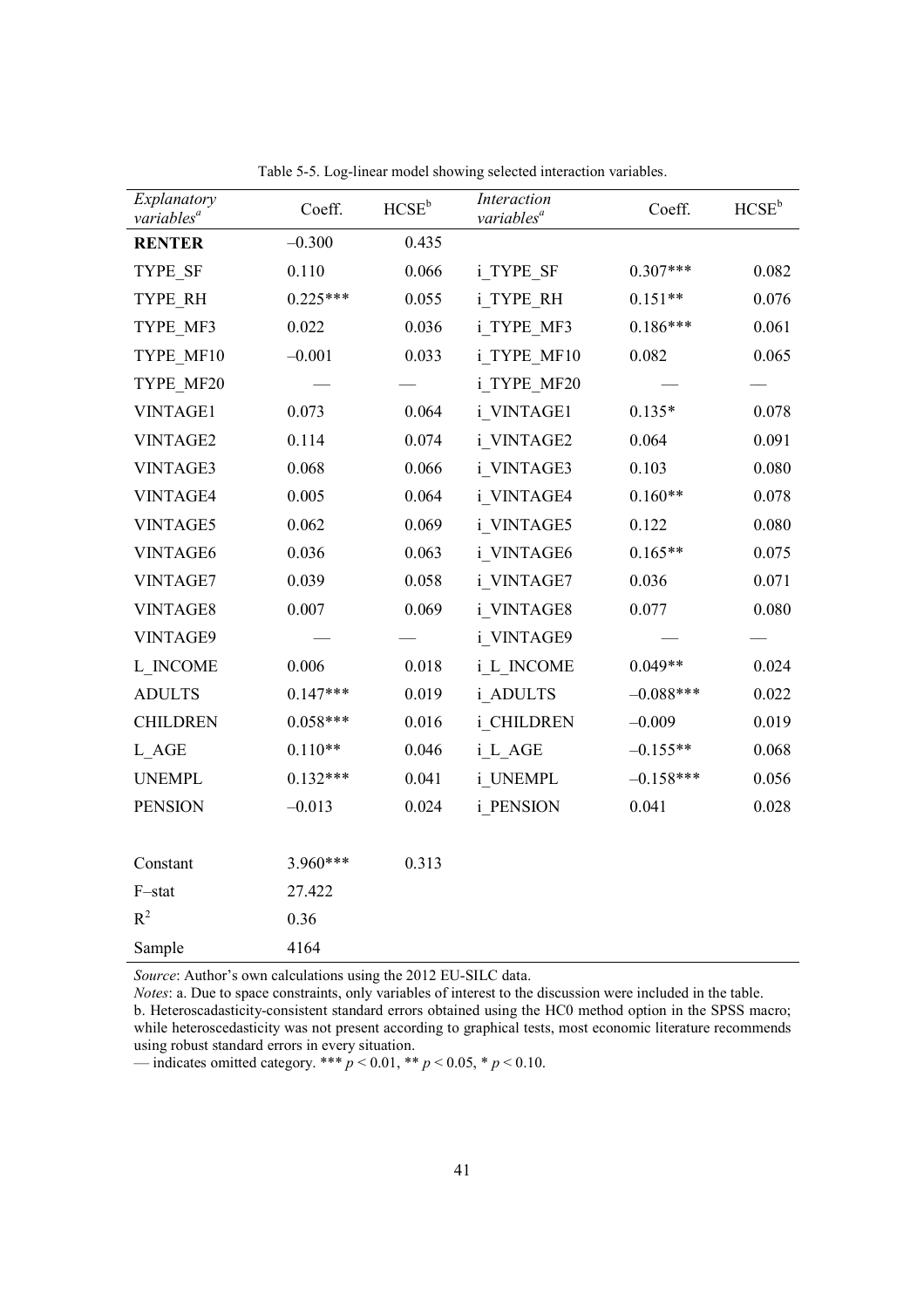# **6 Discussion**

The estimates reported for Model A indicate that annual energy expenditures per square meter for renters tend to be 4 percent lower compared to owners in Austria. One interpretation of this result is that renters consume less energy, and therefore occupy dwellings which are more energy efficient, than owners. That is to say, the landlord-tenant PA problem presented in the introduction of this study does not exist or is unimportant to energy efficiency in the Austrian rental housing sector. This interpretation may be an oversimplification, however, because of the conflicting results found in the descriptive statistics. As presented in Table 5-1, the total effect of being a renter indicates that tenants consistently pay more in energy outlays per square meter than owners. This discrepancy is more difficult to interpret. Since the model controls for observable variables, such as building, socio-economic, and regional characteristics, which are thought to have confounding influences on energy outlays, what explanations might be offered for the higher expenditures of owners? Earlier studies presented in Chapter 3 indicate there is a precedence where PA problems do not exist, or at least are unimportant, in residential energy efficiency. While direct comparison to other studies is difficult due to important differences in study area, data source, and methodology, they do offer possible insights as to why, contrary to the theories presented in Chapter 2, PA problems do not always have an effect on energy efficiency investments.

Meier and Rehdanz (2010), for example, conclude that, while price and income elasticities are higher for owners than renters in Great Britain, differences between owner and renter heating expenditures are mainly due to differences in the type of dwelling they occupy. In their study, owners tend to live in detached or semi-detached houses, which have higher levels of heat loss than flats located in multi-family buildings. These conditions are very similar to those found in Austria. Recall that, in the separate regression results for owners and renters (see Table 5-4), building type and vintage were more important to owners than to renters. These findings were confirmed through similar regressions that included interaction effects, where detached housing is found to have a more significant impact on annual energy outlays per square meter for owners than for renters (see Table 5-5). This is an expected outcome since, in the current sample, 66 percent of owners live in detached housing and 9 percent in semi-detached; conversely, only 6 percent of renters live in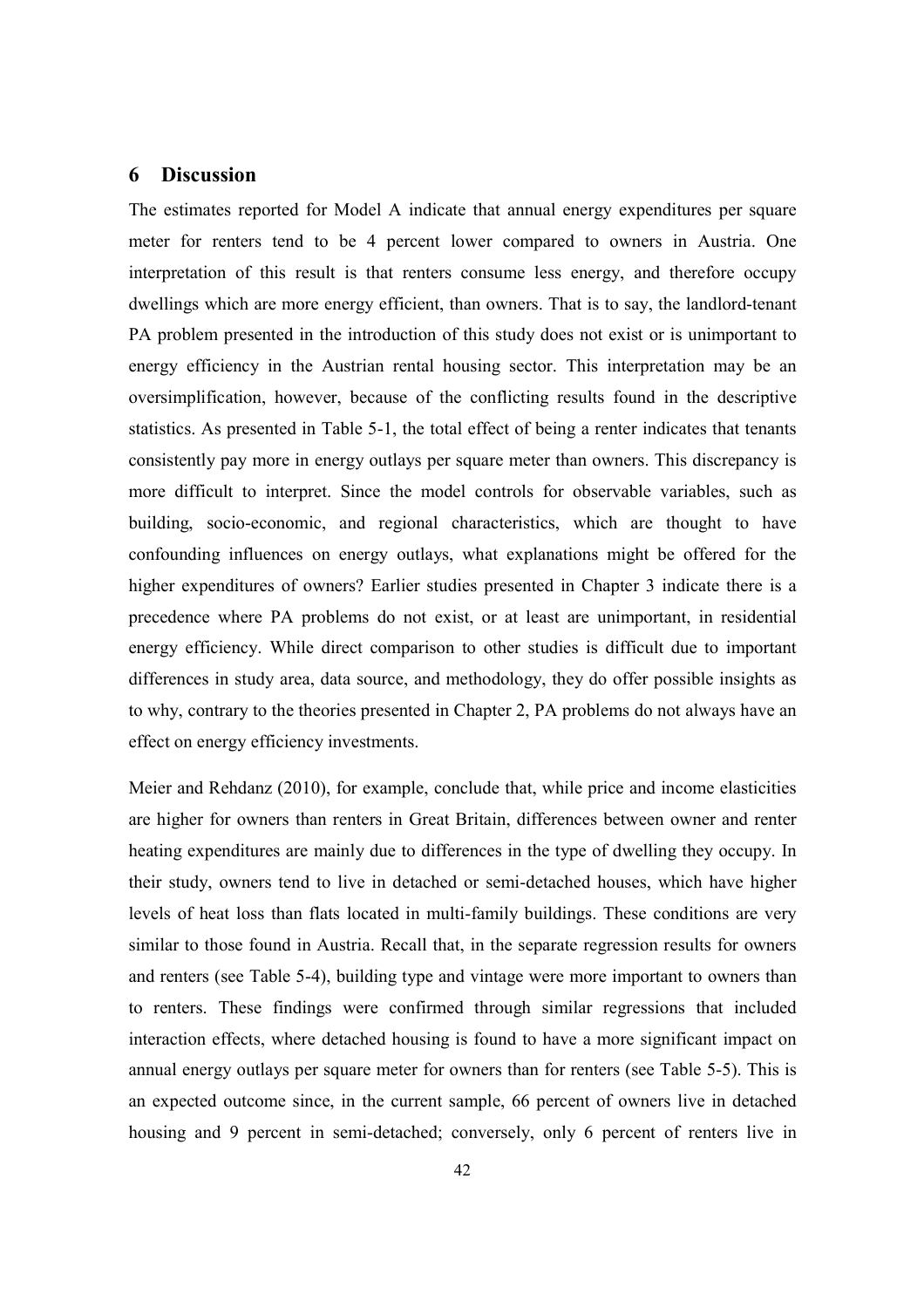detached housing and 5 percent in semi-detached (see Table 5-2, Building Type). More to this point, Nair *et al.* (2010) find evidence in Sweden that owners in detached housing are less likely to invest in energy efficiency improvements to the building envelope. Their study indicates that 43 percent of homeowners prefer to adopt non-investment measures, e.g. turning off lights and appliances, while only 21 percent invested in improving the building envelope, e.g. installing an efficient heating system. This suggests that owners in detached housing may not be taking advantage of cost-effective improvements to energy efficiency, resulting in owners paying more in energy expenditures than renters. Interestingly, Rehdanz (2007) reports that, while the demographics of the housing stock in Germany are similar to those found in Austria and Great Britain, a PA problem is evident in the residential sector. Her analysis concludes that this may be the result of strict rental regulation, where landlords are responsible for introducing energy related technology, while tenants have to pay the energy bill. This, however, is also the case in Austria.

Wood *et al.* (2012) offer alternative reasoning. They suggest that the energy-efficiency policy framework and rental housing regulations of a country are potentially important factors in the existence of PA problems. Australia, they report, has powerful tax incentives to motivate Australian landlords to invest in rental buildings. Moreover, the rental market is for the most part unregulated, possibly creating even more incentives for landlords to invest in the energy efficiency of their rental properties. They note that this latter point differs dramatically from other studies areas, such as in Germany or the United States, where rental market regulation is strict and PA problems are found to be prevalent (see, e.g. Davis, 2010; Rehdanz, 2007). In Austria, the rental market is highly regulated, similar to that of Germany, making it difficult in some cases for landlords to recover the costs on improvements to their property through rental increases. The Austrian Government does, however, provide about  $\epsilon$ 2.4 billion per year in incentives – through tax reductions, grants and subsidies – to encourage homeowners and landlords to renovate and invest in energy efficiency improvements (ABB Group, 2011; Austrian Energy Agency, 2011). Moreover, energy policy implementation in Austria has been relatively successful in the last 25 years. A recent energy efficiency profile from the Austrian Energy Agency (2012) reports that energy efficiency in the Austrian residential sector has improved by 34 percent over the period 1990 to 2010, compared to 25 percent for the EU. More specifically, over the same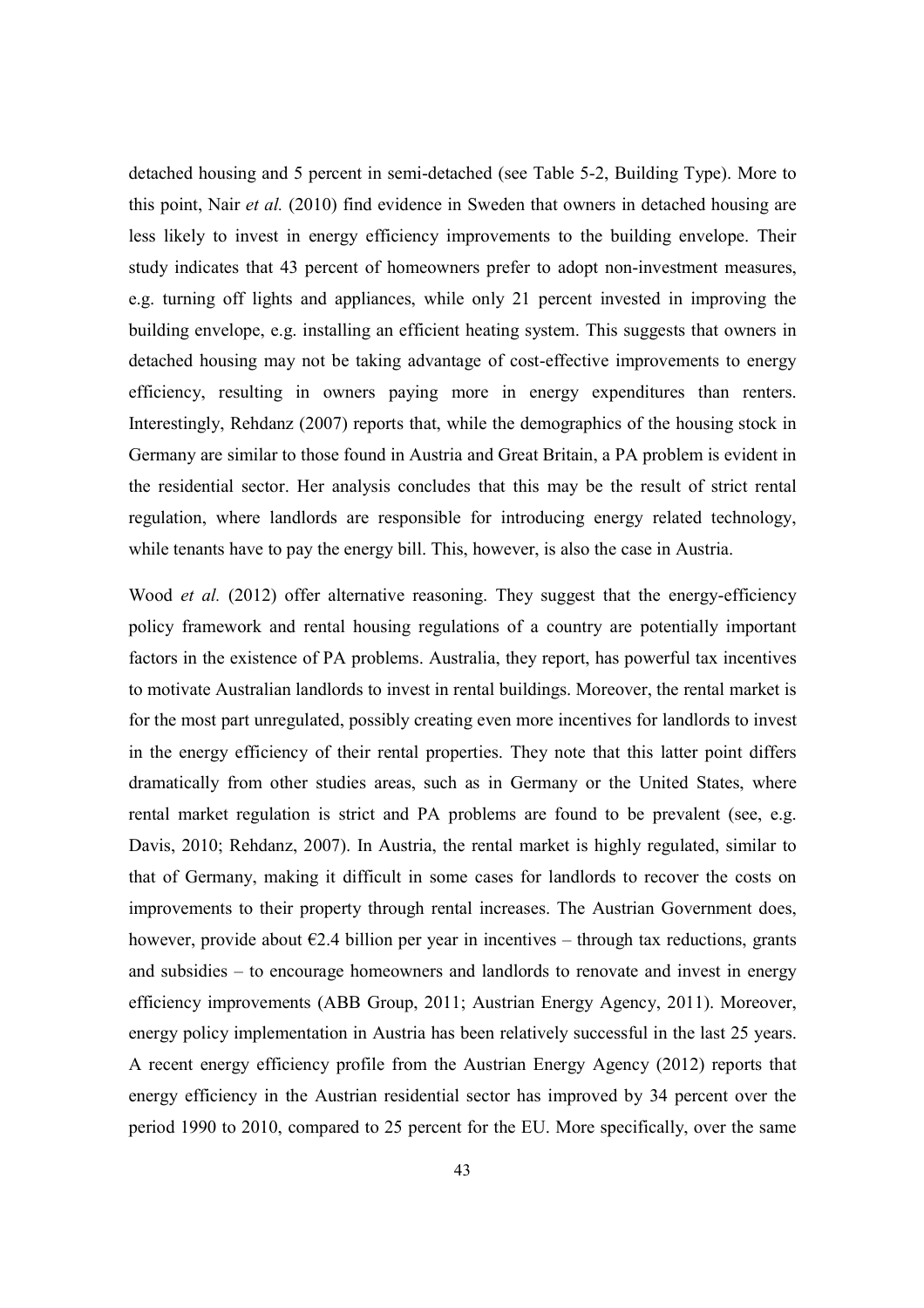period, energy efficiency of space heating improved by 37 percent, water heating by 11 percent, and cooking by 42 percent.

In the residential building sector, these policy measures include information campaigns, reinforced building standards and codes, along with the tax incentives and subsidies previously mentioned, all aiming to enhance investment in energy efficiency. The Second National Energy Efficiency Action Plan (NEEAP) of the Republic of Austria, published by the Austrian Energy Agency (2011), reports the current policies and their estimated (national) energy savings. Since 1982, the Austrian Government has supplied expansive subsidies and grants for the renovation of residential buildings and the construction of efficient new buildings, targeting both the shell of the building and the installation of efficient heating systems. The national recovery and renovation voucher plan was an extension to the original subsidy program between 2009 and 2011, targeting private households. The aim of the program was to provide subsidies for measures to improve the thermal insulation and to improve the weather generation systems of residential buildings erected before 1999 or which were at least 20 years old. In 2008, the Government passed into law the EU-related Energy Performance of Buildings Directive (2002/91/EC) an energy certificate program (German: *Energieausweise für Gebäude*). The program requires an energy performance certificate to be issued for a building or building unit, detailing the quality of the thermal insulation and energy consumption requirements. The certificate, according to EU law, is required to be presented at the time of purchase or when the unit or building is rented. Information campaigns and energy advice centers, which provide unbiased information concerning energy efficiency and conservation measures to consumers, have also been available since 1990 and informative billing measures since 2008. Similar policy mixes in other countries were found to significantly enhance energy efficiency in buildings (see, e.g. Gillingham *et al.*, 2009; Leth-Petersen & Togeby, 2001; Schaefer *et al.*, 2000).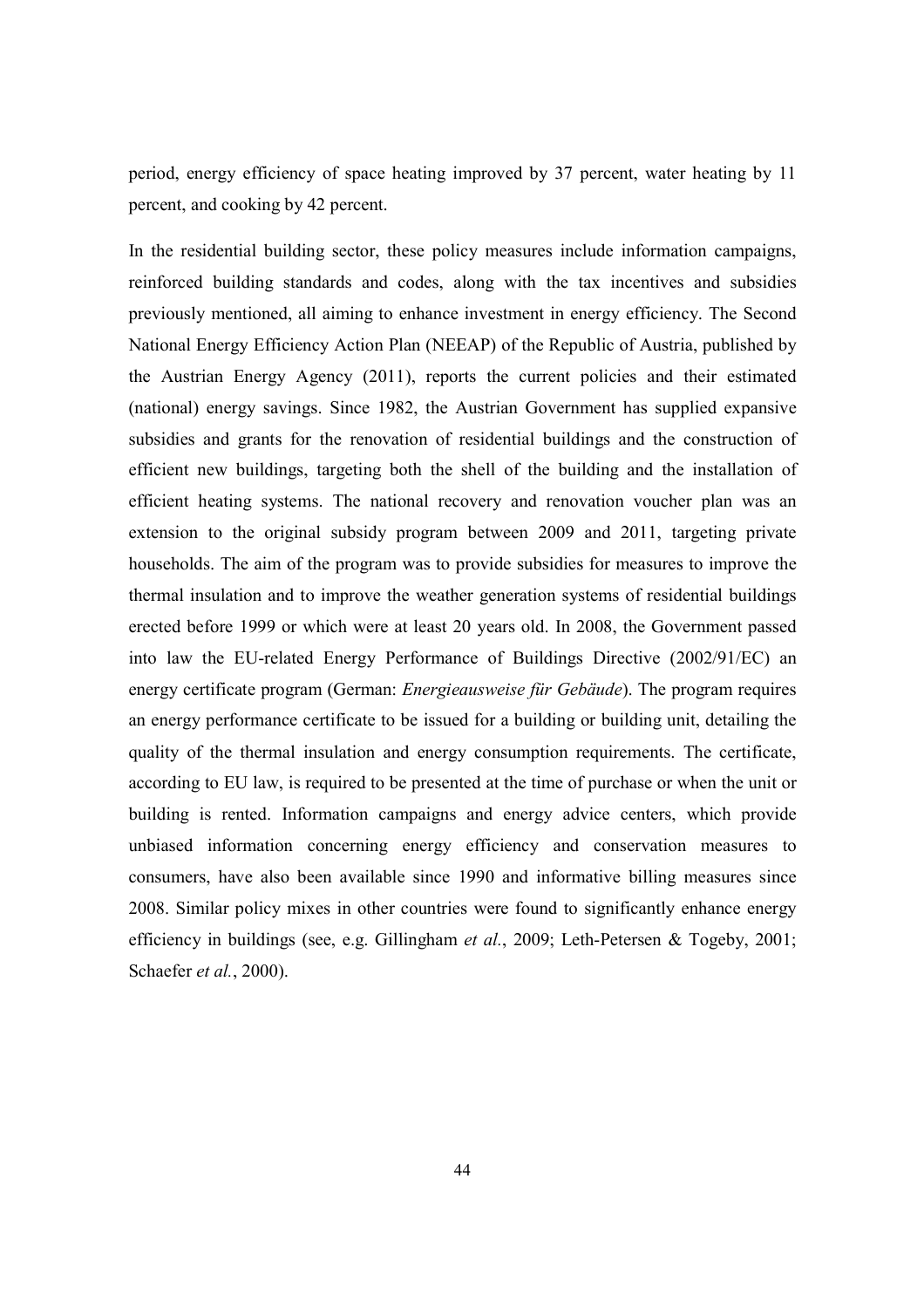# **7 Conclusion**

The aim of this study was to identify and measure the effect of split incentives on energy expenditures in the Austrian residential sector. The hypothesis was that, based on the economic literature reviewed, renters pay more in energy expenditures than owners due to a PA problem in Austria. Estimates derived from the regressions suggest that, using energy expenditure as a proxy for energy consumption, household energy outlays are actually lower for renters than owners. Therefore, the PA problem within the landlord-tenant relationship is, according to these estimates, unimportant or non-existent, in the residential sector in Austria. Moreover, additional restrictions to the sample according to geographical area confirmed this finding. Restricting the sample according to occupancy type indicated that building and socio-economic characteristics do not impact energy expenditures for owners to the same extent as renters. Further investigations into possible interaction effects between occupancy type and the explanatory variables provided marginal evidence to support those findings, indicating that subgroups of owners and renters should be compared when investigating a PA problem. Specifically, there is significant evidence of an important interaction between the type of building and ownership, which results in owners who reside in detached and semi-detached housing paying more in energy outlays than renters.

What does this mean for the energy efficiency gap and principal-agent theories presented in Chapter 2? In a way, the results of the study do little to (dis-)prove those theories. In one form or another, the efficiency gap does exist in Austria: owners may not be investing in the energy efficiency of their dwellings, despite cost effective measures available to them. While further research is needed to determine if other, more intrusive market failures are at play, what can be concluded from the results is that the energy efficiency gap is not broadened by a PA problem in the landlord-tenant relationship in Austria. Still, this analysis could be extended in several ways. First, given the limitations of the EU-SILC dataset, this investigation was confined to analyzing *combined* space heating, water heating, and cooking expenses. A separate analysis for these types of expenditures could be expected to produce more precise results and farther-reaching conclusions. Second, also owing to data limitations, the study was restricted to household energy expenditure, rather than actual energy consumption. It would be interesting to compare the present results to those that used energy consumption in physical units as the dependent variable instead.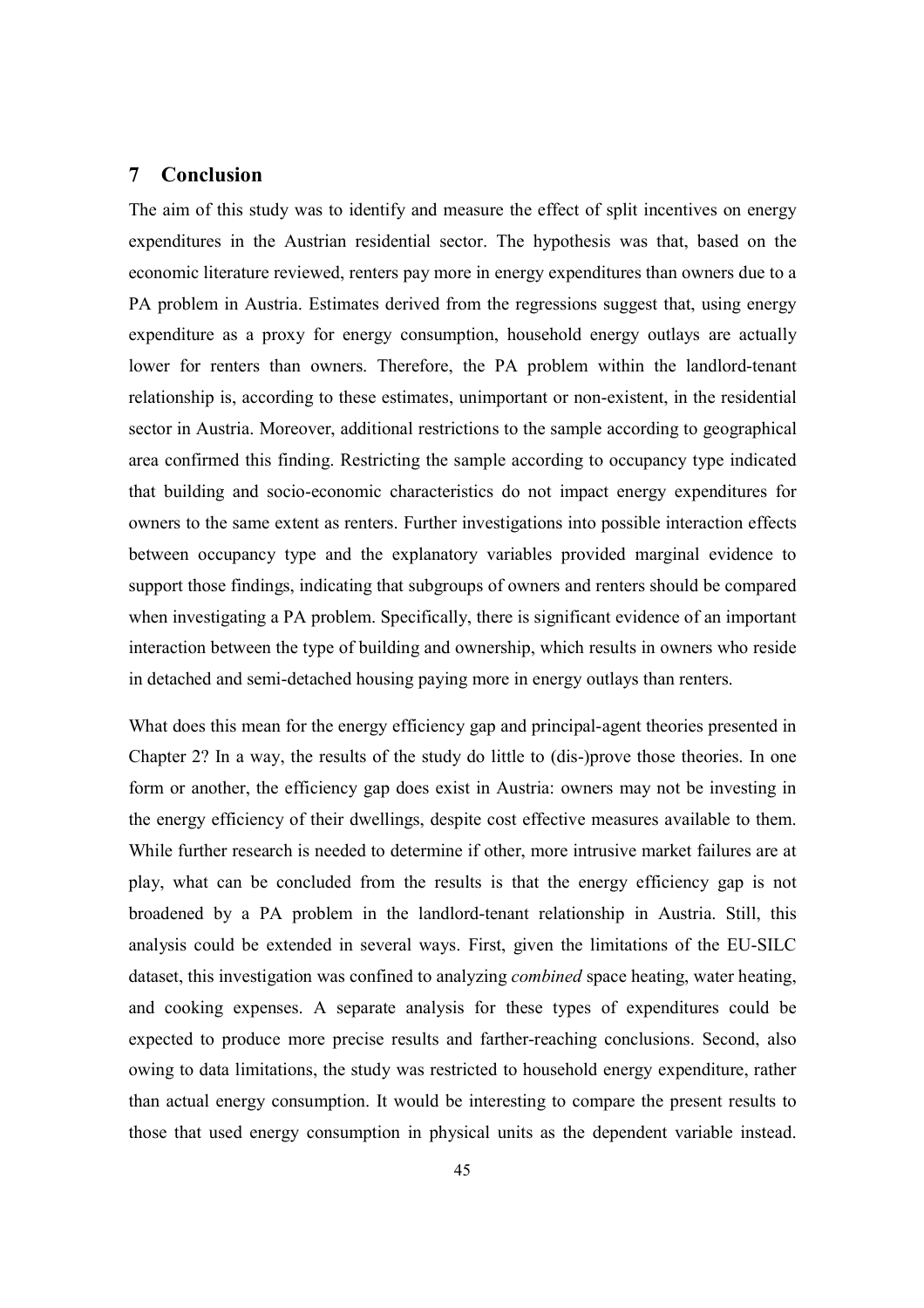Third, the dataset offered no information on the level and quality of insulation, or the age and efficiency of the heating or hot water systems, installed in the dwellings. This would be expected to have a significant impact on energy consumption and expenditures. All of these points could be expected to yield more insight into the discrepancy between what the descriptive statistics on energy expenditures for owners and renters suggest and the estimates from the analysis.

Nevertheless, since this study was able to identify some of the most important determinants in residential energy consumption for owners and renters, policy implications can still be deduced from the results. Future energy policy in Austria could focus on these specific determinates in order to achieve the ultimate goal of further increasing energy efficiency and decreasing GHG emissions. These policy measures could include broader information campaigns targeting homeowners; tax reductions, grants or subsidies aimed towards renovating detached housing; and reinforcing and promoting the use of energy performance certificates, as required by the EU Directive, as suggested by Schaefer *et al.* (2000), Leth-Petersen and Togeby (2001), and Bird and Hernández (2012).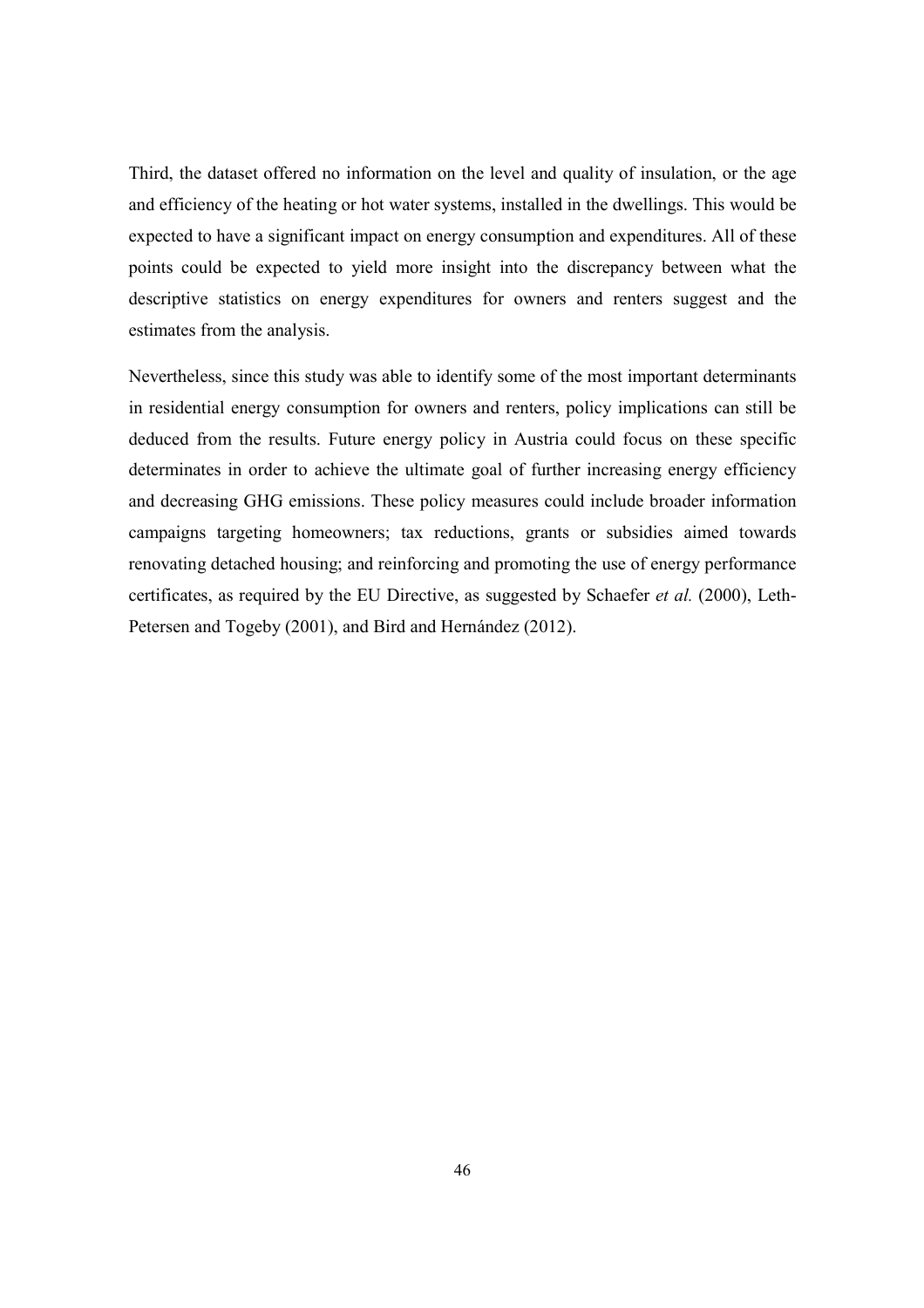#### **Appendix**

# **Quantifying the Principal-Agent Problem in Austria**

The methodology used to quantify the principal-agent (PA) problem in Austria follows the approach used in the International Energy Agency (IEA, 2007) report and relies on the concept of "affected energy use", i.e. energy use that is insulated from the marginal price of energy. The calculations below focus specifically on space-heating energy use and follow a four-step method:

- 1. Identifying and categorizing the housing stock in Austria into segments based on housing characteristics, e.g. type of building, occupancy type;
- 2. Identifying the final energy consumption of the Austrian residential sector and extracting energy use relating to space heating;
- 3. Estimating the number of end users affected by a PA problem; and,
- 4. Estimating the affected energy use for each of the affected end users.

Table 1 summarizes the four possible cases discussed in Chapter 2 of this thesis and works as a descriptive tool once the principal and the agent are identified in the relationship. Before the analysis can begin, the following questions must be asked to determine exactly who is the principal and who is the agent (IEA, 2007; A. Meier & Eide, 2007):

- Who selects, purchases, and owns the energy-using device (in this case, heating system)?
- Who pays the energy bill?
- Who controls operation of the energy-using device?

Housing data from the 2011 Register-based Census from Statistik Austria (2012) was used to compile the descriptive statistics on the housing stock in Austria. Table 2 reports these statistics based on building type and occupancy type. Building vintage data has been excluded from this appendix. Energy consumption data were taken from Statistik Austria's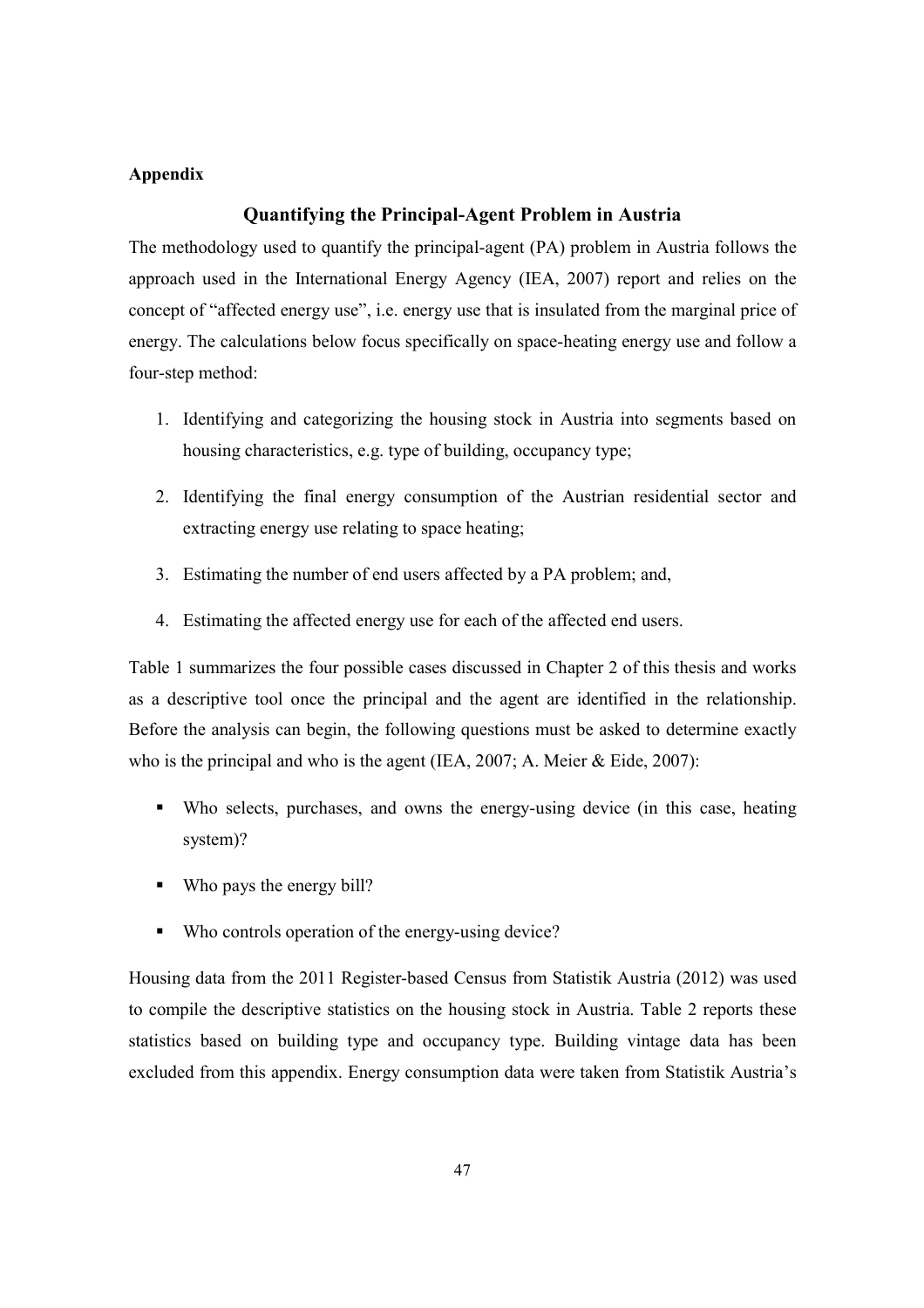Table 1. The principal-agent matrix.

|                                   | End-user can choose device | End-user can't choose device |
|-----------------------------------|----------------------------|------------------------------|
| End-user pays energy costs        | <i>Case 1</i> : No problem | Case 2: Efficiency problem   |
| End-user doesn't pay energy costs | Case 3: Both               | Case 4: Usage problem        |
|                                   |                            |                              |

*Source:* IEA (2007)

Table 2. Building stock segmentation in Austria, by occupancy type, 2011.

| Number of Residences in 2011 | Housing Segment (millions) |                  |             |             |
|------------------------------|----------------------------|------------------|-------------|-------------|
| Building Type                | Total (millions)           | Owner            | Renter      | Other       |
| Detached, semi-detached      | 1.2(34%)                   | 1.08<br>$(30\%)$ | 0.06(2%)    | $0.06(2\%)$ |
| Multi-family                 | $2.3(66\%)$                | 0.8(22%)         | $1.4(38\%)$ | 0.2(6%)     |
| Total                        | $3.6(100\%)$               | $1.8(52\%)$      | $1.4(40\%)$ | 0.3(8%)     |

*Source:* Statistik Austria (2012)

*Note:* Absolute values include rounding.

| Energy Use           | Terajoule | Percent    |
|----------------------|-----------|------------|
| <b>Space heating</b> | 190,720   | 72.5       |
| Hot water            | 30,836    | 11.7       |
| Cooking              | 7,579     | 2.9        |
| Cooling & freezing   | 7,389     | 2.8        |
| Large appliances     | 6,375     | 2.4        |
| Small appliances     | 2,215     | 0.8        |
| Consumer electronics | 6,295     | 2.4        |
| Illumination         | 5,169     | 2.0        |
| Other                | 6,315     | 2.4        |
| Total                | 262,894   | <i>100</i> |

Table 3. Share of household energy consumption by energy use in Austria, 2011.

*Source:* Statistik Austria (2013b)

*Note:* Percentages may not add up to total due to rounding.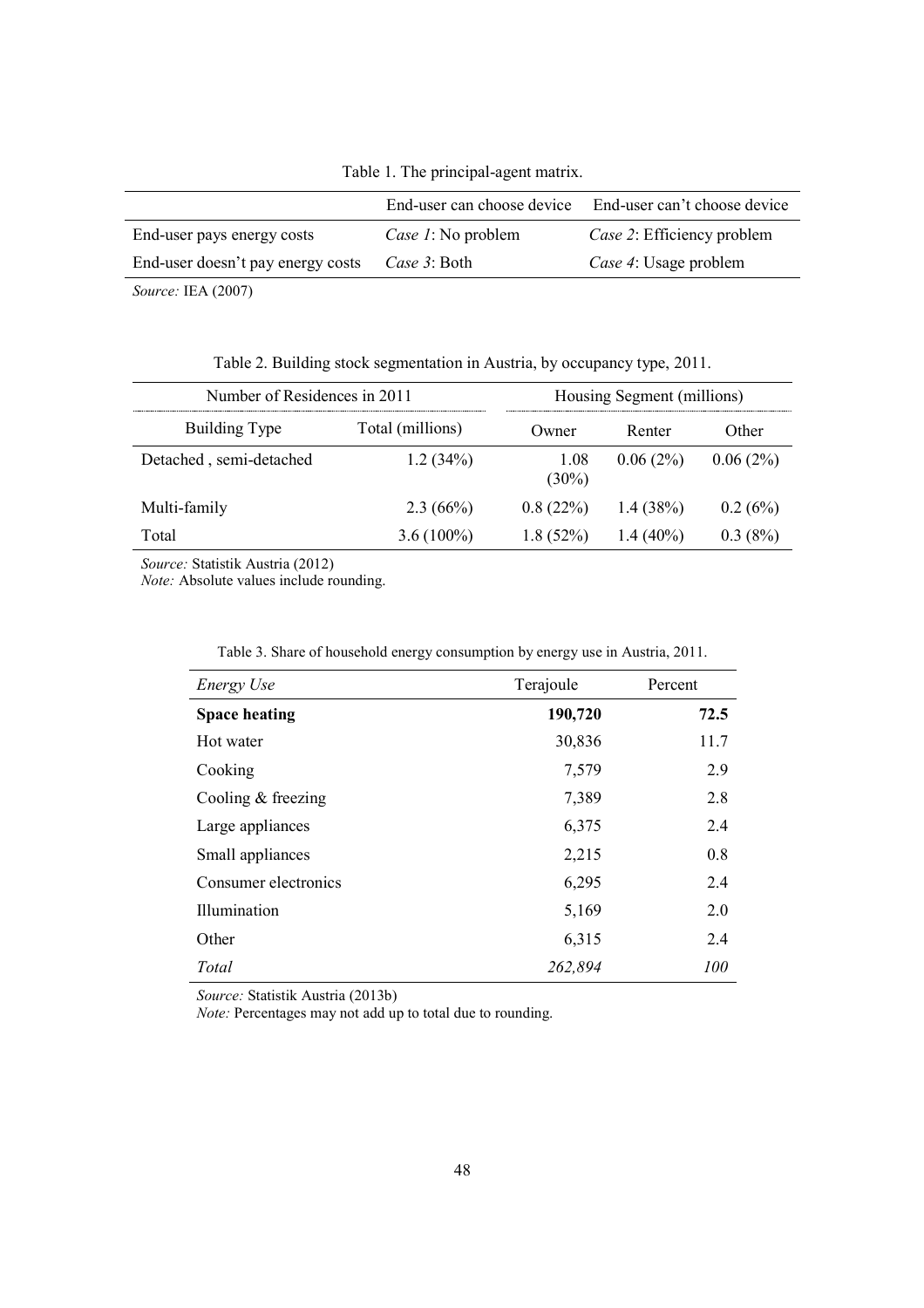1993 to 2012 Useful Energy Analysis (Statistik Austria, 2013b). Table 3 summarizes the share of household energy consumption by energy use; the focus here, however, is only on space heating.

The census data and energy use data were cross referenced using the PA matrix introduced in Table 4. Using the broad assumption that each household consumes an equal share of energy, the number of household in each segment of the housing stock was used as the decisive factor in the share of energy affected by a PA problem. The results reported in Table 4 suggest that, if all renters are assumed to pay for their heating costs directly, 40 percent of the rental segment may suffer from an efficiency principal-agent problem, i.e. the focus of this thesis. Additionally, some or all of the rent-free households suffer from a usage PA problem. Similar results were found in the United States and the Netherlands (see IEA, 2007; Murtishaw & Sathaye, 2006). The results do not confirm or disprove the existence of a PA problem in the Austrian residential sector; they simply estimate the potential number of households, and their corresponding energy, which may be affected by one or more PA problems.

|                                      | End-user can choose device                                                                                 | End-user can't choose device                                                                                                                                                                                   |
|--------------------------------------|------------------------------------------------------------------------------------------------------------|----------------------------------------------------------------------------------------------------------------------------------------------------------------------------------------------------------------|
| End-user pays<br>energy costs        | Case 1: No problem<br>No. of HH: 1.8M, 52%<br>Amt. of Energy: 99,174 TJ<br>Mostly owner-occupied dwellings | Case 2: Efficiency problem<br>No. of HH: 1.4M, 40%<br>Amt. of Energy: 76,288 TJ<br>Mostly renter-occupied dwellings;<br>may be lower due to unknown<br>number of HH that have energy<br>costs included in rent |
| End-user doesn't<br>pay energy costs | Case 3: Both<br>Negligible                                                                                 | Case 4: Usage problem<br>No. of HH: 281,800, 8%<br>Amt. of Energy: 15,258 TJ<br>Mostly rent-free households; may<br>be higher due to unknown number<br>of HH that have energy costs<br>included in rent        |

Table 4. Estimated share of households and energy consumption per PA problem in Austria, 2011.

*Source:* Author's own calculations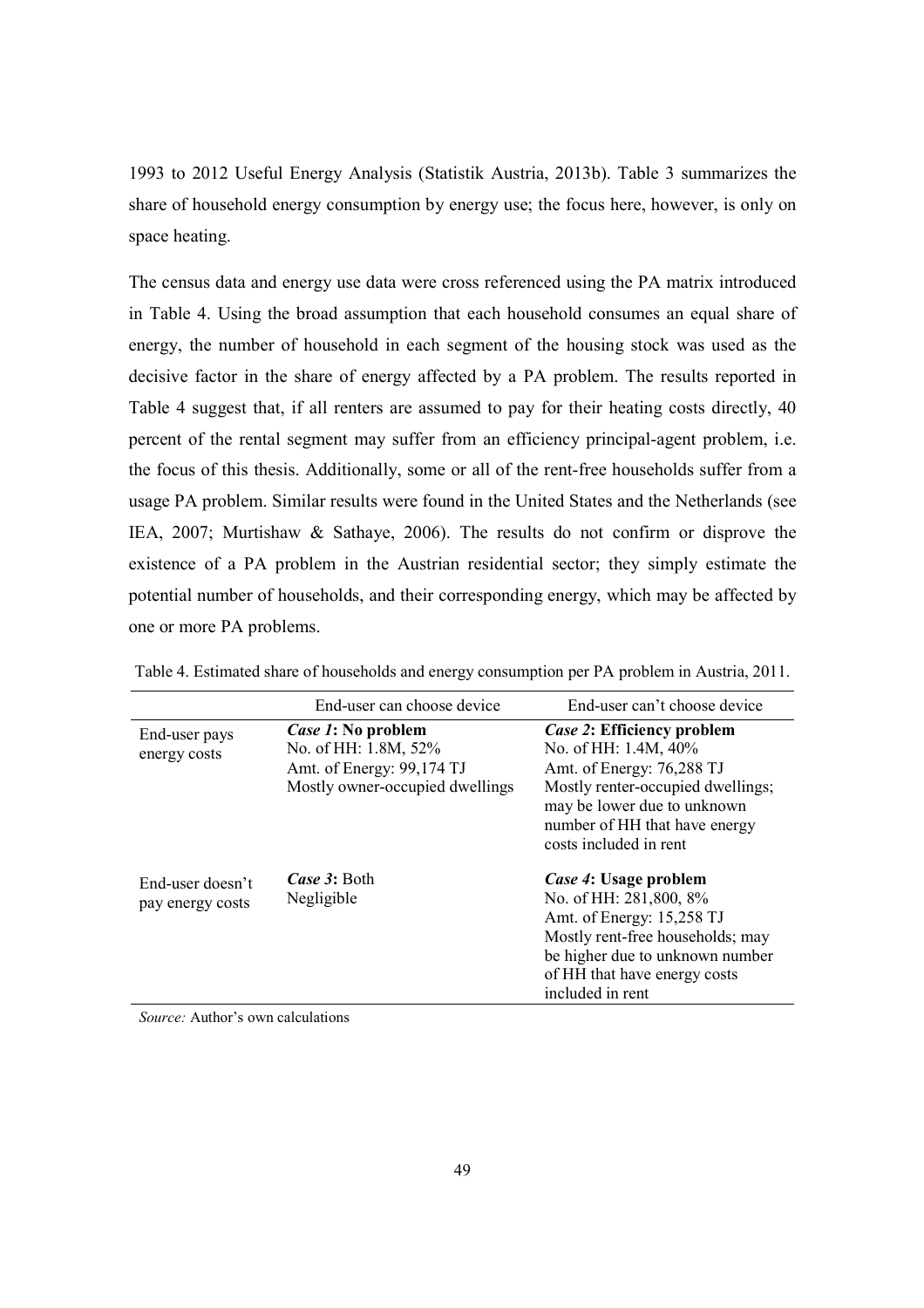# **References**

- ABB Group (2011). *Austria: Energy Efficiency Report* (Country Report), Country Reports. ABB Group.
- Austrian Energy Agency (2011). *Second National Energy Efficiency Action Plan of the Republic of Austria 2011*. Vienna: Federal Ministry of Economy, Family and Youth.
- Austrian Energy Agency (2012). *Energy Efficiency Profile: Austria*, ODYSSEE-MURE Country Profiles. Vienna: Austrian Energy Agency.
- Baker, P., Blundell, R., & Micklewright, J. (1989). Modelling household energy expenditures using micro-data. *The Economic Journal*, *99*(397), 720–738.
- Bannock, G., Baxter, R. E., & Davis, E. (1992). *The Penguin Dictionary of Economics*. London: Penguin Books.
- Berkhout, P. H. G., Ferrer-i-Carbonell, A., & Muskens, J. C. (2004). The ex post impact of an energy tax on household energy demand. *Energy Economics*, *26*(3), 297–317.
- Bernard, J.-T., Bolduc, D., & Bélanger, D. (1996). Quebec residential electricity demand: a microeconometric approach. *Canadian Journal of Economics*, *29*(1), 92–113.
- Bird, S., & Hernández, D. (2012). Policy options for the split incentive: Increasing energy efficiency for low-income renters. *Energy Policy*, *48*, 506–514.
- Blumstein, C., Krieg, B., Schipper, L., & York, C. (1980). Overcoming social and institutional barriers to energy conservation. *Energy*, *5*(4), 355–371.
- Branch, E. R. (1993). Short Run Income Elasticity of Demand for Residential Electricity Using Consumer Expenditure Survey Data. *Energy Journal*, *14*(4), 111–121.
- Braun, F. G. (2010). Determinants of households' space heating type: A discrete choice analysis for German households. *Energy Policy*, *38*(10), 5493–5503.
- Brounen, D., Kok, N., & Quigley, J. M. (2012). Residential energy use and conservation: Economics and demographics. *European Economic Review*, *56*(5), 931–945.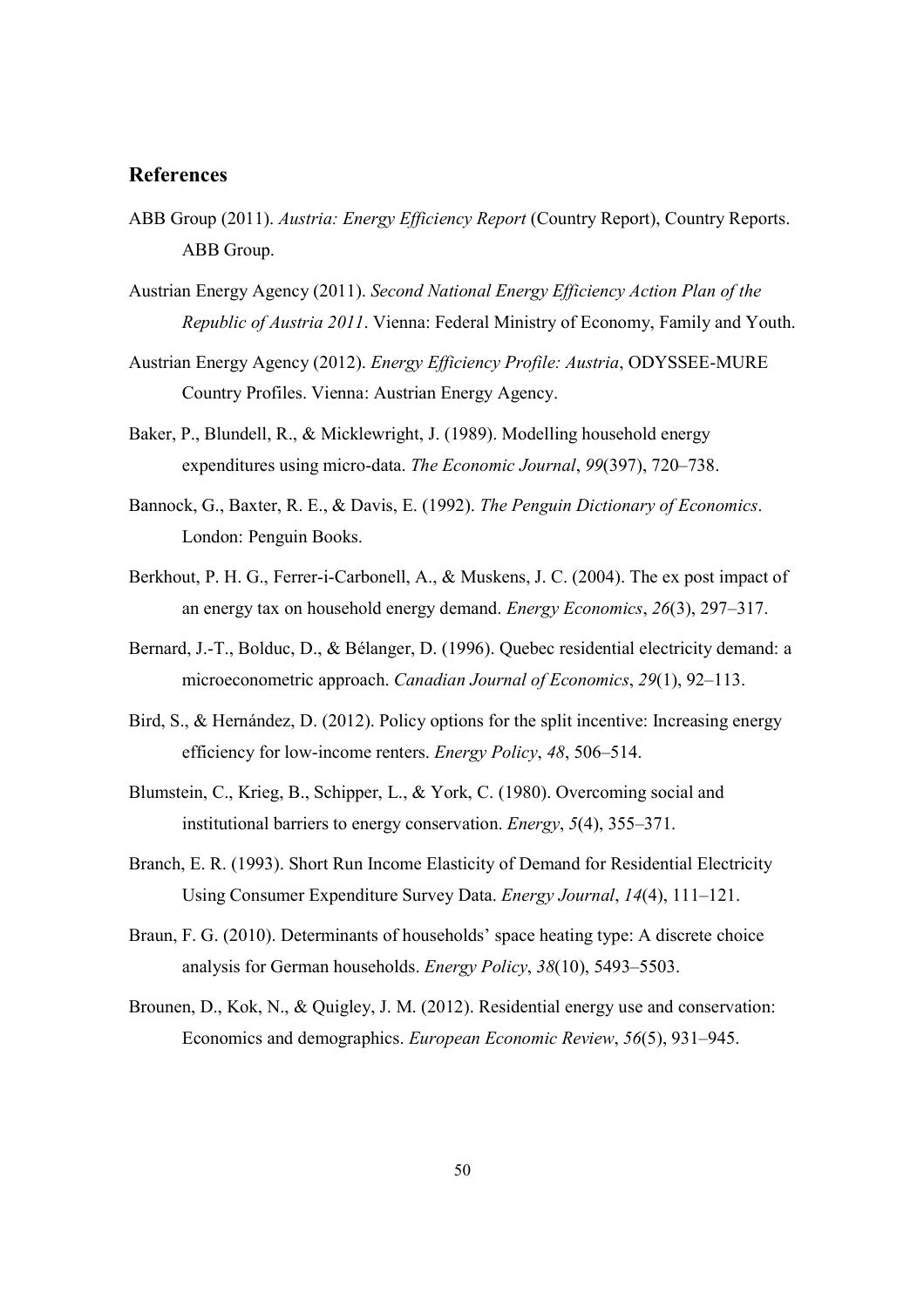- Davis, L. W. (2010). *Evaluating the slow adoption of energy efficient investments: are renters less likely to have energy efficient appliances?* (Working Paper 16114). National Bureau of Economic Research.
- Dubin, J. A., & McFadden, D. L. (1984). An econometric analysis of residential electric appliance holdings and consumption. *Econometrica: Journal of the Econometric Society*, *52*(2), 345–362.
- Garbacz, C. (1983). A model of residential demand for electricity using a national household sample. *Energy Economics*, *5*(2), 124–128.
- Gartland, L. (2008). *Heat Islands: Understanding and Mitigating Heat in Urban Areas*. London: Earthscan.
- Gillingham, K., Harding, M., & Rapson, D. (2012). Split Incentives in Residential Energy Consumption. *The Energy Journal*, *33*(2).
- Gillingham, K., Newell, R. G., & Palmer, K. (2009). *Energy efficiency economics and policy* (15031), Working Paper. Cambridge, MA: National Bureau of Economic Research.
- Gillingham, K., & Palmer, K. (2013). *Bridging the Energy Efficiency Gap: Insights for Policy from Economic Theory and Empirical Analysis* (Discussion Paper DP-13- 02). Washington, DC: Resources for the Future.
- Golove, W. H., & Eto, J. H. (1996). *Market barriers to energy efficiency: a critical reappraisal of the rationale for public policies to promote energy efficiency* (LBL-38059). Berkeley, CA: Lawrence Berkeley National Laboratory.
- Green, R. D. (1987). Regional variations in US consumer response to price changes in home heating fuels: the Northeast and the South. *Applied Economics*, *19*, 1261– 1268.
- Hausman, J. A. (1979). Individual Discount Rates and the Purchase and Utilization of Enegy-Using Durables. *The Bell Journal of Economics*, *10*(1), 33–54.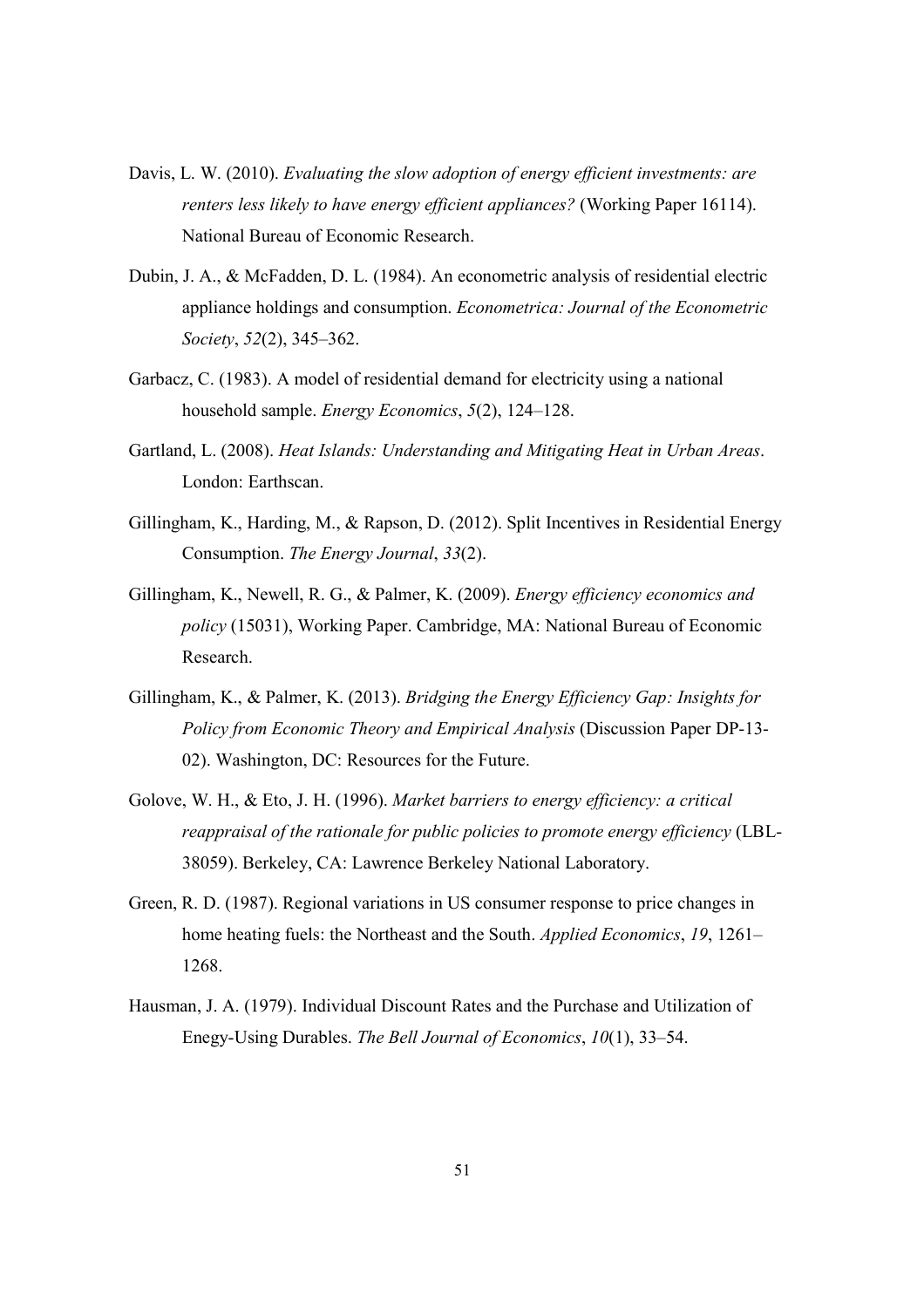- Hayes, A. F., & Cai, L. (2007). Using heteroskedasticity-consistent standard error estimators in OLS regression: An introduction and software implementation. *Behavior Research Methods*, *39*(4), 709–722.
- Hirst, E., & Brown, M. A. (1990). Closing the efficiency gap: barriers to the efficient use of energy. *Resources, Conservation and Recycling*, *3*(4), 267–281.
- Hirst, E., Goeltz, R., & Carney, J. (1982). Residential energy use: analysis of disaggregate data. *Energy Economics*, *4*(2), 74–82.
- IEA (2007). *Mind the Gap Quantifying Principal-Agent Problems in Energy Efficiency*. Paris: International Energy Agency.
- IPCC (2007). *Climate Change 2007: Mitigation*, contribution of Working Group III to the Fourth Assessment Report of the Intergovernmental Panel on Climate Change. (B. Metz, O. R. Davidson, P. R. Bosch, R. Dave, & L. A. Meyer, Eds.). Cambridge, UK and New York, NY: Cambridge University Press.
- Jaffe, A., Newell, R., & Stavins, R. (2004). Economics of Energy Efficiency. *Encyclopedia of Energy*, *2*, 79–90.
- Jaffe, A., & Stavins, R. (1994a). Energy-Efficiency Investments and Public Policy. *The Energy Journal*, *15*(2), 43–66.
- Jaffe, A., & Stavins, R. (1994b). The energy-efficiency gap: What does it mean? *Energy Policy*, *22*(10), 804–810.
- Koopmans, C. C., & te Velde, D. W. (2001). Bridging the energy efficiency gap: using bottom-up information in a top-down energy demand model. *Energy Economics*, *23*(1), 57–75.
- Laffont, J.-J., & Martimort, D. (2002). *The Theory of Incentives: The Principal-Agent Model*. Princeton, NJ and Oxfordshire, UK: Princeton University Press.
- Lee, R.-S., & Singh, N. (1994). Patterns in residential gas and electricity consumption: an econometric analysis. *Journal of Business and Economic Statistics*, *12*, 233–241.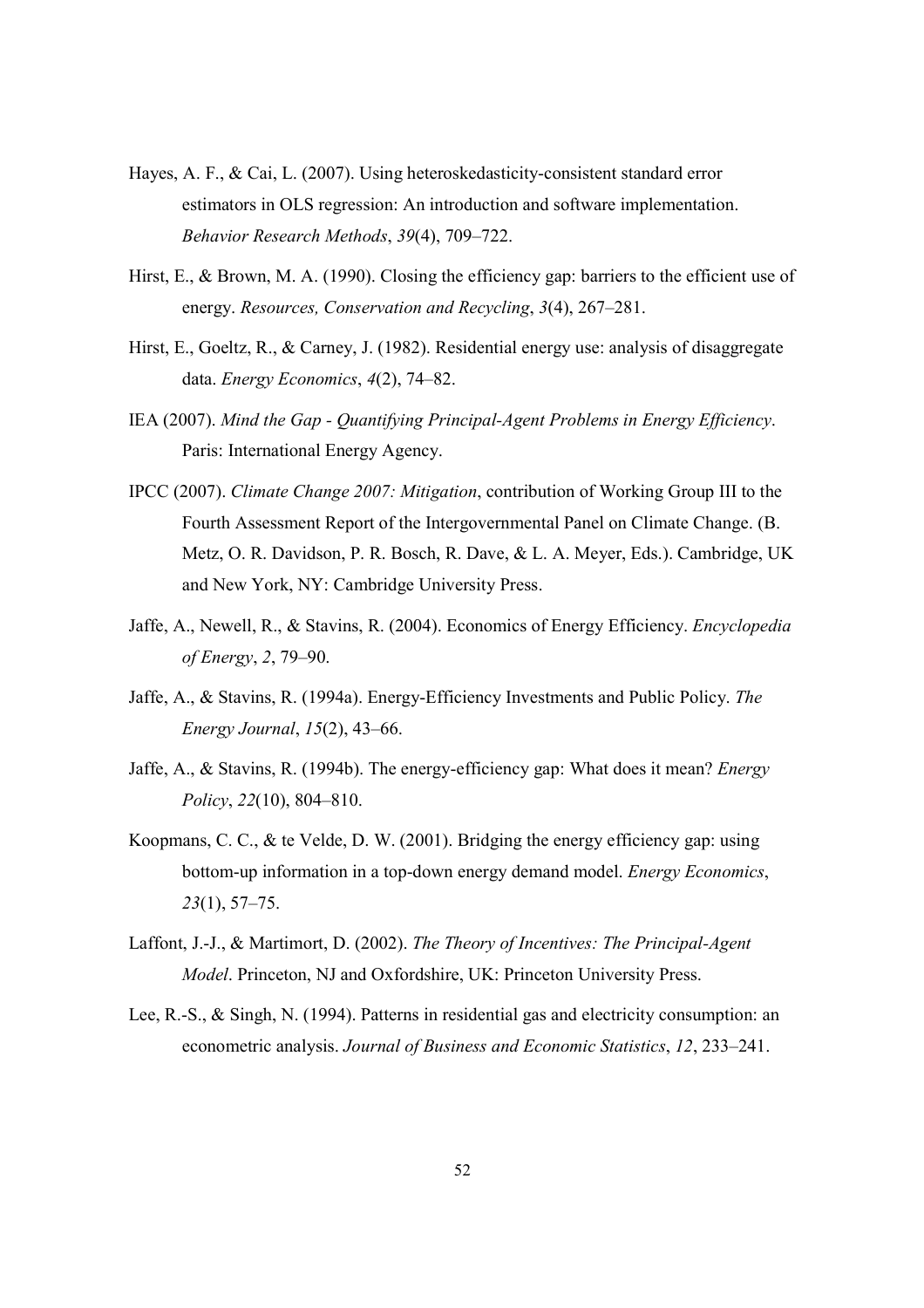- Leth-Petersen, S., & Togeby, M. (2001). Demand for space heating in apartment blocks: measuring effects of policy measures aiming at reducing energy consumption. *Energy Economics*, *23*(4), 387–403.
- Levine, M. D., Hirst, E., Koomey, J. G., McMahon, J. E., & Sanstad, A. H. (1994). *Energy efficiency, market failures, and government policy*. Berkeley, CA: Lawrence Berkeley National Laboratory.
- Liao, H.-C., & Chang, T.-F. (2002). Space-heating and water-heating energy demands of the aged in the US. *Energy Economics*, *24*(3), 267–284.
- Linares, P., & Labandeira, X. (2010). Energy Efficiency: Economics and Policy. *Journal of Economic Surveys*, *24*(3), 573–592.
- Lovins, A. B. (1976). Energy strategy: the road not taken. *Foreign Aff.*, *55*, 65.
- MacKinnon, J. G., & White, H. (1985). Some heteroskedasticity-consistant covariance matrix estimators with improved finite sample properties. *Journal of Econometrics*, *29*(3), 305–325.
- Meadows, D. H., Meadows, D. L., Randers, J., & Behrens III, W. W. (1972). *The Limits to Growth: A Report for the Club of Rome's Project on the Predicament of Mankind*. New York: Universe.
- Meier, A., & Eide, A. (2007). *How many people actually see the price signal? Quantifying market failures in the end use of energy*. Berkeley, CA: Lawrence Berkeley National Laboratory.
- Meier, H., & Rehdanz, K. (2010). Determinants of residential space heating expenditures in Great Britain. *Energy Economics*, *32*(5), 949–959.
- Murtishaw, S., & Sathaye, J. (2006). *Quantifying the Effect of the Principal-Agent Problem on US Residential Energy Use* (LBNL-59773). Berkeley, CA: Lawrence Berkeley National Laboratory.
- Nair, G., Gustavsson, L., & Mahapatra, K. (2010). Factors influencing energy efficiency investments in existing Swedish residential buildings. *Energy Policy*, *38*(6), 2956– 2963.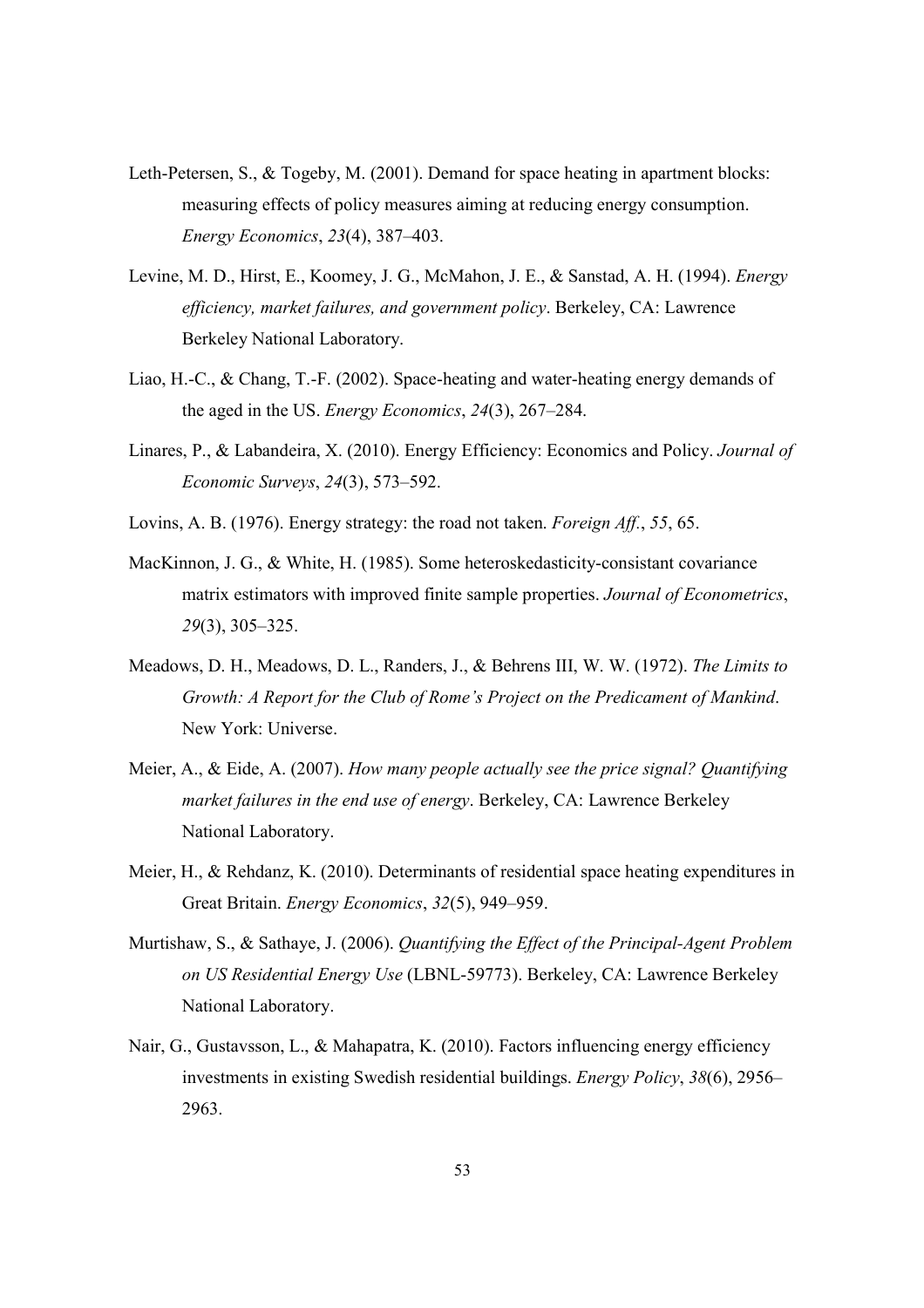- Nesbakken, R. (2001). Energy consumption for space heating: a discrete–continuous approach. *The Scandinavian Journal of Economics*, *103*(1), 165–184.
- Osborne, J. W. (2010). Improving your data transformations: Applying the Box-Cox transformation. *Practical Assessment, Research & Evaluation*, *15*(12), 1–9.
- Price, L., Sinton, J., Worrell, E., Zhou, N., Sathaye, J., & Levine, M. (2006). *Sectoral trends in global energy use and greenhouse gas emissions* (LBNL-56144). Lawrence Berkeley National Laboratory: Lawrence Berkeley National Laboratory.
- Rehdanz, K. (2007). Determinants of residential space heating expenditures in Germany. *Energy Economics*, *29*(2), 167–182.
- Ross, S. A. (1973). The economic theory of agency: The principal's problem. *The American Economic Review*, *63*(2), 134–139.
- Ruderman, H., Levine, M. D., & McMahon, J. E. (1987). The Behavior of the Market for Energy Efficiency in Residential Appliances Including Heating and Cooling Equipment. *The Energy Journal*, *8*(1), 101–124.
- Schaefer, C., Weber, C., Voss-Uhlenbrock, H., Schuler, A., Oosterheis, F., Nieuwlaar, E., … Munksgaard, J. (2000). *Effective Policy Instruments for Energy Efficiency in Residential Space Heating - an International Empirical Analysis (EPISODE)*. Stuttgart, Germany: Institute of Energy Economics and the Rational Use of Energy, University of Stuttgart.
- Schuler, A., Weber, C., & Fahl, U. (2000). Energy consumption for space heating of West-German households: empirical evidence, scenario projections and policy implications. *Energy Policy*, *28*(12), 877–894.
- Sorrell, S., O'Malley, E., Schleich, J., & Scott, S. (2004). *The Economics of Energy Efficiency*. Northampton, MA and Cheltenham, UK: Edward Elgar Publishing.
- Statistik Austria (2012). Living: Results of the Housing Survey in the Micro Census. Annual Average in 2011. Statistik Austria.
- Statistik Austria (2013a). Microcensus Energy balances 1970 to 2011, energy consumption of households, population. Compiled on 5 March 2013.